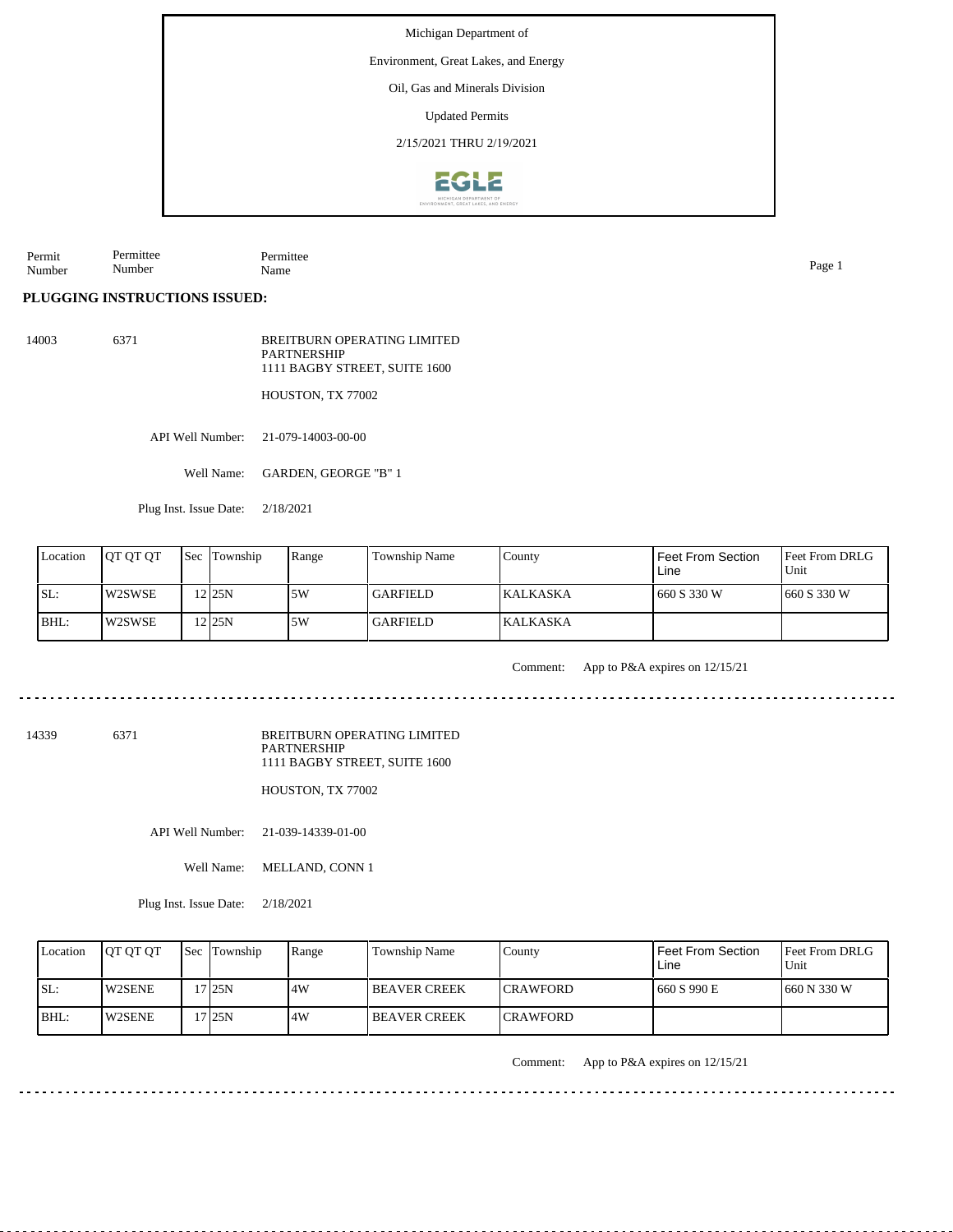### Environment, Great Lakes, and Energy

Oil, Gas and Minerals Division

Updated Permits

2/15/2021 THRU 2/19/2021



Permit Number Permittee Number

Permittee Name Page 2

15330 6371 BREITBURN OPERATING LIMITED PARTNERSHIP 1111 BAGBY STREET, SUITE 1600

HOUSTON, TX 77002

API Well Number: 21-039-15330-00-00

Well Name: STATE BEAVER CREEK G-3

Plug Inst. Issue Date: 2/18/2021

| Location | <b>OT OT OT</b> | Sec Township       | Range | Township Name       | County           | <b>Feet From Section</b><br>Line | Feet From DRLG<br>Unit |
|----------|-----------------|--------------------|-------|---------------------|------------------|----------------------------------|------------------------|
| SL:      | <b>IW2NENE</b>  | 21 <sub>125N</sub> | 14W   | I BEAVER CREEK      | <b>ICRAWFORD</b> | 660 N 990 E                      | 1660 S 1650 W          |
| BHL:     | <b>IW2NENE</b>  | $21$  25N          | 4W    | <b>BEAVER CREEK</b> | <b>ICRAWFORD</b> |                                  |                        |

<u>. . . . . . . . . .</u>

Comment: App to P&A expires on 12/15/21

43318 6371

BREITBURN OPERATING LIMITED PARTNERSHIP 1111 BAGBY STREET, SUITE 1600

HOUSTON, TX 77002

API Well Number: 21-137-43318-00-00

Well Name: KOSIARA 7-7

Plug Inst. Issue Date: 2/17/2021

| Location | <b>OT OT OT</b> | <b>Sec</b> Township | Range | Township Name  | County         | Feet From Section<br>∟ine | <b>Feet From DRLG</b><br>Unit |
|----------|-----------------|---------------------|-------|----------------|----------------|---------------------------|-------------------------------|
| ISL:     | <b>ISESWNE</b>  | 7 <sub>30</sub> N   | 2W    | <b>CHESTER</b> | <b>LOTSEGO</b> | 330 S 820 W               | 1330 S 500 E                  |
| BHL:     | <b>ISESWNE</b>  | 7 30N               | 2W    | <b>CHESTER</b> | IOTSEGO        |                           |                               |

Comment: App to P&A expires on 2/17/22.

. . . . . . . . . . .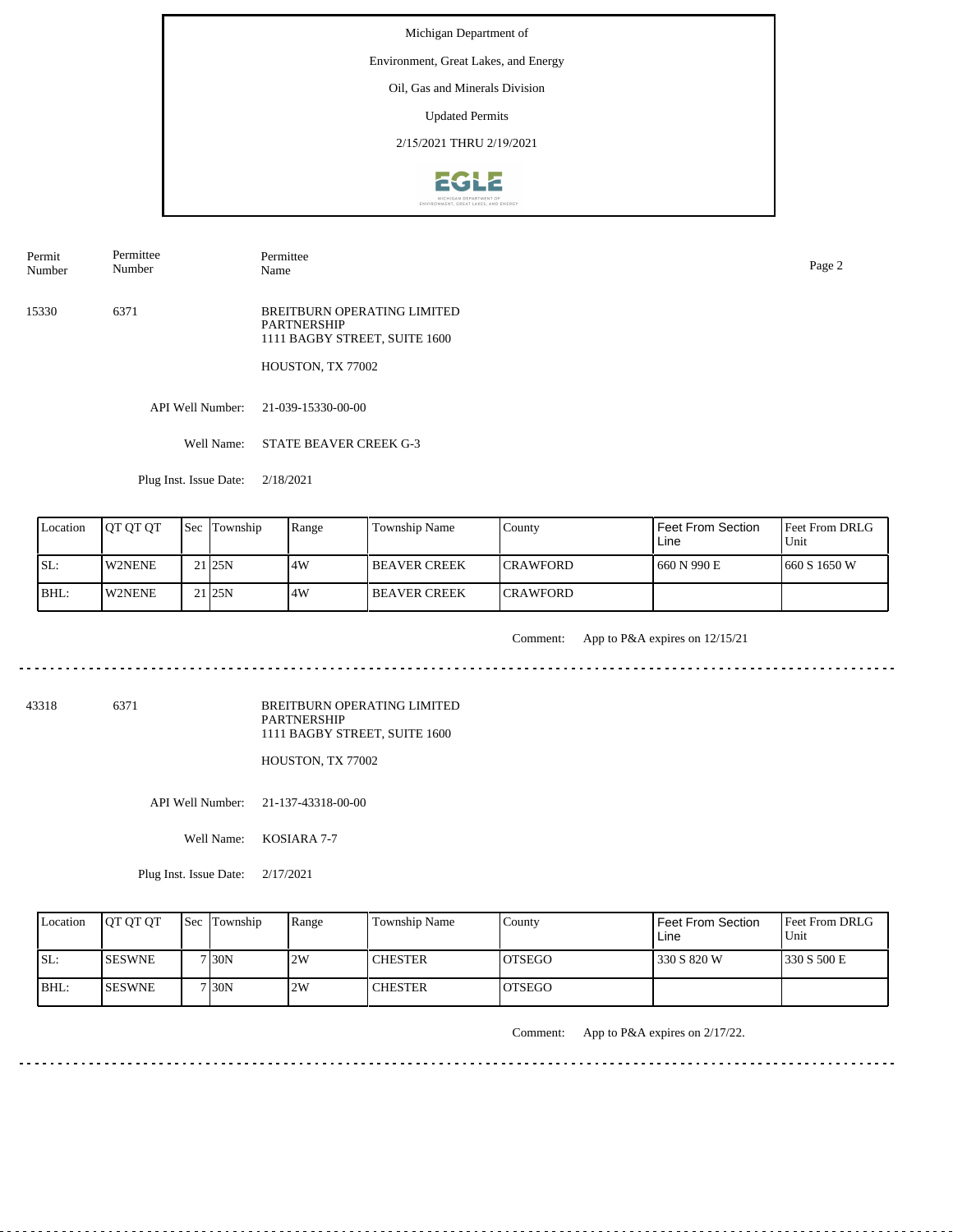Michigan Department of Environment, Great Lakes, and Energy Oil, Gas and Minerals Division Updated Permits 2/15/2021 THRU 2/19/2021**EGLE** 

Permit Number Permittee Number

Permittee Name Page 3

43578 6371 BREITBURN OPERATING LIMITED PARTNERSHIP 1111 BAGBY STREET, SUITE 1600

HOUSTON, TX 77002

API Well Number: 21-137-43578-00-00

Well Name: STATE CHARLTON 7-4 True Vertical Depth: 1510

Plug Inst. Issue Date: 2/17/2021

| Location | <b>IOT OT OT</b> | <b>Sec Township</b> | Range | Township Name   | County         | <b>Feet From Section</b><br>Line | <b>Feet From DRLG</b><br>Unit |
|----------|------------------|---------------------|-------|-----------------|----------------|----------------------------------|-------------------------------|
| ISL:     | <b>INESENW</b>   | 4 I 30 N            | 1W    | <b>CHARLTON</b> | IOTSEGO        | 1167 S 130 E                     |                               |
| BHL:     | <b>INWSWNE</b>   | 4 I 30 N            | 1W    | <b>CHARLTON</b> | <b>IOTSEGO</b> | 869 S 513 W                      | 1869 S 513 W                  |

. . . . . . . . . . . . . . . . .

Comment: App to P&A expires on 2/17/22

<u>. . . . . . . . . . .</u>

44904 6371

BREITBURN OPERATING LIMITED PARTNERSHIP 1111 BAGBY STREET, SUITE 1600

HOUSTON, TX 77002

API Well Number: 21-137-44904-03-00

Well Name: SIMCEK 1-4 HDN1

True Vertical Depth: 895

Plug Inst. Issue Date: 2/12/2021

| Location | <b>OT OT OT</b> | Sec Township | Range | Township Name  | County         | Feet From Section<br>Line | <b>Feet From DRLG</b><br>Unit |
|----------|-----------------|--------------|-------|----------------|----------------|---------------------------|-------------------------------|
| SL:      | <b>INENENE</b>  | 4 31 N       | 2W    | <b>DOVER</b>   | IOTSEGO        | 330 N 330 E               |                               |
| BHL:     | ISWNWSW         | 34 32N       | 2W    | <b>CORWITH</b> | <b>IOTSEGO</b> | 1456 S 541 W              |                               |

Comment: App to P&A expires on 2/12/22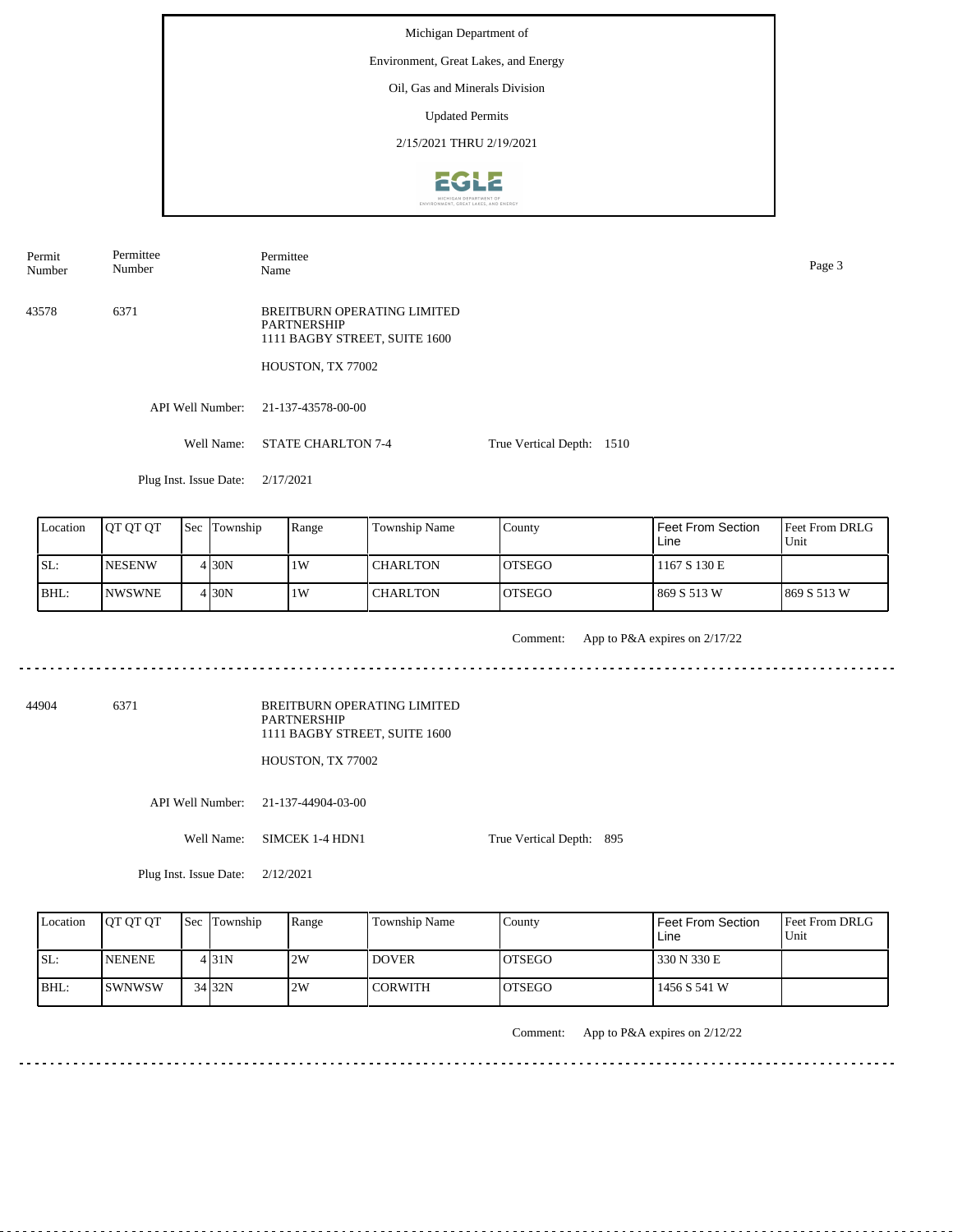## Environment, Great Lakes, and Energy

Oil, Gas and Minerals Division

Updated Permits

2/15/2021 THRU 2/19/2021



| Permit | Permittee | Permittee                                                                                             | Page 4 |
|--------|-----------|-------------------------------------------------------------------------------------------------------|--------|
| Number | Number    | Name                                                                                                  |        |
| 60099  | 5320      | <b>SAVOY ENERGY LP</b><br>920 HASTINGS STREET, SUITE A<br>PO BOX 1560<br>TRAVERSE CITY, MI 49685-1560 |        |

API Well Number: 21-091-60099-00-00

Well Name: RUESINK 4-8

Plug Inst. Issue Date: 2/15/2021

| Location | <b>IOT OT OT</b> | <b>Sec Township</b> | Range | Township Name | County         | Feet From Section<br>Line | <b>Feet From DRLG</b><br>l Unit |
|----------|------------------|---------------------|-------|---------------|----------------|---------------------------|---------------------------------|
| ISL:     | <b>INESWSE</b>   | 8 <sub>16</sub> S   | 3E    | <b>ADRIAN</b> | <b>LENAWEE</b> | 1275 S 1500 E             | 607 S 1133 W                    |
| BHL:     | <b>INESWSE</b>   | 8 <sub>16</sub> S   | 3E    | <b>ADRIAN</b> | <b>LENAWEE</b> |                           |                                 |

Comment: App to P&A expires on 2/15/22

<u>. . . . . . . . . . . . . . . . . .</u>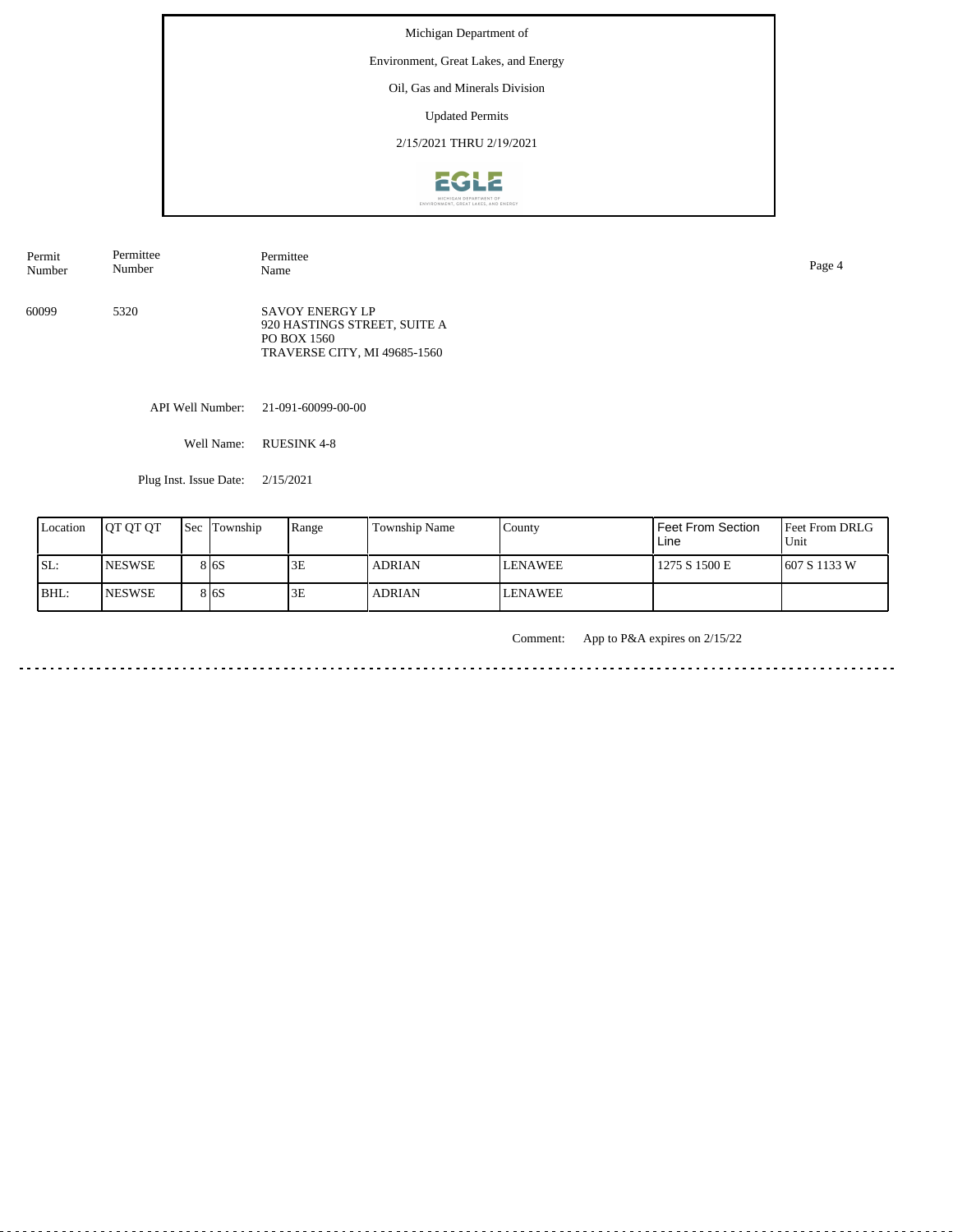Environment, Great Lakes, and Energy

Oil, Gas and Minerals Division

Updated Permits

2/15/2021 THRU 2/19/2021



Permit Number Permittee Name Page 5

## **APPLICATIONS TO CHANGE WELL STATUS:**

Permittee Number

13604 491

CONSUMERS ENERGY CO

1945 W PARNALL RD JACKSON, MI 49201

API Well Number: 21-035-13604-00-00

Well Name: MICHIGAN GAS STORAGE CO 338

Approval Date: 2/12/2021

| Location | <b>IOT OT OT</b> | Sec | Township          | Range | Township Name | County        | Feet From Section<br>Line | <b>Feet From DRLG</b><br>Unit |
|----------|------------------|-----|-------------------|-------|---------------|---------------|---------------------------|-------------------------------|
| ISL:     | <b>CNNWSE</b>    |     | 30 <sub>20N</sub> | 16W   | l winterfield | <b>ICLARE</b> | 710 N 585 W               | 1710 N 585 W                  |
| BHL:     | <b>CNNWSE</b>    |     | $30$  20N         | 16W   | l winterfield | <b>ICLARE</b> |                           |                               |

Proposed Rework: Temporarily Abandoned Comment: ACOWS for TA expires on 2/12/22

15403 491

CONSUMERS ENERGY CO

#### 1945 W PARNALL RD JACKSON, MI 49201

API Well Number: 21-035-15403-00-00

Well Name: MICH GAS STORAGE 449

Approval Date: 2/12/2021

| Location | <b>OT OT OT</b> | <b>Sec</b> Township | Range | Township Name | County        | Feet From Section<br>Line | Feet From DRLG<br>Unit |
|----------|-----------------|---------------------|-------|---------------|---------------|---------------------------|------------------------|
| SL:      | <b>ICNNENE</b>  | 22 20N              | ا 5W  | l summerfield | <b>ICLARE</b> | 660 N 660 E               | 1660 N 660 E           |
| BHL:     | <b>ICNNENE</b>  | 22 20N              | .5W   | SUMMERFIELD   | <b>ICLARE</b> |                           |                        |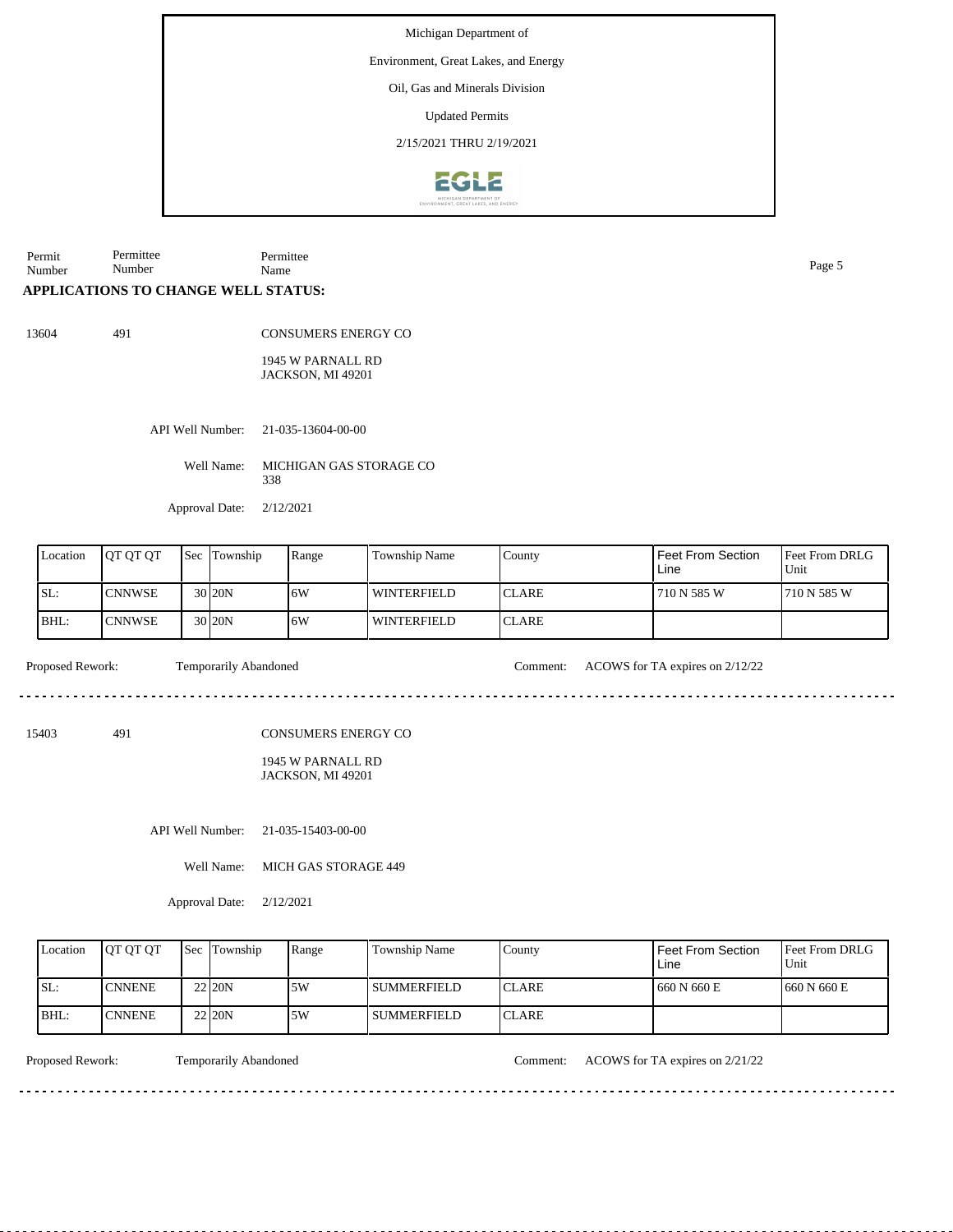### Environment, Great Lakes, and Energy

Oil, Gas and Minerals Division

Updated Permits

2/15/2021 THRU 2/19/2021



Permit Number Permittee Number

Permittee Name Page 6

46010 6371 BREITBURN OPERATING LIMITED PARTNERSHIP 1111 BAGBY STREET, SUITE 1600

HOUSTON, TX 77002

API Well Number: 21-009-46010-00-00

Well Name: STATE MANCELONA EAST D4-31

Approval Date: 2/12/2021

| Location | <b>OT OT OT</b> | <b>Sec</b> | Township           | Range | Township Name    | County         | Feet From Section<br>Line | <b>Feet From DRLG</b><br>Unit |
|----------|-----------------|------------|--------------------|-------|------------------|----------------|---------------------------|-------------------------------|
| SL:      | <b>SESESE</b>   |            | 31 <sub>129N</sub> | 5W    | <b>MANCELONA</b> | <b>LANTRIM</b> | 349 S 341 E               | 1349 S 341 E                  |
| BHL:     | <b>SESESE</b>   |            | 31 <sub>129N</sub> | 5W    | <b>MANCELONA</b> | <b>ANTRIM</b>  |                           |                               |

 $\mathcal{L}^{\mathcal{L}}\left( \mathcal{L}^{\mathcal{L}}\left( \mathcal{L}^{\mathcal{L}}\right) \right) =\mathcal{L}^{\mathcal{L}}\left( \mathcal{L}^{\mathcal{L}}\right)$ 

Proposed Rework: Temporarily Abandoned Comment: ACOWS for TA expires on  $3/31/22$ 

<u>. . . . . . . . . . .</u>

46080 6371

BREITBURN OPERATING LIMITED PARTNERSHIP 1111 BAGBY STREET, SUITE 1600

HOUSTON, TX 77002

API Well Number: 21-009-46080-00-00

Well Name: MANCELONA WEST B4-21

Approval Date: 2/12/2021

| Location    | <b>OT OT OT</b> | <b>Sec Township</b> | Range | Township Name     | County        | Feet From Section<br>Line | <b>Feet From DRLG</b><br>Unit |
|-------------|-----------------|---------------------|-------|-------------------|---------------|---------------------------|-------------------------------|
| ISL:        | <b>INWSENE</b>  | 21 <sub>29N</sub>   | 6W    | <b>IMANCELONA</b> | <b>ANTRIM</b> | 1902 S 909 E              | 1421 N 394 W                  |
| <b>BHL:</b> | <b>INWSENE</b>  | 21 <sub>129N</sub>  | 6W    | <b>MANCELONA</b>  | <b>ANTRIM</b> |                           |                               |

<u>. . . . . . . .</u>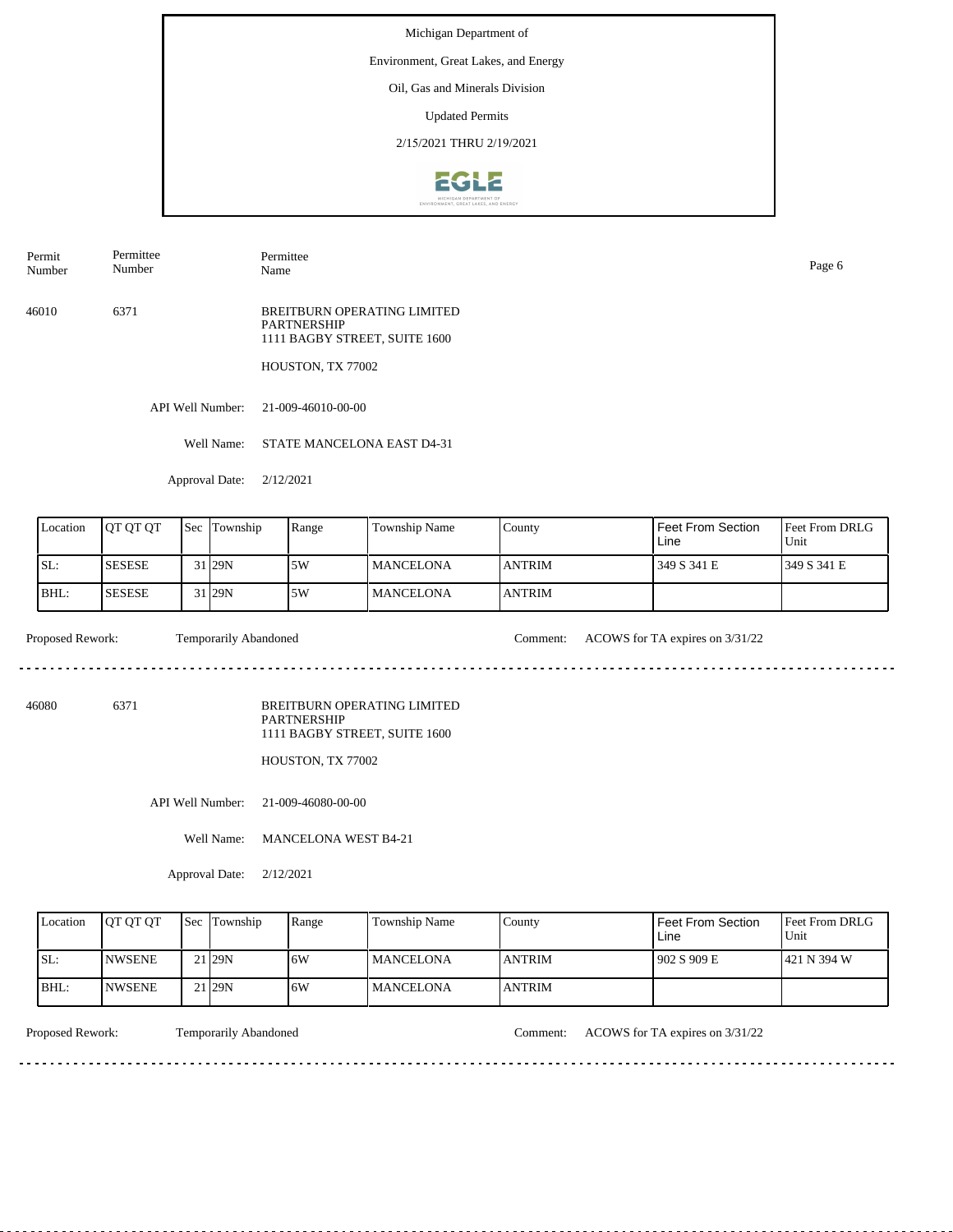### Environment, Great Lakes, and Energy

Oil, Gas and Minerals Division

Updated Permits

2/15/2021 THRU 2/19/2021



Permit Number Permittee Number

Permittee Name Page 7

46938 6371 BREITBURN OPERATING LIMITED PARTNERSHIP 1111 BAGBY STREET, SUITE 1600

HOUSTON, TX 77002

API Well Number: 21-009-46938-00-00

Well Name: STATE MANCELONA EAST D3-31

Approval Date: 2/12/2021

| Location | <b>JOT OT OT</b> | 'Sec | Township           | Range | Township Name     | County        | Feet From Section<br>Line | <b>IFeet From DRLG</b><br>Unit |
|----------|------------------|------|--------------------|-------|-------------------|---------------|---------------------------|--------------------------------|
| SL:      | ISWSWSE          |      | 31 <sub>29N</sub>  | 5W    | <b>IMANCELONA</b> | <b>ANTRIM</b> | 330 S 330 W               | 1330 S 330 W                   |
| BHL:     | ISWSWSE          |      | 31 <sub>129N</sub> | .5W   | <b>MANCELONA</b>  | <b>ANTRIM</b> |                           |                                |

Proposed Rework: Temporarily Abandoned Comment: ACOWS for TA expires on  $3/31/22$ 

 $\mathcal{L}^{\mathcal{L}}\left( \mathcal{L}^{\mathcal{L}}\left( \mathcal{L}^{\mathcal{L}}\right) \right) =\mathcal{L}^{\mathcal{L}}\left( \mathcal{L}^{\mathcal{L}}\right)$ 

<u>. . . . . . . . . . .</u>

46949 6371

BREITBURN OPERATING LIMITED PARTNERSHIP 1111 BAGBY STREET, SUITE 1600

HOUSTON, TX 77002

API Well Number: 21-009-46949-00-00

Well Name: STATE MANCELONA EAST D4-35

Approval Date: 2/12/2021

| Location | <b>OT OT OT</b> | <b>Sec</b> Township | Range | Township Name    | County         | <b>Feet From Section</b><br>Line | <b>Feet From DRLG</b><br>'Unit |
|----------|-----------------|---------------------|-------|------------------|----------------|----------------------------------|--------------------------------|
| ISL:     | <b>SESESE</b>   | 35 29N              | 6W    | <b>MANCELONA</b> | <b>LANTRIM</b> | 330 S 330 E                      | 330 S 330 E                    |
| IBHL:    | <b>ISESESE</b>  | 35 29N              | 6W    | <b>MANCELONA</b> | <b>LANTRIM</b> |                                  |                                |

Proposed Rework: Temporarily Abandoned Comment: ACOWS for TA expires on  $3/31/22$ 

<u>. . . . . . . .</u>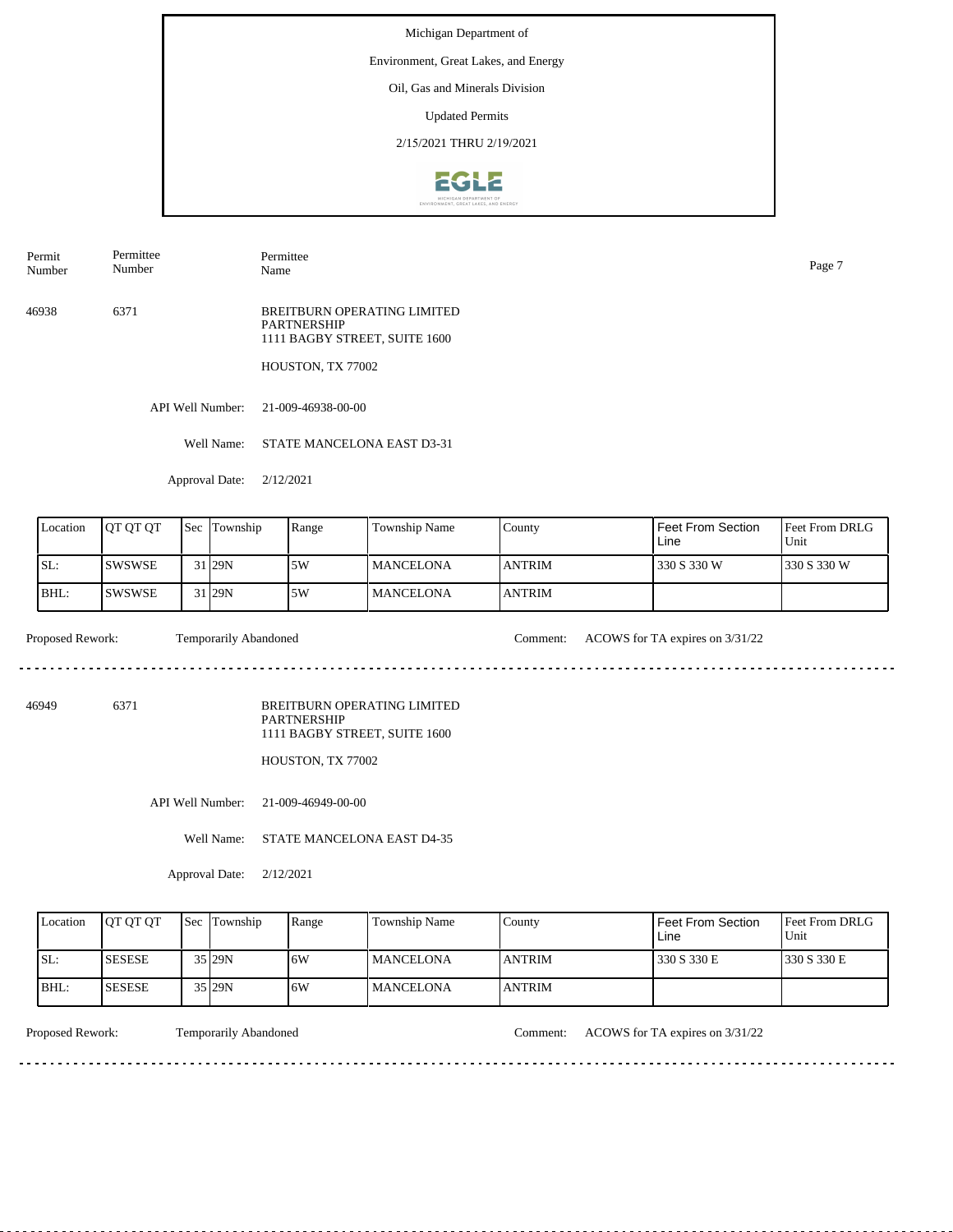Environment, Great Lakes, and Energy

Oil, Gas and Minerals Division

Updated Permits

2/15/2021 THRU 2/19/2021



| Permit<br>Number | Permittee<br>Number | Permittee<br>Name                               | Page 8 |
|------------------|---------------------|-------------------------------------------------|--------|
| 49365            | 8080                | V C P MICHIGAN, LLC                             |        |
|                  |                     | 4800 Bryant Irvin Court<br>Fort Worth, TX 76107 |        |

API Well Number: 21-101-49365-00-00

Well Name: MEISTER 9-28

Approval Date: 2/16/2021

| Location | <b>JOT OT OT</b> | <b>Sec Township</b> | Range | Township Name    | County          | Feet From Section<br>Line | <b>Feet From DRLG</b><br>l Unit |
|----------|------------------|---------------------|-------|------------------|-----------------|---------------------------|---------------------------------|
| ISL:     | <b>INWNESE</b>   | 28 <sub>23N</sub>   | 15W   | l BEAR LAKE      | <b>MANISTEE</b> | 583 N 985 E               | 583 N 333 W                     |
| BHL:     | <b>INWNESE</b>   | 28 <sub>23N</sub>   | 15W   | <b>BEAR LAKE</b> | <b>MANISTEE</b> |                           |                                 |

<u>. . . . . . . . . .</u>

Proposed Rework: Temporarily Abandoned Comment: ACOWS for TA expires on  $3/31/22$ 

<u>. . . . . . . . . . . . . . . . . .</u>

49372 8080

V C P MICHIGAN, LLC

4800 Bryant Irvin Court Fort Worth, TX 76107

API Well Number: 21-101-49372-00-00

Well Name: ZALUD 14-33

Approval Date: 2/16/2021

| Location | <b>IOT OT OT</b> | <b>Sec Township</b> | Range | Township Name | County           | Feet From Section<br>Line | <b>Feet From DRLG</b><br>Unit |
|----------|------------------|---------------------|-------|---------------|------------------|---------------------------|-------------------------------|
| ISL:     | <b>ISWSESW</b>   | 33 23N              | 15W   | I BEAR LAKE   | <b>IMANISTEE</b> | 339 S 675 E               | 1339 S 626 W                  |
| IBHL:    | ISWSESW          | 33 23N              | 15W   | I BEAR LAKE   | <b>IMANISTEE</b> |                           |                               |

<u>. . . . . . . . .</u>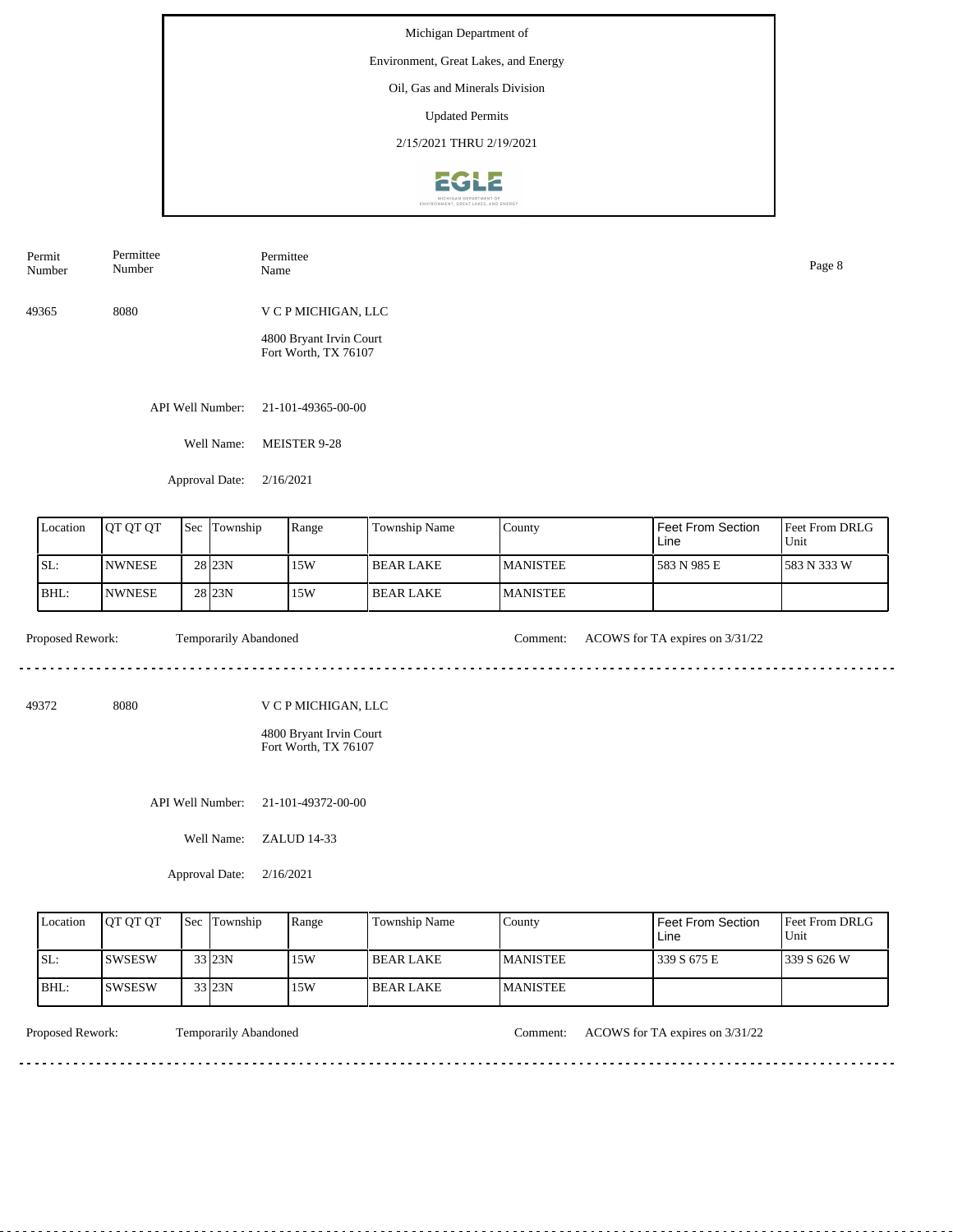Michigan Department of Environment, Great Lakes, and Energy Oil, Gas and Minerals Division

Updated Permits

2/15/2021 THRU 2/19/2021



| Permit<br>Number | Permittee<br>Number | Permittee<br>Name                                                      | Page 9 |
|------------------|---------------------|------------------------------------------------------------------------|--------|
| 49373            | 8080                | V C P MICHIGAN, LLC<br>4800 Bryant Irvin Court<br>Fort Worth, TX 76107 |        |
|                  | API Well Number:    | 21-101-49373-00-00                                                     |        |

Well Name: HOFFER 3-34

Approval Date: 2/16/2021

| Location | <b>OT OT OT</b> | l Sec | Township   | Range | Township Name | County          | I Feet From Section<br>Line | <b>Feet From DRLG</b><br>Unit |
|----------|-----------------|-------|------------|-------|---------------|-----------------|-----------------------------|-------------------------------|
| ISL:     | <b>INWNENW</b>  |       | $34$ $23N$ | 15W   | BEAR LAKE     | <b>MANISTEE</b> | 1 645 N 978 E               | 1645 N 345 W                  |
| BHL:     | <b>NWNENW</b>   |       | 34 23N     | 15W   | BEAR LAKE     | <b>MANISTEE</b> |                             |                               |

<u>. . . . . . . . . .</u>

Proposed Rework: Temporarily Abandoned Comment: ACOWS for TA expires on  $3/31/22$ 

49533 8080

V C P MICHIGAN, LLC

4800 Bryant Irvin Court Fort Worth, TX 76107

API Well Number: 21-101-49533-00-00

Well Name: ANDERSON 10-3

Approval Date: 2/16/2021

| Location | <b>IOT OT OT</b> | <b>Sec Township</b> | Range | Township Name | County           | Feet From Section<br>Line | <b>Feet From DRLG</b><br>Unit |
|----------|------------------|---------------------|-------|---------------|------------------|---------------------------|-------------------------------|
| ISL:     | <b>INENWSE</b>   | 3 23N               | 15W   | I BEAR LAKE   | <b>IMANISTEE</b> | 330 N 683 W               | 1330 N 603 E                  |
| $IBHL$ : | <b>INENWSE</b>   | 3 23N               | 15W   | I BEAR LAKE   | <b>IMANISTEE</b> |                           |                               |

<u>. . . . . . . . .</u>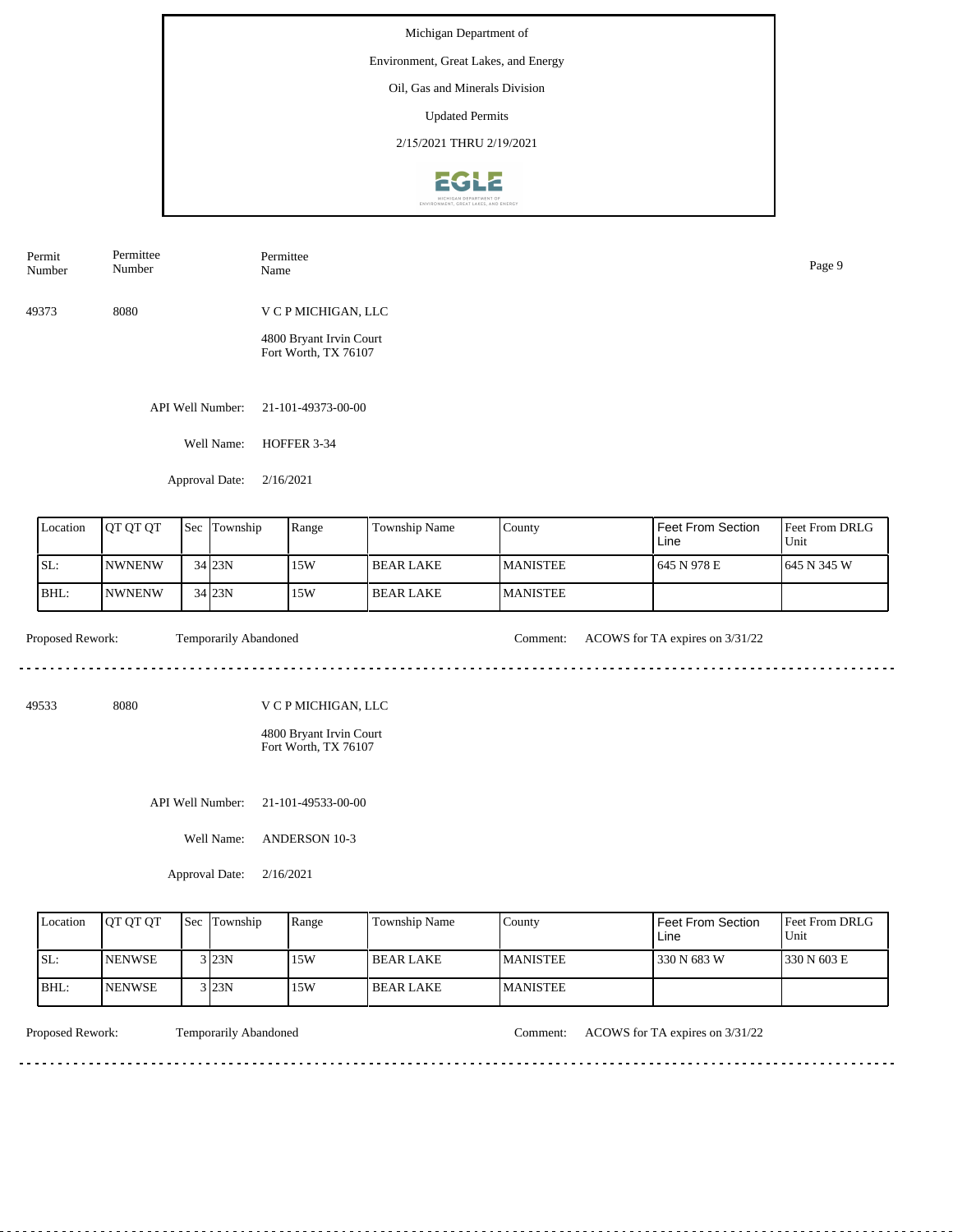Environment, Great Lakes, and Energy

Oil, Gas and Minerals Division

Updated Permits

2/15/2021 THRU 2/19/2021



| Permit<br>Number | Permittee<br>Number | Permittee<br>Name                               | Page 10 |
|------------------|---------------------|-------------------------------------------------|---------|
| 49535            | 8080                | V C P MICHIGAN, LLC                             |         |
|                  |                     | 4800 Bryant Irvin Court<br>Fort Worth, TX 76107 |         |

API Well Number: 21-101-49535-00-00

Well Name: ZIEHM 14-10

Approval Date: 2/16/2021

| Location | <b>IOT OT OT</b> | Sec Township       | Range | Township Name | County           | <b>Feet From Section</b><br>Line | <b>Feet From DRLG</b><br>Unit |
|----------|------------------|--------------------|-------|---------------|------------------|----------------------------------|-------------------------------|
| ISL:     | ISWSESW          | 10 <sub>123N</sub> | 15W   | l BEAR LAKE   | <b>IMANISTEE</b> | 570 S 800 E                      | 1570 S 518 W                  |
| BHL:     | <b>ISWSESW</b>   | 10 <sub>123N</sub> | 15W   | l BEAR LAKE   | <b>MANISTEE</b>  |                                  |                               |

<u>. . . . . . . . . .</u>

Proposed Rework: Temporarily Abandoned Comment: ACOWS for TA expires on  $3/31/22$ 

<u>. . . . . . . . . . . . . . . . . .</u>

49536 8080

V C P MICHIGAN, LLC

4800 Bryant Irvin Court Fort Worth, TX 76107

API Well Number: 21-101-49536-00-00

Well Name: DARBEE 16-10

Approval Date: 2/16/2021

| Location | <b>OT OT OT</b> | <b>Sec Township</b> | Range | Township Name | County           | Feet From Section<br>Line | <b>Feet From DRLG</b><br>Unit |
|----------|-----------------|---------------------|-------|---------------|------------------|---------------------------|-------------------------------|
| ISL:     | <b>ISWSESE</b>  | 10123N              | 15W   | I BEAR LAKE   | <b>IMANISTEE</b> | 349 S 803 E               | 1349 S 513 W                  |
| IBHL:    | <b>ISWSESE</b>  | 10123N              | 15W   | l BEAR LAKE   | <b>MANISTEE</b>  |                           |                               |

<u>. . . . . . . . .</u>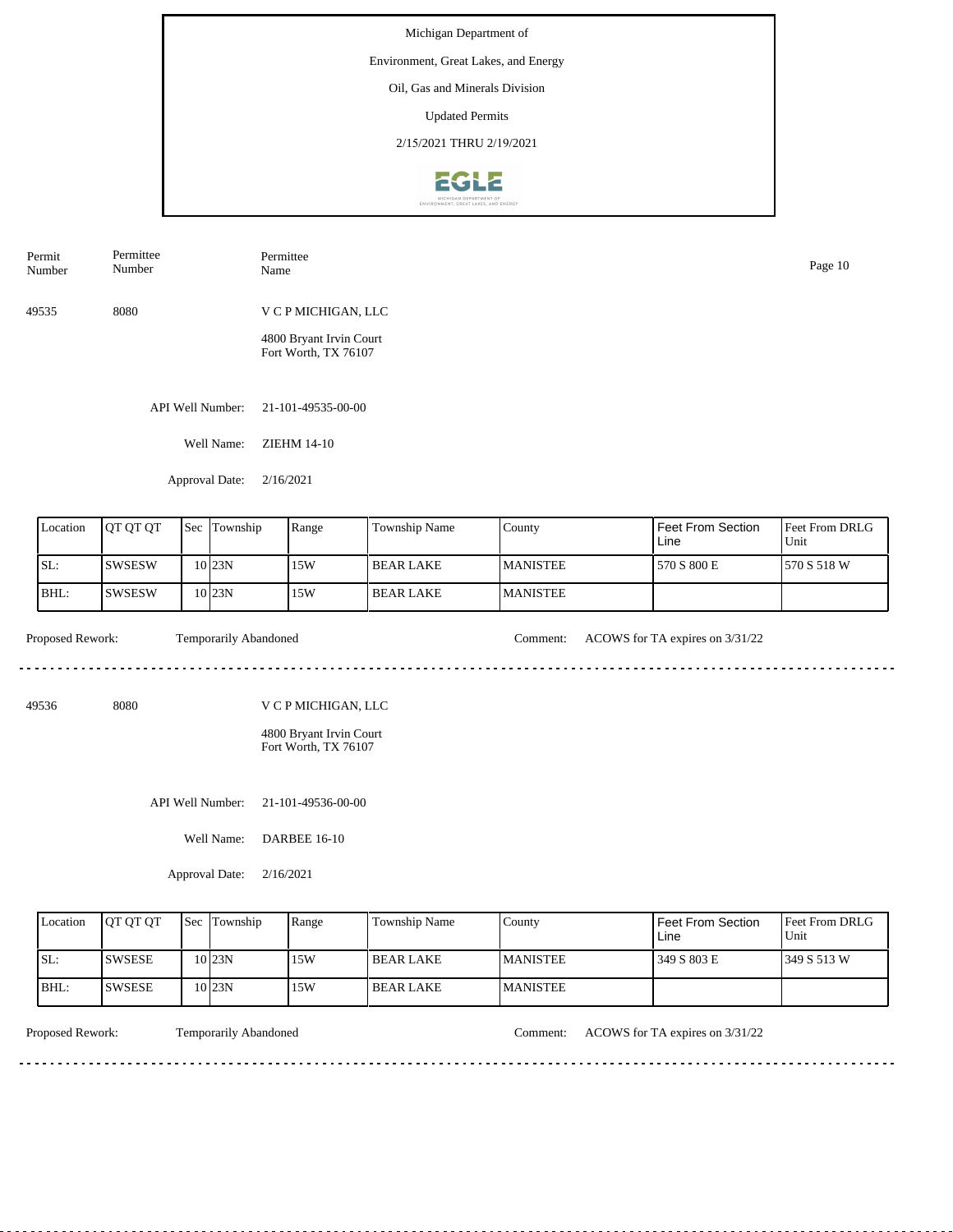Michigan Department of Environment, Great Lakes, and Energy Oil, Gas and Minerals Division Updated Permits 2/15/2021 THRU 2/19/2021**EGLE** 

| Permit<br>Number | Permittee<br>Number | Permittee<br>Name                               | Page 11 |
|------------------|---------------------|-------------------------------------------------|---------|
| 49708            | 8080                | V C P MICHIGAN, LLC                             |         |
|                  |                     | 4800 Bryant Irvin Court<br>Fort Worth, TX 76107 |         |
|                  | API Well Number:    | 21-101-49708-00-00                              |         |

Well Name: GIRVEN 1-1

Approval Date: 2/16/2021

| Location | <b>OT OT OT</b> | <b>Sec</b> | Township | Range | Township Name    | County           | Feet From Section<br>Line | <b>Feet From DRLG</b><br>Unit |
|----------|-----------------|------------|----------|-------|------------------|------------------|---------------------------|-------------------------------|
| SL:      | <b>NENENE</b>   |            | 123N     | 15W   | l BEAR LAKE      | <b>IMANISTEE</b> | 1686 N 499 E              | 1686 N 499 E                  |
| BHL:     | <b>NENENE</b>   |            | 23N      | 15W   | <b>BEAR LAKE</b> | <b>MANISTEE</b>  |                           |                               |

 $- - - - - -$ 

Proposed Rework: Temporarily Abandoned Comment: ACOWS for TA expires on  $3/31/22$ 

. . . . . . . . . . . . . . . . . . . .

<u>. . . . . . . . . . . . . . . . .</u>

49862 8080

V C P MICHIGAN, LLC

4800 Bryant Irvin Court Fort Worth, TX 76107

API Well Number: 21-101-37218-01-00

Well Name: ASIALA 12-25

Approval Date: 2/16/2021

| Location | <b>IOT OT OT</b> | <b>Sec</b> Township | Range | <b>Township Name</b> | Countv           | l Feet From Section<br>Line | <b>Feet From DRLG</b><br>Unit |
|----------|------------------|---------------------|-------|----------------------|------------------|-----------------------------|-------------------------------|
| ISL:     | <b>INWNWSW</b>   | $25$ <sub>23N</sub> | 15W   | <b>BEAR LAKE</b>     | <b>IMANISTEE</b> | 1334 N 335 W                | 1334 N 335 W                  |
| BHL:     | <b>INWNWSW</b>   | $25$ <sub>23N</sub> | 15W   | <b>BEAR LAKE</b>     | <b>MANISTEE</b>  |                             |                               |

Proposed Rework: Temporarily Abandoned Comment: ACOWS for TA expires on  $3/31/22$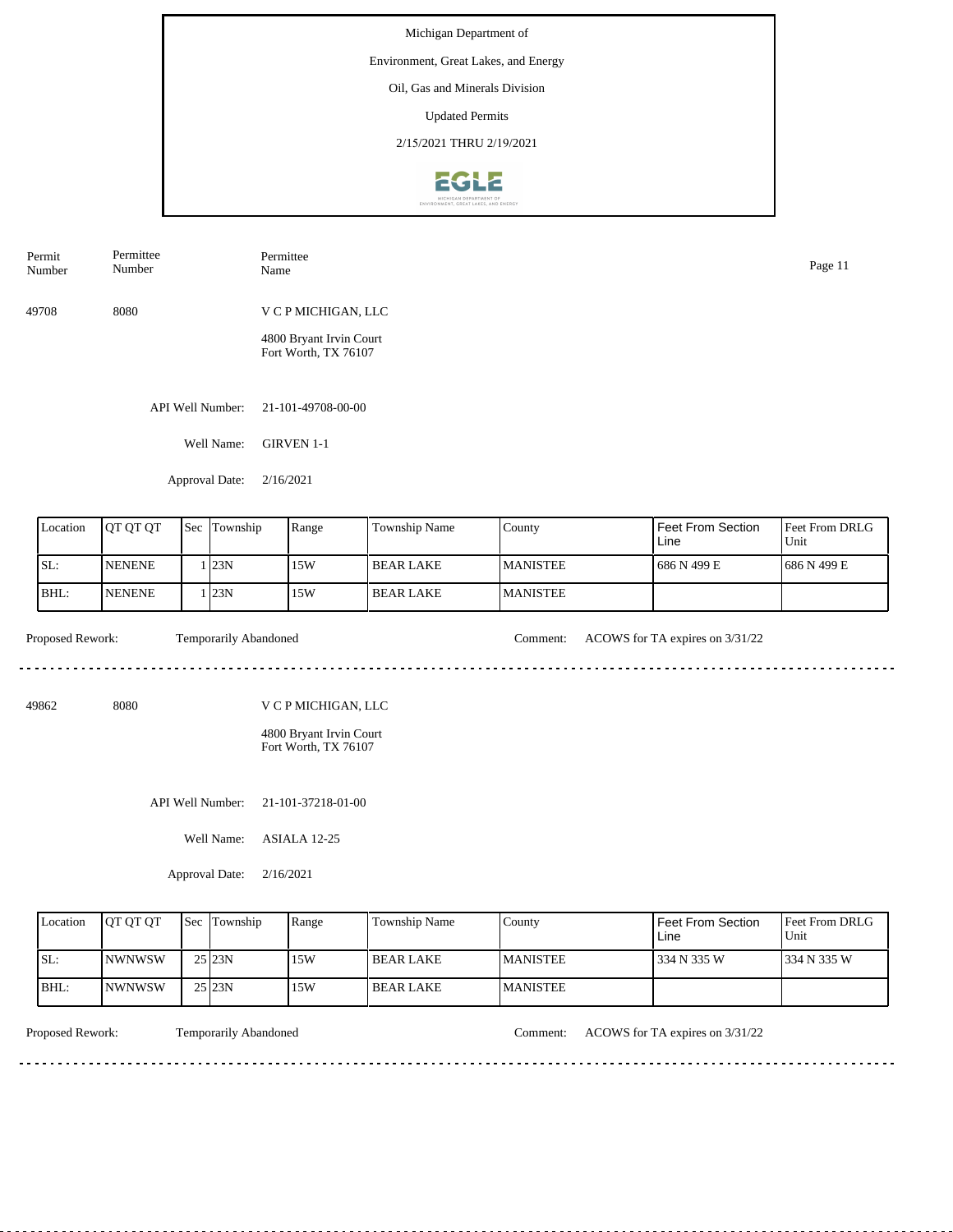### Environment, Great Lakes, and Energy

Oil, Gas and Minerals Division

Updated Permits

2/15/2021 THRU 2/19/2021



| Permit | Permittee | Permittee | Page 12 |
|--------|-----------|-----------|---------|
| Number | Number    | Name      |         |
|        |           |           |         |

50397 8080 V C P MICHIGAN, LLC

> 4800 Bryant Irvin Court Fort Worth, TX 76107

API Well Number: 21-101-50397-00-00

Well Name: STATE PLEASANTON 11-34

Approval Date: 2/16/2021

| Location | <b>IOT OT OT</b> | Sec | Township   | Range | Township Name | Countv          | l Feet From Section<br>Line | <b>Feet From DRLG</b><br>Unit |
|----------|------------------|-----|------------|-------|---------------|-----------------|-----------------------------|-------------------------------|
| ISL:     | ISWNESW          |     | 34 24N     | 15W   | l PLEASANTON  | <b>MANISTEE</b> | l 948 N 943 E               | 1373 S 354 W                  |
| IBHL:    | ISWNESW          |     | $34$ $24N$ | 15W   | l PLEASANTON- | <b>MANISTEE</b> |                             |                               |

<u>. . . . . . . . .</u>

Proposed Rework: Temporarily Abandoned Comment: ACOWS for TA expires on  $3/31/22$ 

<u>. . . . . . . . . . . . . . . . . .</u>

50499 8080

V C P MICHIGAN, LLC

4800 Bryant Irvin Court Fort Worth, TX 76107

API Well Number: 21-101-50499-00-00

Well Name: STATE SPRINGDALE D4-29

Approval Date: 2/16/2021

| Location | <b>IOT OT OT</b> | <b>Sec Township</b> | Range | Township Name     | County           | Feet From Section<br>Line | <b>Feet From DRLG</b><br>Unit |
|----------|------------------|---------------------|-------|-------------------|------------------|---------------------------|-------------------------------|
| ISL:     | <b>ISWSESE</b>   | $29$ $24N$          | 14W   | <b>SPRINGDALE</b> | <b>IMANISTEE</b> | 338 S 726 E               | 1338 S 542 W                  |
| IBHL:    | ISWSESE          | $29$ $24N$          | 14W   | <b>SPRINGDALE</b> | <b>MANISTEE</b>  |                           |                               |

<u>. . . . . . . . .</u>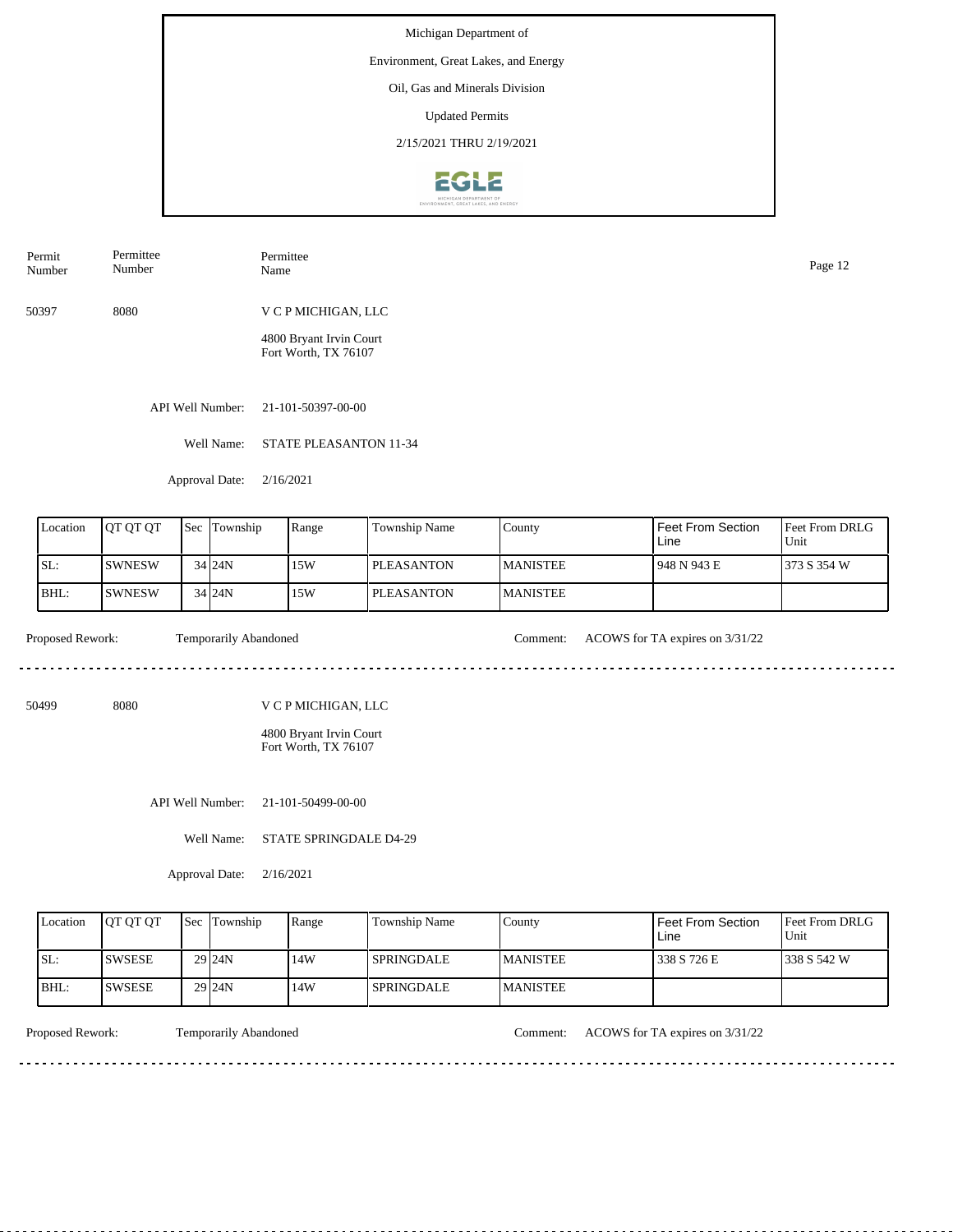Michigan Department of Environment, Great Lakes, and Energy Oil, Gas and Minerals Division

Updated Permits

2/15/2021 THRU 2/19/2021



| Permit<br>Number | Permittee<br>Number | Permittee<br>Name                               | Page 13 |
|------------------|---------------------|-------------------------------------------------|---------|
| 50670            | 8080                | V C P MICHIGAN, LLC                             |         |
|                  |                     | 4800 Bryant Irvin Court<br>Fort Worth, TX 76107 |         |
|                  |                     |                                                 |         |

API Well Number: 21-101-50670-00-00

Well Name: MYERS 3-2

Approval Date: 2/16/2021

| Location | <b>IOT OT OT</b> | 'Sec | : Township          | Range | <b>Township Name</b> | County           | l Feet From Section<br>Line | <b>IFeet From DRLG</b><br>Unit |
|----------|------------------|------|---------------------|-------|----------------------|------------------|-----------------------------|--------------------------------|
| ISL:     | <b>ISWNENW</b>   |      | $2$ <sub>23</sub> N | 15W   | <b>BEAR LAKE</b>     | <b>IMANISTEE</b> | 1979 N 837 E                | 382 S 492 W                    |
| BHL:     | <b>ISWNENW</b>   |      | $2$ <sub>23</sub> N | 15W   | <b>BEAR LAKE</b>     | <b>IMANISTEE</b> |                             |                                |

 $- - - - - -$ 

Proposed Rework: Temporarily Abandoned Comment: ACOWS for TA expires on  $3/31/22$ 

<u>. . . . . . . . . . . . . . . . .</u>

50723 8080

V C P MICHIGAN, LLC

4800 Bryant Irvin Court Fort Worth, TX 76107

API Well Number: 21-101-30462-02-00

Well Name: REYNOLDS 7-2

Approval Date: 2/16/2021

| Location | <b>IOT OT OT</b> | <b>Sec Township</b> | Range | Township Name | County           | Feet From Section<br>Line | <b>Feet From DRLG</b><br>Unit |
|----------|------------------|---------------------|-------|---------------|------------------|---------------------------|-------------------------------|
| ISL:     | <b>ISWSWNE</b>   | 2 23N               | 15W   | I BEAR LAKE   | <b>IMANISTEE</b> | 466 S 460 W               | 466 S 857 E                   |
| IBHL:    | <b>ISWSWNE</b>   | 2 23N               | 15W   | I BEAR LAKE   | <b>IMANISTEE</b> |                           |                               |

<u>. . . . . . . . .</u>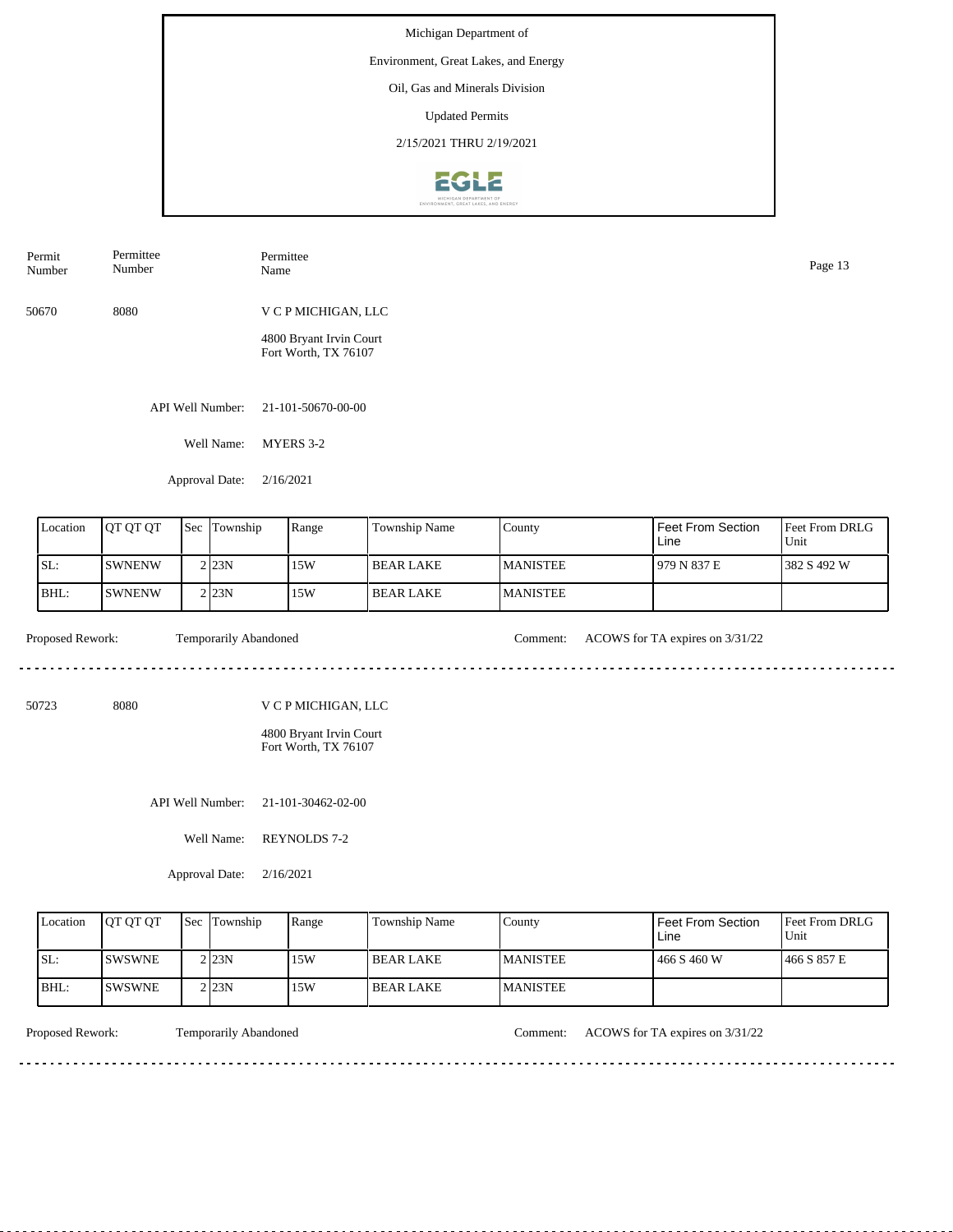### Environment, Great Lakes, and Energy

Oil, Gas and Minerals Division

Updated Permits

2/15/2021 THRU 2/19/2021



50810 8080 V C P MICHIGAN, LLC Permit Number Permittee Number Permittee Name Page 14

> 4800 Bryant Irvin Court Fort Worth, TX 76107

API Well Number: 21-101-50810-00-00

Well Name: STATE BEAR LAKE 6-1

Approval Date: 2/16/2021

| Location         | <b>OT OT OT</b> | Sec Township          | Range | Township Name    | County          | l Feet From Section<br>l Line   | Feet From DRLG<br>Unit |
|------------------|-----------------|-----------------------|-------|------------------|-----------------|---------------------------------|------------------------|
| SL:              | <b>INESENW</b>  | . 123N                | 15W   | <b>BEAR LAKE</b> | <b>MANISTEE</b> | 1079 S 430 E                    | 1079 S 430 E           |
| BHL:             | <b>INESENW</b>  | 123N                  | 15W   | l BEAR LAKE      | <b>MANISTEE</b> |                                 |                        |
| Proposed Rework: |                 | Temporarily Abandoned |       |                  | Comment:        | ACOWS for TA expires on 3/31/22 |                        |

50811 8080

V C P MICHIGAN, LLC

4800 Bryant Irvin Court Fort Worth, TX 76107

API Well Number: 21-101-50811-00-00

Well Name: GIRVEN 11-6

Approval Date: 2/16/2021

| Location | <b>IOT OT OT</b> | <b>Sec</b> Township | Range | Township Name       | County           | Feet From Section<br>Line | <b>Feet From DRLG</b><br>Unit |
|----------|------------------|---------------------|-------|---------------------|------------------|---------------------------|-------------------------------|
| ISL:     | <b>ISENESW</b>   | 6 23N               | 14W   | <b>IMAPLE GROVE</b> | <b>IMANISTEE</b> | 946 N 524 E               | 1406 S 524 E                  |
| IBHL:    | <b>ISENESW</b>   | 6 <sub>23N</sub>    | 14W   | l MAPLE GROVE       | <b>IMANISTEE</b> |                           |                               |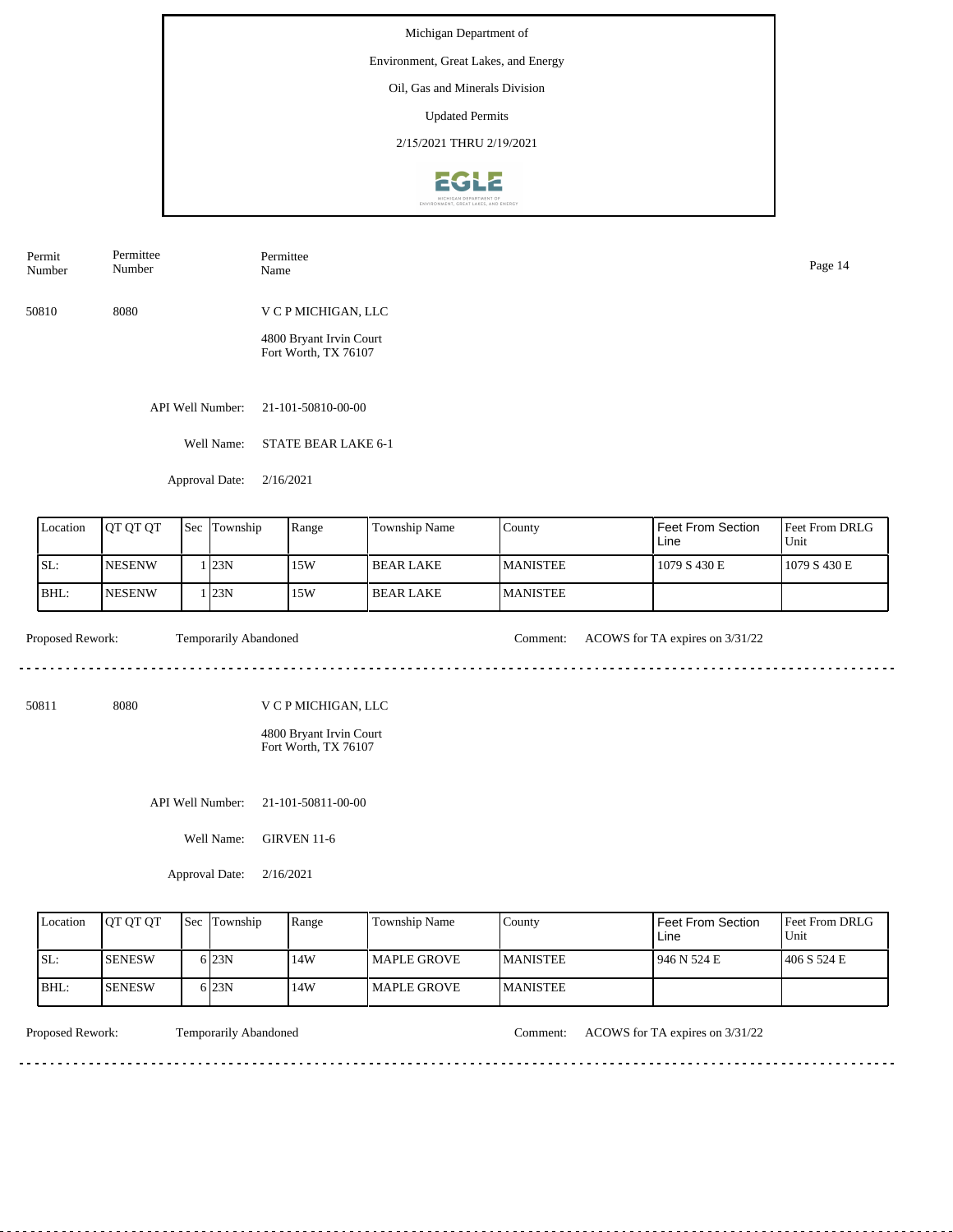Environment, Great Lakes, and Energy

Oil, Gas and Minerals Division

Updated Permits

2/15/2021 THRU 2/19/2021



| Permit<br>Number | Permittee<br>Number | Permittee<br>Name                               | Page 15 |
|------------------|---------------------|-------------------------------------------------|---------|
| 51148            | 8080                | V C P MICHIGAN, LLC                             |         |
|                  |                     | 4800 Bryant Irvin Court<br>Fort Worth, TX 76107 |         |

API Well Number: 21-101-51148-00-00

Well Name: MARTELLA D3-31

Approval Date: 2/16/2021

| Location | <b>IOT OT OT</b> | Sec Township       | Range | Township Name     | County           | l Feet From Section<br>Line | <b>Feet From DRLG</b><br>Unit |
|----------|------------------|--------------------|-------|-------------------|------------------|-----------------------------|-------------------------------|
| SL:      | <b>INESWSE</b>   | 31 <sub>124N</sub> | 14W   | <b>SPRINGDALE</b> | <b>IMANISTEE</b> | 1850 S 675 W                | 1470 N 675 W                  |
| BHL:     | <b>INESWSE</b>   | 31 <sub>124N</sub> | 14W   | <b>SPRINGDALE</b> | <b>MANISTEE</b>  |                             |                               |

. . . . . . . . . . .

Proposed Rework: Temporarily Abandoned Comment: ACOWS for TA expires on  $3/31/22$ 

51149 8080

V C P MICHIGAN, LLC

4800 Bryant Irvin Court Fort Worth, TX 76107

API Well Number: 21-101-51149-00-00

Well Name: MATHIEU A2-6

Approval Date: 2/16/2021

| Location    | <b>OT OT OT</b> | <b>Sec Township</b> | Range | Township Name | County          | Feet From Section<br>Line | <b>Feet From DRLG</b><br>Unit |
|-------------|-----------------|---------------------|-------|---------------|-----------------|---------------------------|-------------------------------|
| ISL:        | <b>IW2NENW</b>  | 6 23N               | 14W   | l MAPLE GROVE | <b>MANISTEE</b> | 700 N 700 E               | 1700 N 620 W                  |
| <b>BHL:</b> | <b>IW2NENW</b>  | 6 23N               | 14W   | l MAPLE GROVE | <b>MANISTEE</b> |                           |                               |

<u>. . . . . . . . .</u>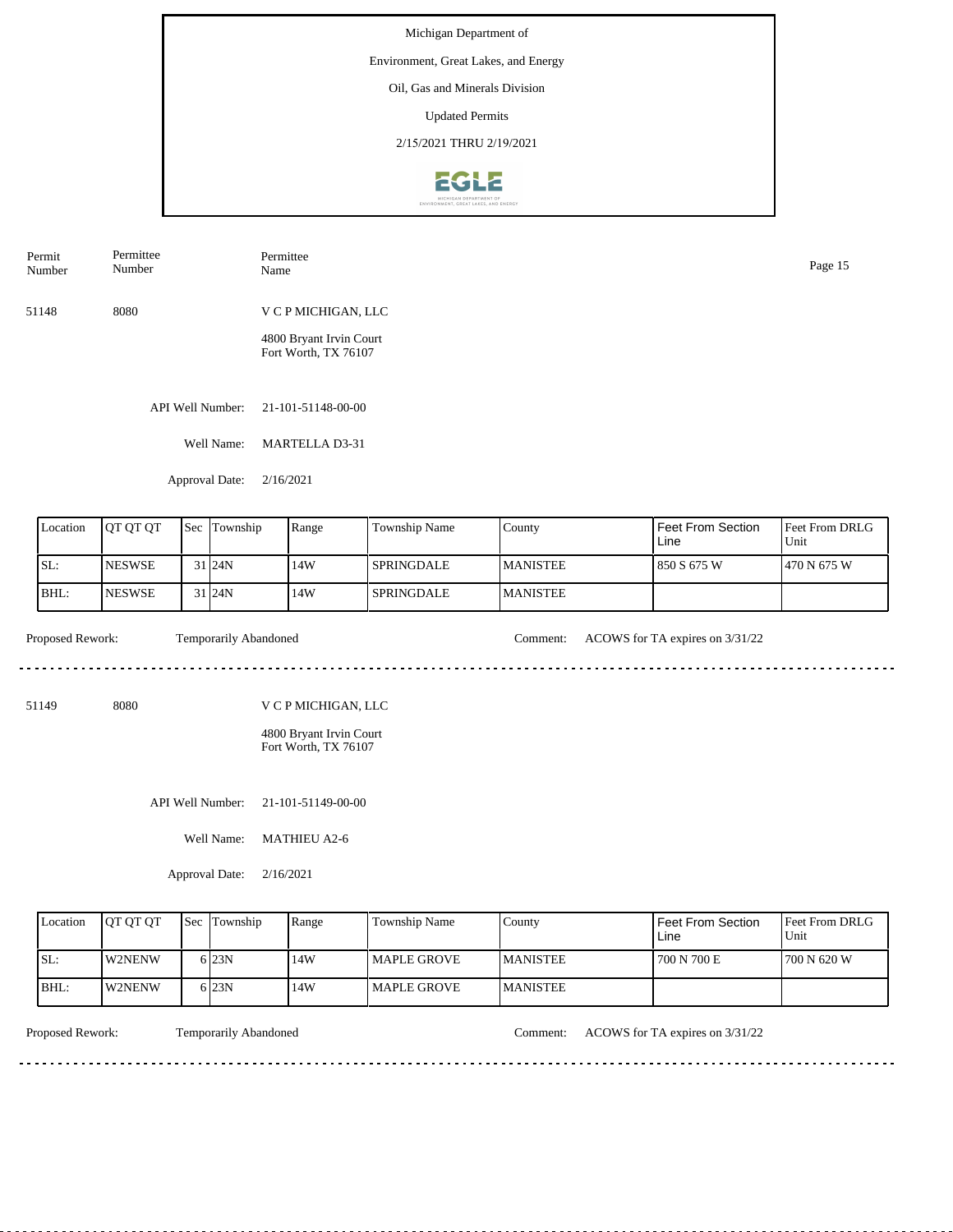Environment, Great Lakes, and Energy

Oil, Gas and Minerals Division

Updated Permits

2/15/2021 THRU 2/19/2021



| Permit<br>Number | Permittee<br>Number | Permittee<br>Name                               | Page 16 |
|------------------|---------------------|-------------------------------------------------|---------|
| 51154            | 8080                | V C P MICHIGAN, LLC                             |         |
|                  |                     | 4800 Bryant Irvin Court<br>Fort Worth, TX 76107 |         |

API Well Number: 21-101-51154-00-00

Well Name: DEAN A3-13

Approval Date: 2/16/2021

| Location | <b>IOT OT OT</b> | <b>Sec Township</b> | Range | Township Name    | County          | l Feet From Section<br>Line | <b>IFeet From DRLG</b><br>Unit |
|----------|------------------|---------------------|-------|------------------|-----------------|-----------------------------|--------------------------------|
| SL:      | <b>ISENWNE</b>   | 13 23N              | 15W   | <b>BEAR LAKE</b> | <b>MANISTEE</b> | 770 N 1050 W                | 1550 S 1050 W                  |
| BHL:     | <b>ISENWNE</b>   | 13 I 23 N           | 15W   | <b>BEAR LAKE</b> | <b>MANISTEE</b> |                             |                                |

. . . . . . .

Proposed Rework: Temporarily Abandoned Comment: ACOWS for TA expires on  $3/31/22$ 

51166 8080

V C P MICHIGAN, LLC

4800 Bryant Irvin Court Fort Worth, TX 76107

API Well Number: 21-101-51166-00-00

Well Name: BEAR LAKE A2-14

Approval Date: 2/16/2021

| Location | <b>OT OT OT</b> | <b>Sec Township</b> | Range | Township Name     | County           | Feet From Section<br>Line | <b>Feet From DRLG</b><br>Unit |
|----------|-----------------|---------------------|-------|-------------------|------------------|---------------------------|-------------------------------|
| ISL:     | <b>ISENENW</b>  | 14 23N              | 15W   | <b>IBEAR LAKE</b> | <b>IMANISTEE</b> | 1803 N 544 E              | 1517 S 544 E                  |
| IBHL:    | <b>ISENENW</b>  | 4 <sup>23N</sup>    | 15W   | I BEAR LAKE       | <b>IMANISTEE</b> |                           |                               |

<u>. . . . . . . .</u>

Proposed Rework: Temporarily Abandoned Comment: ACOWS for TA expires on  $3/31/22$ 

<u>. . . . . . . . . . . . . . . . .</u>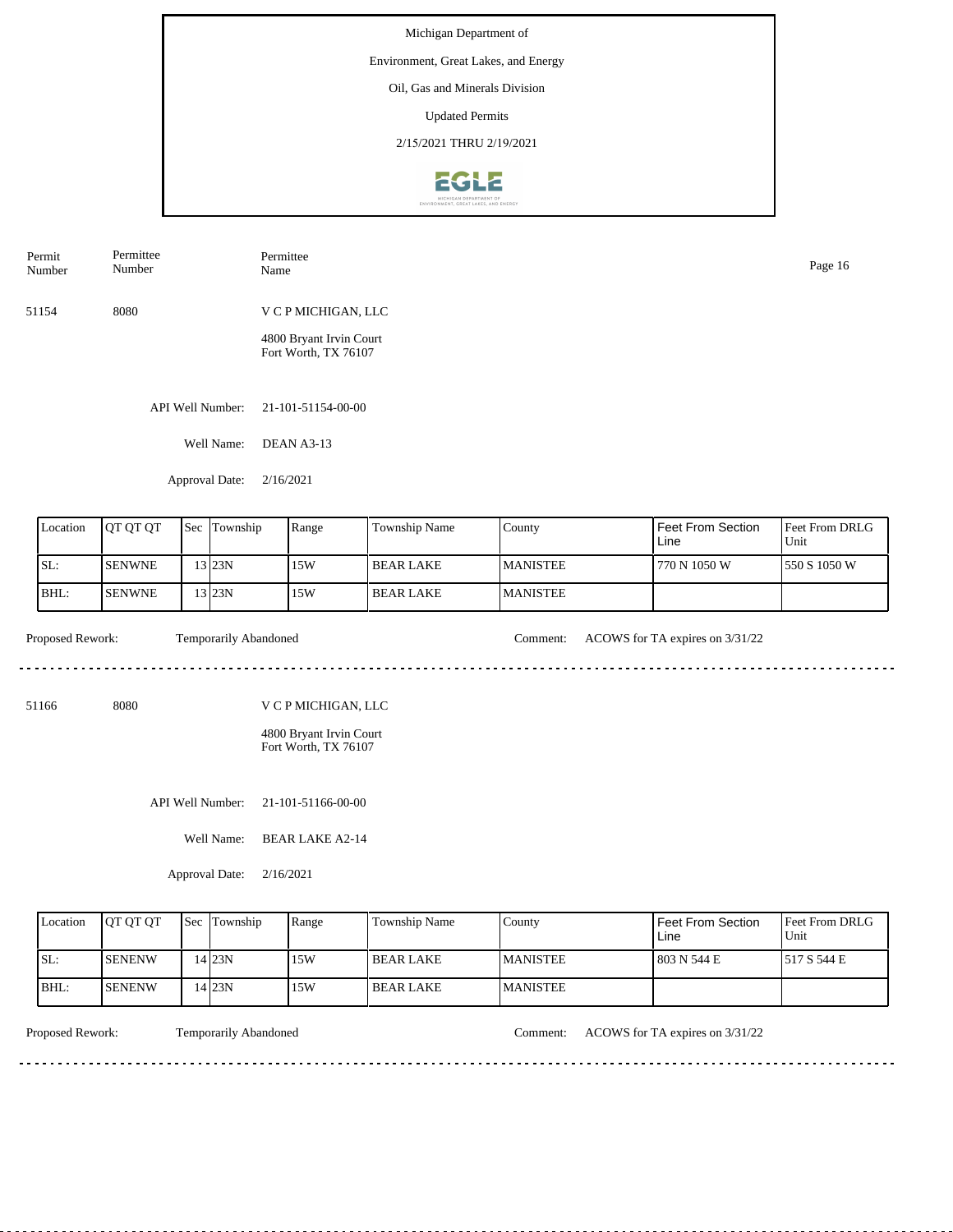## Environment, Great Lakes, and Energy

Oil, Gas and Minerals Division

Updated Permits

2/15/2021 THRU 2/19/2021



| Permit | Permittee | Permittee           | Page 17 |
|--------|-----------|---------------------|---------|
| Number | Number    | Name                |         |
| 51167  | 8080      | V C P MICHIGAN, LLC |         |

4800 Bryant Irvin Court Fort Worth, TX 76107

API Well Number: 21-101-51167-00-00

Well Name: MAPLE GROVE A1-7

Approval Date: 2/16/2021

| Location | <b>IOT OT OT</b> | <b>Sec</b> | Township | Range | Township Name | County          | l Feet From Section<br>Line | Feet From DRLG<br>Unit |
|----------|------------------|------------|----------|-------|---------------|-----------------|-----------------------------|------------------------|
| SL:      | INWNWNW          |            | 7123N    | 14W   | l MAPLE GROVE | <b>MANISTEE</b> | 1330 N 520 W                | 1330 N 520 W           |
| BHL:     | <b>NWNWNW</b>    |            | 7123N    | 14W   | l MAPLE GROVE | <b>MANISTEE</b> |                             |                        |

<u>. . . . . . .</u>

Proposed Rework: Temporarily Abandoned Comment: ACOWS for TA expires on  $3/31/22$ 

. . . . . . . . . . . . . . . . . . . .

<u>. . . . . . . . . . . . . . . . .</u>

51175 8080

V C P MICHIGAN, LLC

4800 Bryant Irvin Court Fort Worth, TX 76107

API Well Number: 21-101-51175-00-00

Well Name: MAPLE GROVE B2-7

Approval Date: 2/16/2021

| Location | <b>IOT OT OT</b> | <b>Sec Township</b> | Range | Township Name | County           | Feet From Section<br>Line | <b>Feet From DRLG</b><br>Unit |
|----------|------------------|---------------------|-------|---------------|------------------|---------------------------|-------------------------------|
| ISL:     | <b>ISWSENW</b>   | 7 23N               | 14W   | l MAPLE GROVE | <b>IMANISTEE</b> | 330 S 1020 E              | 1330 S 1020 E                 |
| IBHL:    | <b>ISWSENW</b>   | 7123N               | 14W   | l MAPLE GROVE | <b>IMANISTEE</b> |                           |                               |

<u>. . . . . . . .</u>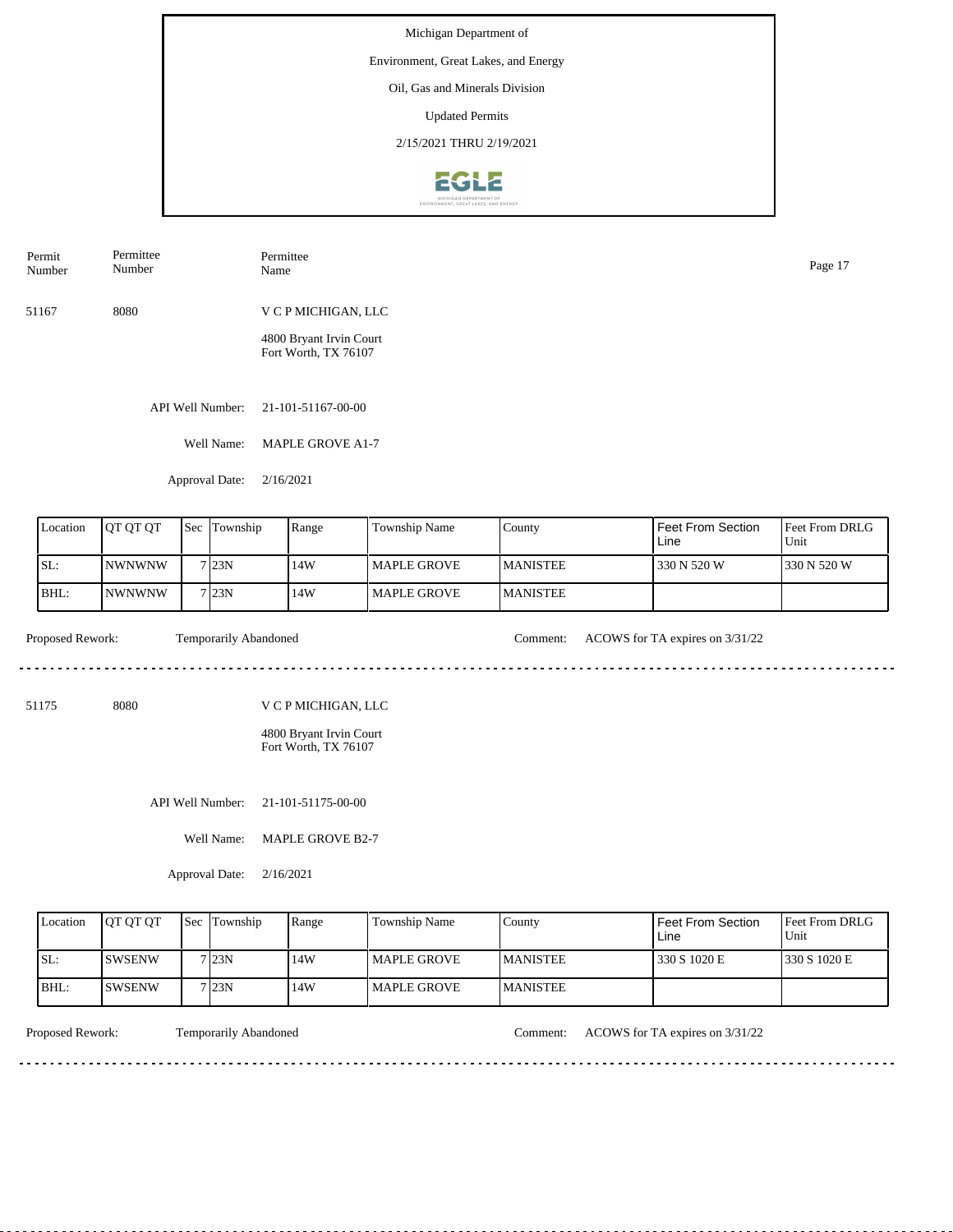Michigan Department of Environment, Great Lakes, and Energy Oil, Gas and Minerals Division Updated Permits 2/15/2021 THRU 2/19/2021**EGLE** 

| Permit<br>Number | Permittee<br>Number | Permittee<br>Name                               | Page 18 |
|------------------|---------------------|-------------------------------------------------|---------|
| 51275            | 8080                | V C P MICHIGAN, LLC                             |         |
|                  |                     | 4800 Bryant Irvin Court<br>Fort Worth, TX 76107 |         |
|                  | API Well Number:    | 21-101-41664-01-00                              |         |
|                  | Well Name:          | <b>DEAN 2-13</b>                                |         |

Feet From DRLG Unit 610 S 460 W 610 S 460 W Feet From Section Line County MANISTEE MANISTEE Location | QT QT QT | Sec | Township | Range | Township Name SL: BHL: SWSWNE SWSWNE Sec Township 13 23N 13 23N 15W 15W BEAR LAKE BEAR LAKE

<u>. . . . . . .</u>

Proposed Rework: Temporarily Abandoned Comment: ACOWS for TA expires on  $3/31/22$ 

. . . . . . . . . . . . . . . . . . .

51276 8080

V C P MICHIGAN, LLC

4800 Bryant Irvin Court Fort Worth, TX 76107

API Well Number: 21-101-39171-02-00

Well Name: VALIQUETT 9-15

Approval Date: 2/16/2021

Approval Date: 2/16/2021

| Location | <b>OT OT OT</b> | <b>Sec</b> Township | Range | <b>Township Name</b> | County           | <b>Feet From Section</b><br>∟ine | <b>Feet From DRLG</b><br>Unit |
|----------|-----------------|---------------------|-------|----------------------|------------------|----------------------------------|-------------------------------|
| ISL:     | <b>ISENESE</b>  | 15123N              | 15W   | I BEAR LAKE          | <b>IMANISTEE</b> | 1004 N 333 E                     | 1004 N 333 E                  |
| IBHL:    | <b>ISENESE</b>  | 15 23N              | 15W   | I BEAR LAKE          | <b>IMANISTEE</b> |                                  |                               |

Proposed Rework: Temporarily Abandoned Comment: ACOWS for TA expires on  $3/31/22$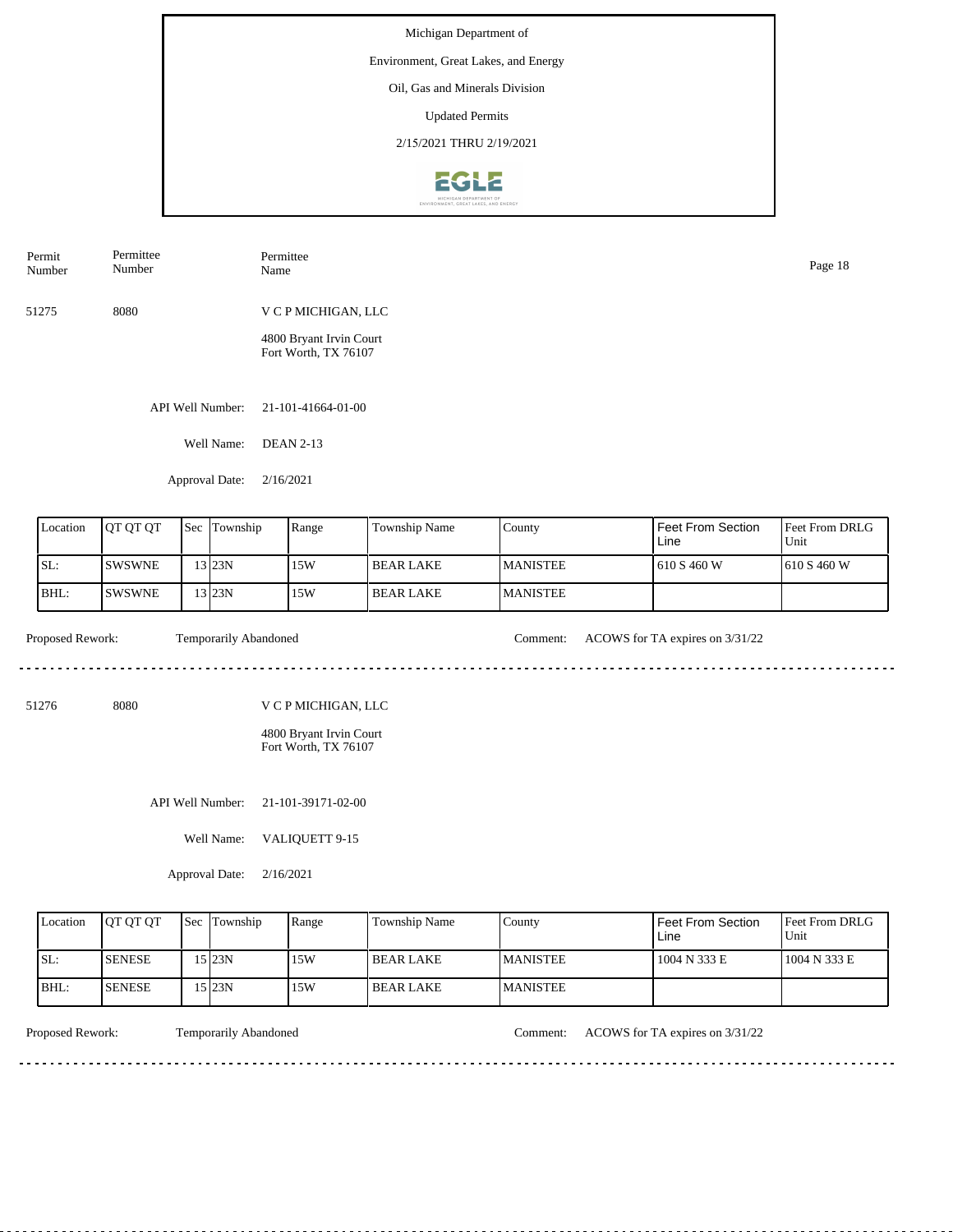### Environment, Great Lakes, and Energy

Oil, Gas and Minerals Division

Updated Permits

2/15/2021 THRU 2/19/2021



| Permit<br>Number | Permittee<br>Number | Permittee<br>Name       | Page 19 |
|------------------|---------------------|-------------------------|---------|
| 51303            | 8080                | V C P MICHIGAN, LLC     |         |
|                  |                     | 4800 Bryant Irvin Court |         |

Fort Worth, TX 76107

API Well Number: 21-101-51303-00-00

Well Name: MAPLE GROVE D1-7

Approval Date: 2/16/2021

| Location | JOT OT OT      | Sec | Township | Range | Township Name | County           | Feet From Section<br>Line | <b>Feet From DRLG</b><br>Unit |
|----------|----------------|-----|----------|-------|---------------|------------------|---------------------------|-------------------------------|
| SL:      | ISESWSW        |     | 7 23N    | 14W   | l MAPLE GROVE | <b>IMANISTEE</b> | 330 S 1101 W              | 1330 S 330 E                  |
| BHL:     | <b>ISESWSW</b> |     | 7 23N    | 14W   | l MAPLE GROVE | <b>MANISTEE</b>  |                           |                               |

. . . . . . . . . . .

Proposed Rework: Temporarily Abandoned Comment: ACOWS for TA expires on  $3/31/22$ 

51836 8080

V C P MICHIGAN, LLC

4800 Bryant Irvin Court Fort Worth, TX 76107

API Well Number: 21-101-51836-00-00

Well Name: MAPLE GROVE A1-18

Approval Date: 2/16/2021

| Location | <b>OT OT OT</b> | <b>Sec Township</b> | Range | Township Name | County           | Feet From Section<br>Line | <b>Feet From DRLG</b><br>Unit |
|----------|-----------------|---------------------|-------|---------------|------------------|---------------------------|-------------------------------|
| ISL:     | <b>ISENWNW</b>  | 18 23N              | 14W   | l MAPLE GROVE | <b>IMANISTEE</b> | 1 858 N 1312 E            | 460 S 1312 E                  |
| IBHL:    | <b>ISENWNW</b>  | 18 23N              | 14W   | l MAPLE GROVE | <b>MANISTEE</b>  |                           |                               |

<u>. . . . . . . . .</u>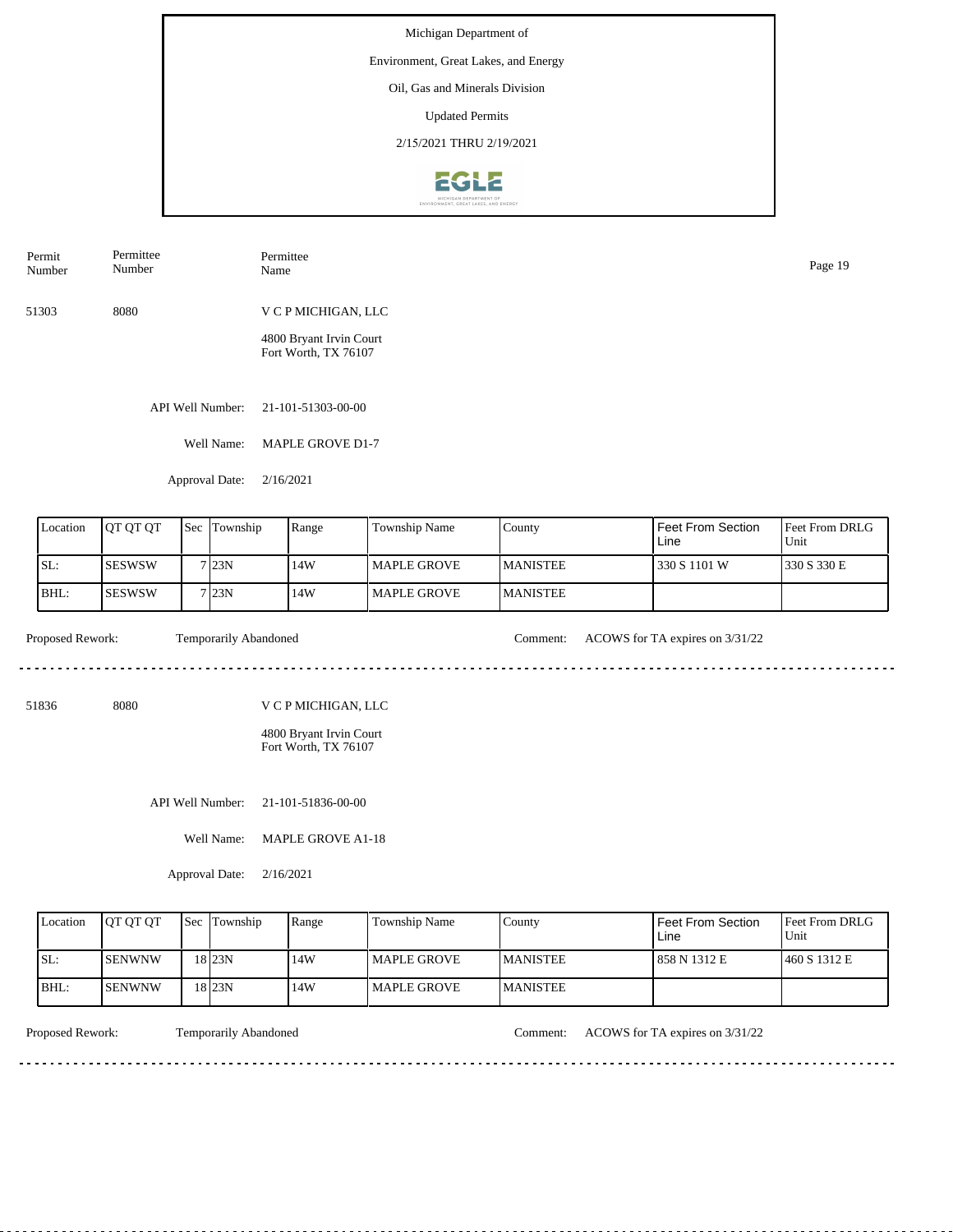## Environment, Great Lakes, and Energy

Oil, Gas and Minerals Division

Updated Permits

2/15/2021 THRU 2/19/2021



| Permit<br>Number | Permittee<br>Number | Permittee<br>Name                               | Page 20 |
|------------------|---------------------|-------------------------------------------------|---------|
| 52023            | 8080                | V C P MICHIGAN, LLC                             |         |
|                  |                     | 4800 Bryant Irvin Court<br>Fort Worth, TX 76107 |         |

API Well Number: 21-101-39152-01-00

Well Name: BEAR LAKE B1-14

Approval Date: 2/16/2021

| Location | <b>OT OT OT</b> | l Sec | Township | Range | Township Name | County           | Feet From Section<br>Line | <b>Feet From DRLG</b><br>Unit |
|----------|-----------------|-------|----------|-------|---------------|------------------|---------------------------|-------------------------------|
| SL:      | ISESWNW         |       | 4 23N    | 15W   | I BEAR LAKE   | <b>IMANISTEE</b> | 330 S 920 W               | 1330 S 400 E                  |
| BHL:     | ISESWNW         |       | 4 23N    | 15W   | l BEAR LAKE   | <b>MANISTEE</b>  |                           |                               |

. . . . . . .

Proposed Rework: Temporarily Abandoned Comment: ACOWS for TA expires on  $3/31/22$ 

. . . . . . . . . . . . . . . . . . . .

<u>. . . . . . . . . . . . . . . . .</u>

52140 8080

V C P MICHIGAN, LLC

4800 Bryant Irvin Court Fort Worth, TX 76107

API Well Number: 21-101-52140-00-00

Well Name: STATE BEAR LAKE A3-14

Approval Date: 2/16/2021

| Location | <b>OT OT OT</b> | <b>Sec Township</b> | Range | <b>Township Name</b> | County           | <b>Feet From Section</b><br>∟ine | <b>Feet From DRLG</b><br>Unit |
|----------|-----------------|---------------------|-------|----------------------|------------------|----------------------------------|-------------------------------|
| ISL:     | <b>INENWNE</b>  | .4 23N              | 15W   | I BEAR LAKE          | <b>IMANISTEE</b> | 490 N 990 W                      | 1490 N 330 E                  |
| BHL:     | <b>INENWNE</b>  | .4 23N              | 15W   | I BEAR LAKE          | <b>IMANISTEE</b> |                                  |                               |

<u>. . . . . . . .</u>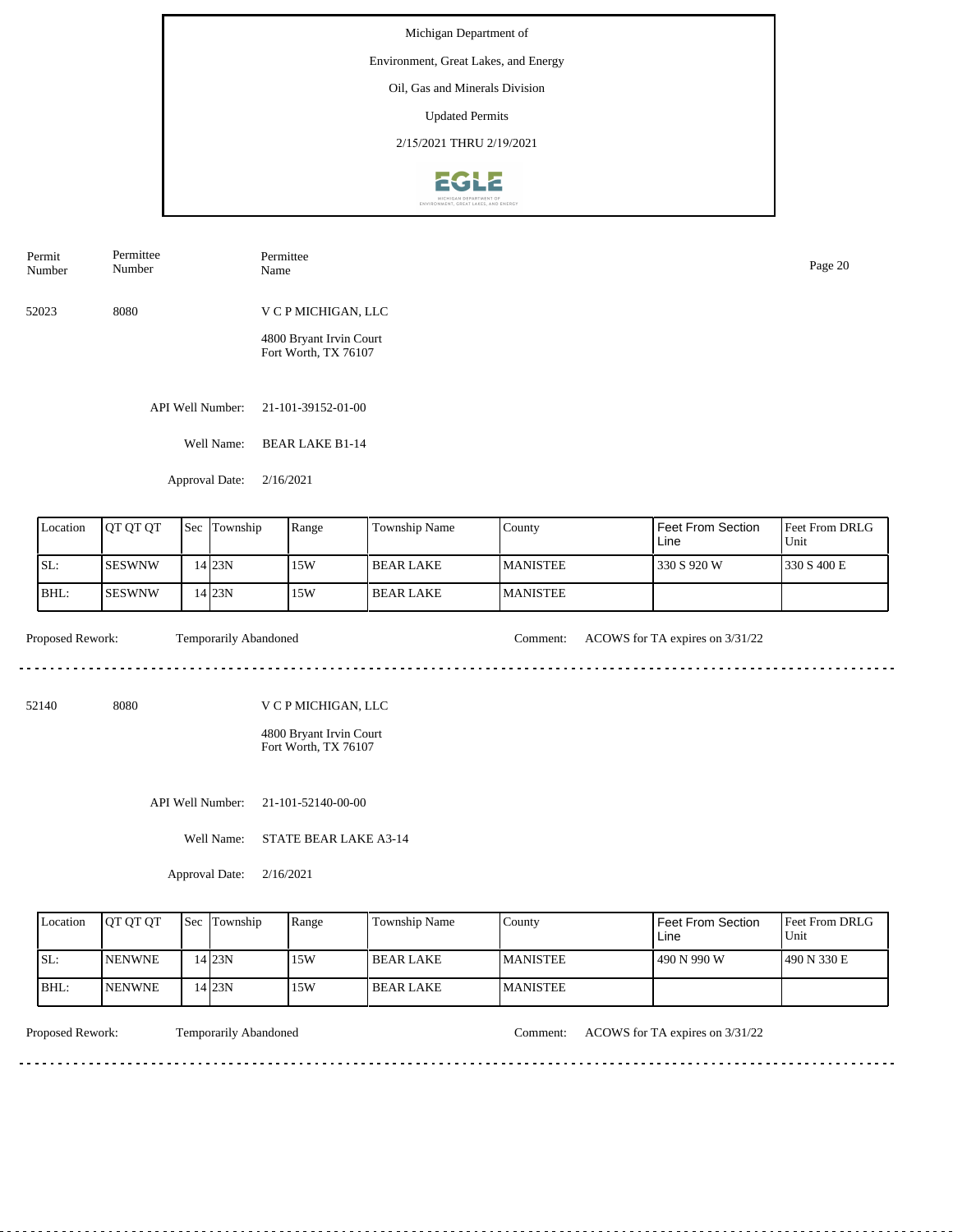### Environment, Great Lakes, and Energy

Oil, Gas and Minerals Division

Updated Permits

2/15/2021 THRU 2/19/2021



| Permit | Permittee | Permittee           | Page 21 |
|--------|-----------|---------------------|---------|
| Number | Number    | Name                |         |
| 52141  | 8080      | V C P MICHIGAN, LLC |         |

4800 Bryant Irvin Court Fort Worth, TX 76107

API Well Number: 21-101-52141-00-00

Well Name: MAPLE GROVE D2-7

Approval Date: 2/16/2021

| Location | <b>OT QT QT</b> | Sec Township      | Range | Township Name | County           | Feet From Section<br>Line | <b>Feet From DRLG</b><br>Unit |
|----------|-----------------|-------------------|-------|---------------|------------------|---------------------------|-------------------------------|
| SL:      | <b>INWSESW</b>  | 7 <sub>123N</sub> | l 14W | l MAPLE GROVE | <b>IMANISTEE</b> | 1200 S 831 E              | 1200 S 482 W                  |
| BHL:     | <b>INWSESW</b>  | 7123N             | l 14W | l MAPLE GROVE | <b>IMANISTEE</b> |                           |                               |

. . . . . . . . . . .

Proposed Rework: Temporarily Abandoned Comment: ACOWS for TA expires on  $3/31/22$ 

52172 8080

V C P MICHIGAN, LLC

4800 Bryant Irvin Court Fort Worth, TX 76107

API Well Number: 21-101-52172-00-00

Well Name: DESAUTELL 15-5

Approval Date: 2/16/2021

| Location    | <b>OT OT OT</b> | <b>Sec Township</b> | Range | Township Name | County          | Feet From Section<br>Line | <b>Feet From DRLG</b><br>Unit |
|-------------|-----------------|---------------------|-------|---------------|-----------------|---------------------------|-------------------------------|
| ISL:        | ISWSWSE         | 5 I23N              | 14W   | l MAPLE GROVE | <b>MANISTEE</b> | 373 S 373 W               | 373 S 373 W                   |
| <b>BHL:</b> | <b>ISWSWSE</b>  | 5 I23N              | 14W   | l MAPLE GROVE | <b>MANISTEE</b> |                           |                               |

<u>. . . . . . . . .</u>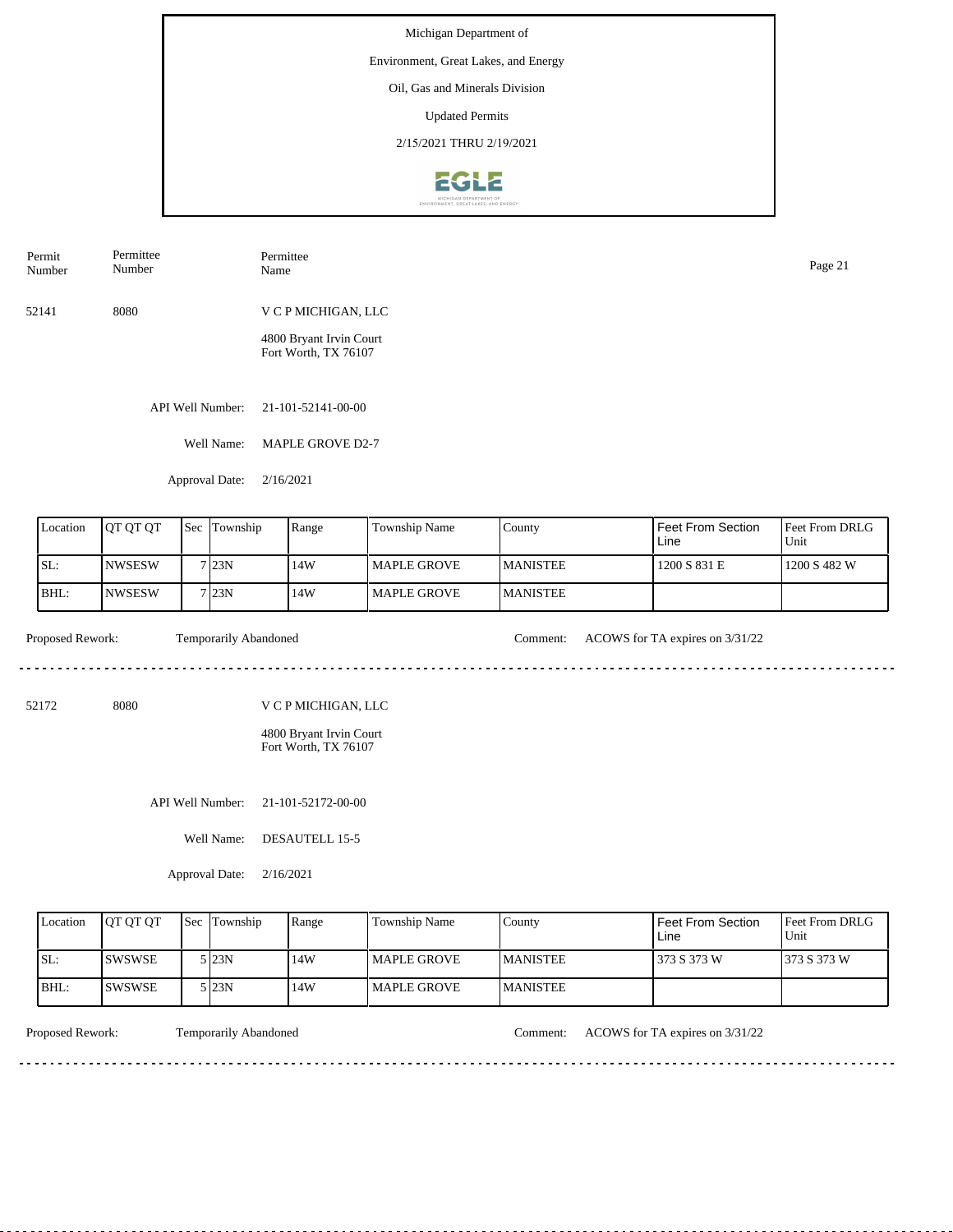Environment, Great Lakes, and Energy

Oil, Gas and Minerals Division

Updated Permits

2/15/2021 THRU 2/19/2021



52269 8080 V C P MICHIGAN, LLC 4800 Bryant Irvin Court Fort Worth, TX 76107 Permit Number Permittee Number Permittee Page 22<br>Name Page 22

API Well Number: 21-101-52269-00-00

Well Name: MARTELLA 6-5

Approval Date: 2/16/2021

| Location | <b>IOT OT OT</b> | Sec | Township | Range | <b>Township Name</b> | County          | l Feet From Section<br>Line | <b>Feet From DRLG</b><br>Unit |
|----------|------------------|-----|----------|-------|----------------------|-----------------|-----------------------------|-------------------------------|
| SL:      | <b>SWSENW</b>    |     | 5 I23N   | 14W   | l MAPLE GROVE        | <b>MANISTEE</b> | 1382 S 921 E                | 1382 S 344 W                  |
| BHL:     | <b>SWSENW</b>    |     | 5 I23N   | 14W   | l MAPLE GROVE        | <b>MANISTEE</b> |                             |                               |

<u>. . . . . . . . . . . . . . . . . . .</u>

 $\mathcal{L}^{\mathcal{L}}\left( \mathcal{L}^{\mathcal{L}}\left( \mathcal{L}^{\mathcal{L}}\right) \right) =\mathcal{L}^{\mathcal{L}}\left( \mathcal{L}^{\mathcal{L}}\right)$ 

Proposed Rework: Temporarily Abandoned Comment: ACOWS for TA expires on  $3/31/22$ 

52283 8080

V C P MICHIGAN, LLC

4800 Bryant Irvin Court Fort Worth, TX 76107

API Well Number: 21-101-52283-00-00

Well Name: STATE SPRINGDALE 13-32

Approval Date: 2/16/2021

| Location | <b>IOT OT OT</b> | <b>Sec Township</b> | Range | Township Name     | County           | Feet From Section<br>Line | <b>Feet From DRLG</b><br>Unit |
|----------|------------------|---------------------|-------|-------------------|------------------|---------------------------|-------------------------------|
| ISL:     | <b>ISWSWSW</b>   | $32$ <sub>24N</sub> | 14W   | <b>SPRINGDALE</b> | <b>IMANISTEE</b> | 350 S 364 W               | 1350 S 364 W                  |
| IBHL:    | ISWSWSW          | $32$ <sub>24N</sub> | 14W   | <b>SPRINGDALE</b> | <b>MANISTEE</b>  |                           |                               |

<u>. . . . . . . .</u>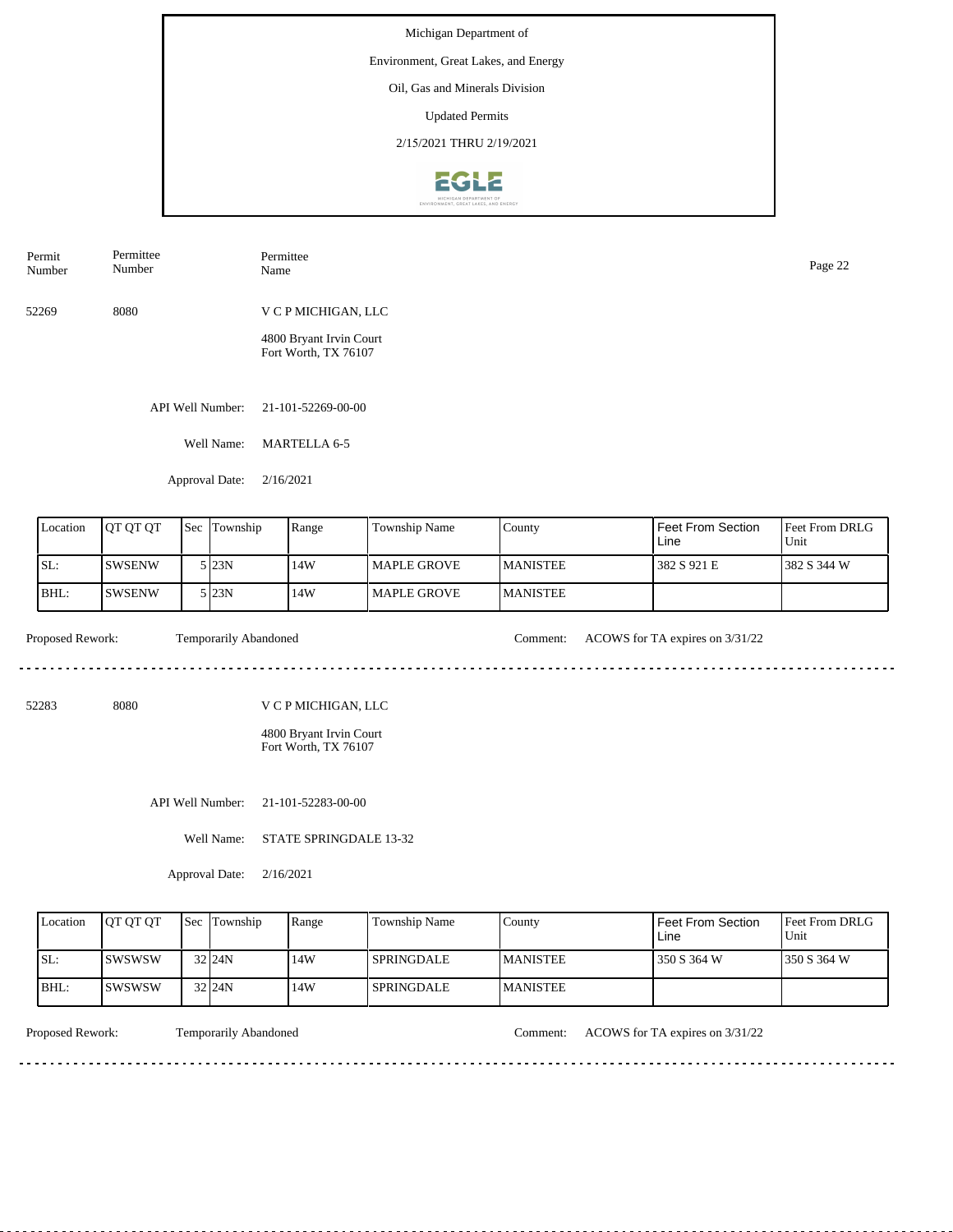### Environment, Great Lakes, and Energy

Oil, Gas and Minerals Division

Updated Permits

2/15/2021 THRU 2/19/2021



| Permit<br>Number | Permittee<br>Number | Permittee<br>Name | Page 23 |
|------------------|---------------------|-------------------|---------|
|                  |                     |                   |         |

52287 8080 V C P MICHIGAN, LLC

> 4800 Bryant Irvin Court Fort Worth, TX 76107

API Well Number: 21-101-52287-00-00

Well Name: STATE MAPLE GROVE ET AL 9-4

Approval Date: 2/16/2021

| Location | IOT OT OT     | Sec Township | Range | Township Name | County           | l Feet From Section<br>l Line | Feet From DRLG<br>Unit |
|----------|---------------|--------------|-------|---------------|------------------|-------------------------------|------------------------|
| SL:      | <b>NENESE</b> | 4123N        | .14W  | MAPLE GROVE   | <b>IMANISTEE</b> | 1649 N 509 E                  | 1649 N 509 E           |
| BHL:     | <b>NENESE</b> | 4123N        | 14W   | MAPLE GROVE   | <b>MANISTEE</b>  |                               |                        |

<u>. . . . . . . . .</u>

Proposed Rework: Temporarily Abandoned Comment: ACOWS for TA expires on  $3/31/22$ 

<u>. . . . . . . . . . . . . . . . .</u>

52478 8080

V C P MICHIGAN, LLC

4800 Bryant Irvin Court Fort Worth, TX 76107

API Well Number: 21-101-37878-01-00

Well Name: HALEX & BOWLING 2-23

Approval Date: 2/16/2021

| Location | <b>IOT OT OT</b> | <b>Sec Township</b> | Range | Township Name | County           | Feet From Section<br>Line | <b>Feet From DRLG</b><br>Unit |
|----------|------------------|---------------------|-------|---------------|------------------|---------------------------|-------------------------------|
| ISL:     | <b>INENWNW</b>   | 23 23N              | 15W   | I BEAR LAKE   | <b>IMANISTEE</b> | 520 N 828 W               | 1520 N 522 E                  |
| BHL:     | <b>INENWNW</b>   | 23 23N              | 15W   | I BEAR LAKE   | <b>IMANISTEE</b> |                           |                               |

<u>. . . . . . . .</u>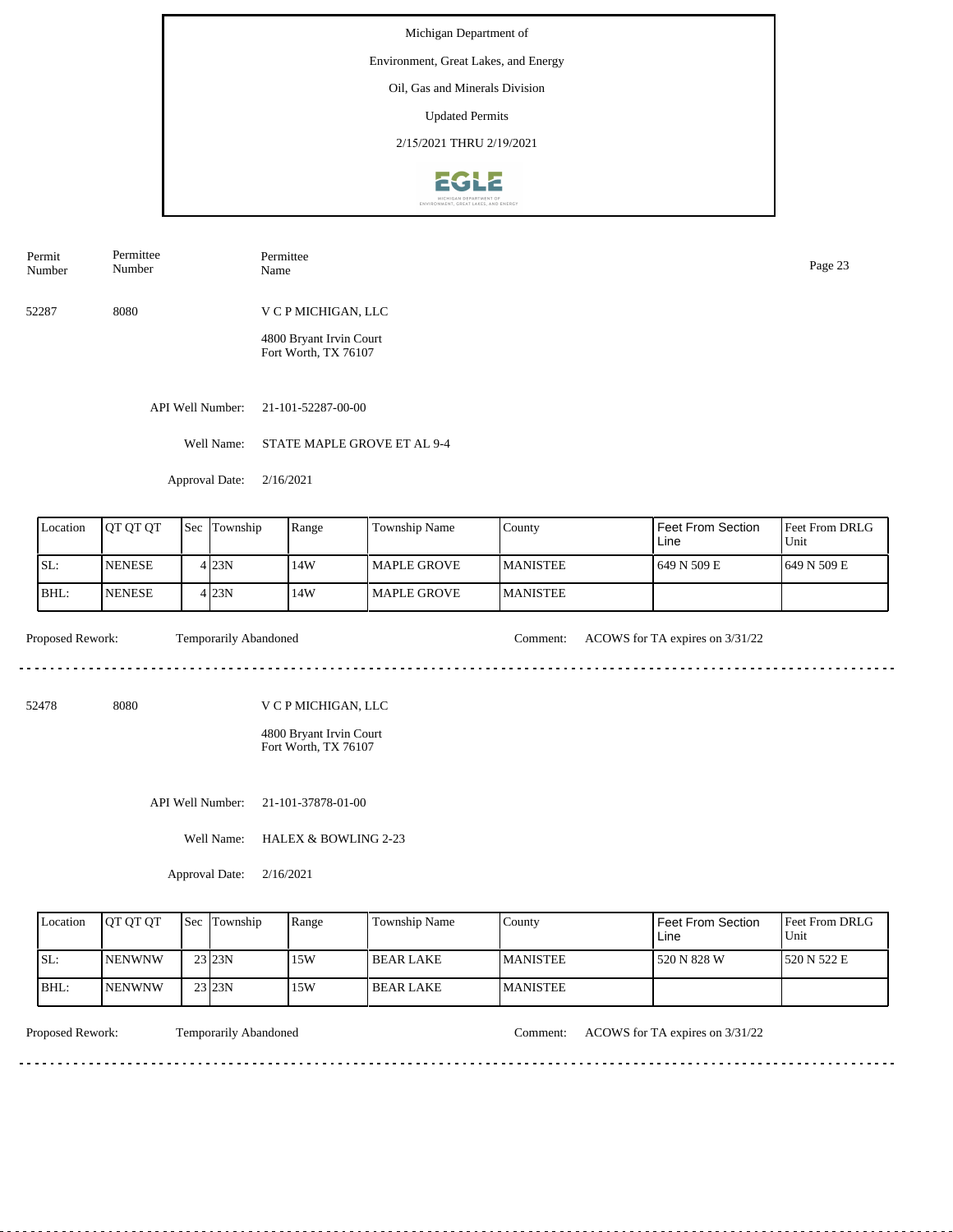Environment, Great Lakes, and Energy

Oil, Gas and Minerals Division

Updated Permits

2/15/2021 THRU 2/19/2021



| Permit<br>Number | Permittee<br>Number | Permittee<br>Name                               | Page 24 |
|------------------|---------------------|-------------------------------------------------|---------|
| 52517            | 8080                | V C P MICHIGAN, LLC                             |         |
|                  |                     | 4800 Bryant Irvin Court<br>Fort Worth, TX 76107 |         |

API Well Number: 21-101-52517-00-00

Well Name: PIESCZAK 4-5

Approval Date: 2/16/2021

| Location | <b>IOT OT OT</b> | <b>Sec</b> | Township         | Range | <b>Township Name</b> | County           | l Feet From Section<br>Line | Feet From DRLG<br>Unit |
|----------|------------------|------------|------------------|-------|----------------------|------------------|-----------------------------|------------------------|
| SL:      | <b>SENWNW</b>    |            | 5 I23N           | 14W   | l MAPLE GROVE        | <b>MANISTEE</b>  | l 1139 N 950 W              | 1139 N 336 E           |
| BHL:     | <b>SENWNW</b>    |            | 5 <sub>23N</sub> | 14W   | l MAPLE GROVE        | <b>IMANISTEE</b> |                             |                        |

 $- - - - - -$ 

Proposed Rework: Temporarily Abandoned Comment: ACOWS for TA expires in 3/31/22

<u>. . . . . . . . . . . . . . . . . . .</u>

<u>. . . . . . . . . . . . . . . . .</u>

52534 8080

V C P MICHIGAN, LLC

4800 Bryant Irvin Court Fort Worth, TX 76107

API Well Number: 21-101-52534-00-00

Well Name: VALIQUETT 10-15

Approval Date: 2/16/2021

| Location | <b>IOT OT OT</b> | <b>Sec Township</b> | Range | Township Name | County           | Feet From Section<br>Line | <b>Feet From DRLG</b><br>Unit |
|----------|------------------|---------------------|-------|---------------|------------------|---------------------------|-------------------------------|
| ISL:     | ISWNWSE          | 15 23N              | 15W   | I BEAR LAKE   | <b>IMANISTEE</b> | 1098 N 652 W              | 1098 N 652 W                  |
| BHL:     | ISWNWSE          | '5123N              | 15W   | I BEAR LAKE   | <b>IMANISTEE</b> |                           |                               |

<u>. . . . . . . . .</u>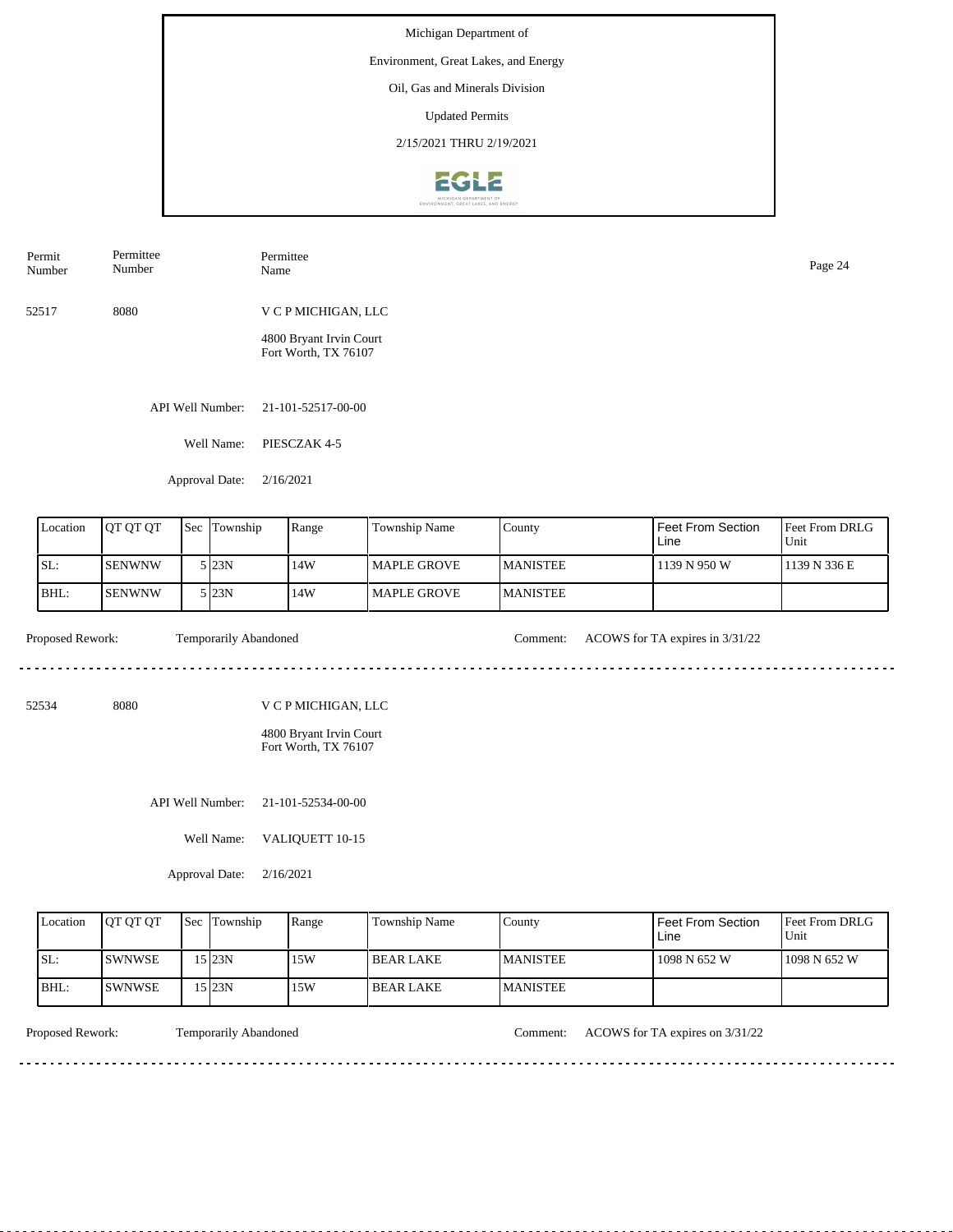Michigan Department of Environment, Great Lakes, and Energy Oil, Gas and Minerals Division Updated Permits 2/15/2021 THRU 2/19/20212612

Permittee Number Name Page 25 Number 52551 8080 V C P MICHIGAN, LLC 4800 Bryant Irvin Court Fort Worth, TX 76107 API Well Number: 21-101-52551-00-00 Well Name: STATE SPRINGDALE 5-33 HDS True Vertical Depth: 1128 Approval Date: 2/16/2021 Feet From Section Location | QT QT QT | Sec | Township | Range | Township Name Sec Township County Feet From DRLG Unit Line SL: NWSWNW 14W SPRINGDALE MANISTEE 673 S 597 W 33 24N BHL: NESENW 32 24N 14W SPRINGDALE MANISTEE 826 S 261 E 494 N 2379 W Proposed Rework: Temporarily Abandoned Comment: ACOWS for TA expires on  $3/31/22$ Temporarily Abandoned <u>. . . . . . .</u> . . . . . . . . . . . . . . . . . . . 52561 8080 V C P MICHIGAN, LLC 4800 Bryant Irvin Court Fort Worth, TX 76107

API Well Number: 21-101-52561-00-00

Well Name: NYSTROM 13-14

Approval Date: 2/16/2021

| Location | <b>IOT OT OT</b> | <b>Sec Township</b> | Range | <b>Township Name</b> | County          | Feet From Section<br>Line | <b>Feet From DRLG</b><br>Unit |
|----------|------------------|---------------------|-------|----------------------|-----------------|---------------------------|-------------------------------|
| ISL:     | <b>NESWSW</b>    | 14 23N              | 15W   | l BEAR LAKE          | <b>MANISTEE</b> | 745 S 972 W               | 1562 N 972 W                  |
| BHL:     | <b>NESWSW</b>    | 4 23N               | 15W   | I BEAR LAKE          | <b>MANISTEE</b> |                           |                               |

<u>. . . . . . . . . . . . . .</u>

<u>. . . . . . . .</u>

Permit

Permittee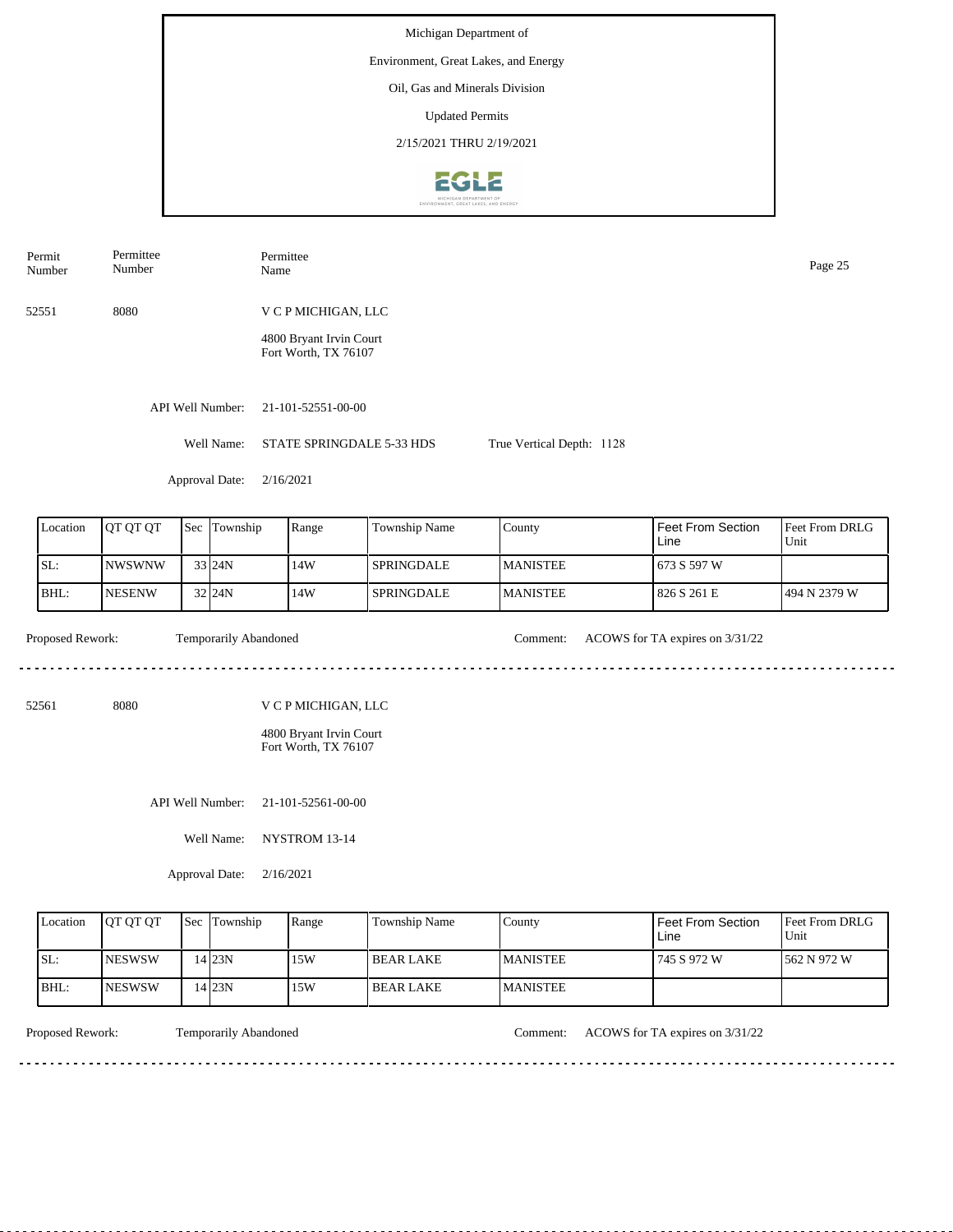## Environment, Great Lakes, and Energy

Oil, Gas and Minerals Division

Updated Permits

2/15/2021 THRU 2/19/2021



| Permit<br>Number | Permittee<br>Number | Permittee<br>Name                               | Page 26 |
|------------------|---------------------|-------------------------------------------------|---------|
| 52562            | 8080                | V C P MICHIGAN, LLC                             |         |
|                  |                     | 4800 Bryant Irvin Court<br>Fort Worth, TX 76107 |         |

API Well Number: 21-101-52562-00-00

Well Name: NYSTROM 10-14

Approval Date: 2/16/2021

| Location | <b>OT OT OT</b> | <b>Sec</b> | Township | Range | Township Name | County           | Feet From Section<br>Line | <b>Feet From DRLG</b><br>Unit |
|----------|-----------------|------------|----------|-------|---------------|------------------|---------------------------|-------------------------------|
| SL:      | <b>SENWSE</b>   |            | 14 23 N  | 15W   | l BEAR LAKE   | <b>IMANISTEE</b> | 713 N 702 W               | 1713 N 652 E                  |
| BHL:     | <b>SENWSE</b>   |            | 4 23N    | 15W   | BEAR LAKE     | <b>MANISTEE</b>  |                           |                               |

 $- - - - - -$ 

Proposed Rework: Temporarily Abandoned Comment: ACOWS for TA expires on  $3/31/22$ 

52591 6371

BREITBURN OPERATING LIMITED PARTNERSHIP 1111 BAGBY STREET, SUITE 1600

HOUSTON, TX 77002

API Well Number: 21-009-52591-00-00

Well Name: LITTLE BIG HORN C4-23

Approval Date: 2/12/2021

| Location | <b>IOT OT OT</b> | <b>Sec Township</b> | Range | Township Name | County         | Feet From Section<br>∟ine | <b>Feet From DRLG</b><br>Unit |
|----------|------------------|---------------------|-------|---------------|----------------|---------------------------|-------------------------------|
| ISL:     | <b>SWNESE</b>    | 23 29N              | 7W    | <b>CUSTER</b> | <b>ANTRIM</b>  | 990 N 1195 E              | 1330 S 1195 E                 |
| IBHL:    | ISWNESE          | 23 29N              | 7W    | <b>CUSTER</b> | <b>LANTRIM</b> |                           |                               |

. . . . . . . .

Proposed Rework: Temporarily Abandoned Comment: ACOWS for TA expires on  $3/31/22$ 

<u>. . . . . . . . . . .</u>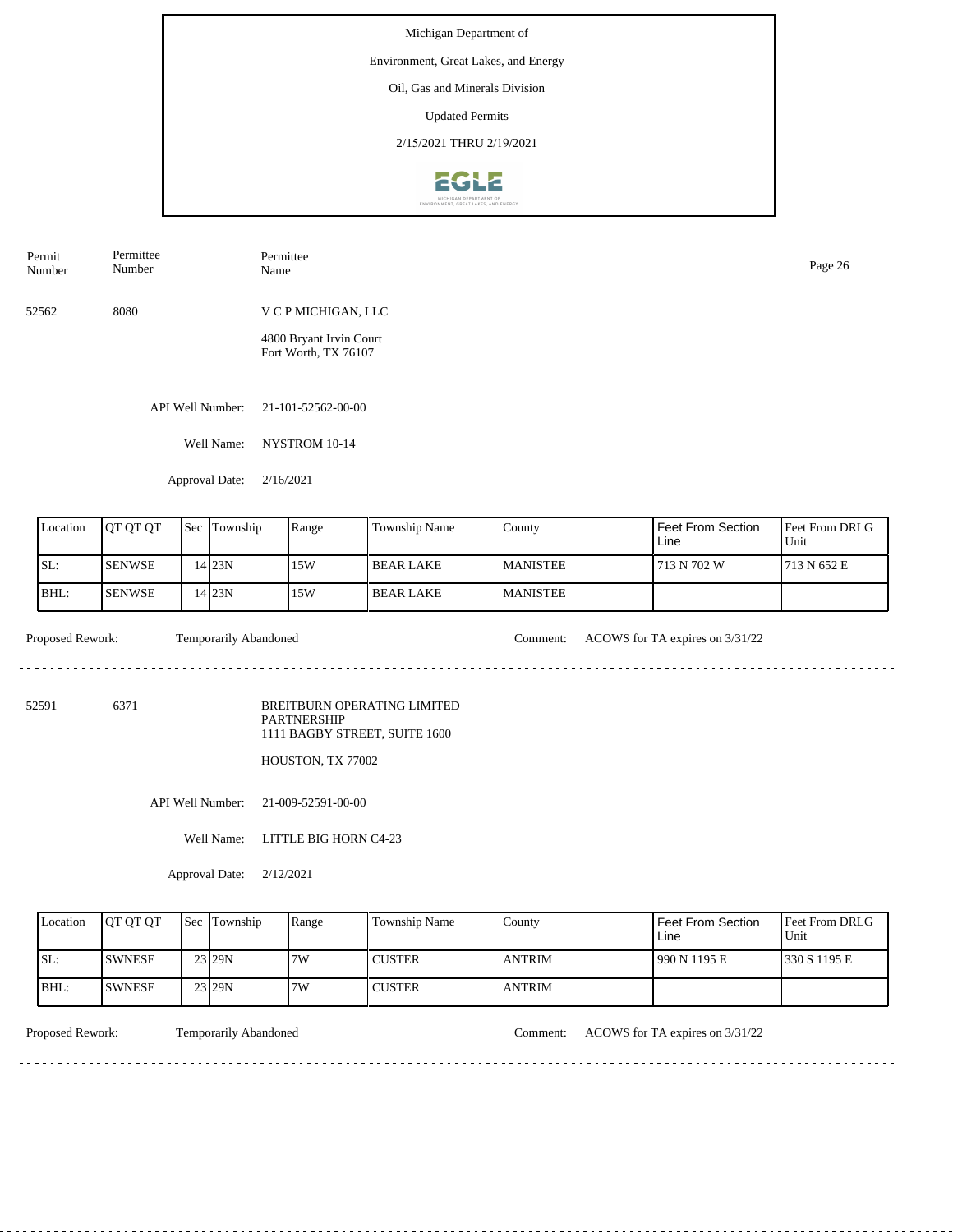Michigan Department of Environment, Great Lakes, and Energy Oil, Gas and Minerals Division Updated Permits 2/15/2021 THRU 2/19/2021

**EGLE** 

| Permit<br>Number | Permittee<br>Number | Permittee<br>Name                               | Page 27 |
|------------------|---------------------|-------------------------------------------------|---------|
| 52723            | 8080                | V C P MICHIGAN, LLC                             |         |
|                  |                     | 4800 Bryant Irvin Court<br>Fort Worth, TX 76107 |         |
|                  |                     |                                                 |         |

API Well Number: 21-101-52723-00-00

Well Name: MEISTER 6-27

Approval Date: 2/16/2021

|     | Location | <b>JOT OT OT</b> | Sec | Township            | Range | <b>Township Name</b> | County           | I Feet From Section<br>Line | <b>IFeet From DRLG</b><br>Unit |
|-----|----------|------------------|-----|---------------------|-------|----------------------|------------------|-----------------------------|--------------------------------|
| SL: |          | <b>SWSENW</b>    |     | $27$ <sub>23N</sub> | 15W   | l BEAR LAKE          | <b>IMANISTEE</b> | 176 S 754 E                 | 1140 N 554 W                   |
|     | BHL:     | ISWSENW          |     | 27 <sub>123N</sub>  | 15W   | I BEAR LAKE          | <b>MANISTEE</b>  |                             |                                |

<u>. . . . . . .</u>

Proposed Rework: Temporarily Abandoned Comment: ACOWS for TA expires on  $3/31/22$ 

<u>. . . . . . . . . . . . . . . . . . .</u>

<u>. . . . . . . . . . . . . . . . .</u>

52800 8080

V C P MICHIGAN, LLC

4800 Bryant Irvin Court Fort Worth, TX 76107

API Well Number: 21-101-52800-00-00

Well Name: DZIADZIO 3-16

Approval Date: 2/16/2021

| Location | <b>IOT OT OT</b> | <b>Sec Township</b> | Range | <b>Township Name</b> | County           | <b>Feet From Section</b><br>∟ine | <b>Feet From DRLG</b><br>Unit |
|----------|------------------|---------------------|-------|----------------------|------------------|----------------------------------|-------------------------------|
| ISL:     | <b>INWNENW</b>   | 16 23 N             | 14W   | <b>IMAPLE GROVE</b>  | <b>IMANISTEE</b> | 418 N 636 E                      | 1418 N 636 E                  |
| BHL:     | <b>INWNENW</b>   | 16 23N              | 14W   | <b>I MAPLE GROVE</b> | <b>IMANISTEE</b> |                                  |                               |

Proposed Rework: Temporarily Abandoned Comment: ACOWS for TA expires on  $3/31/22$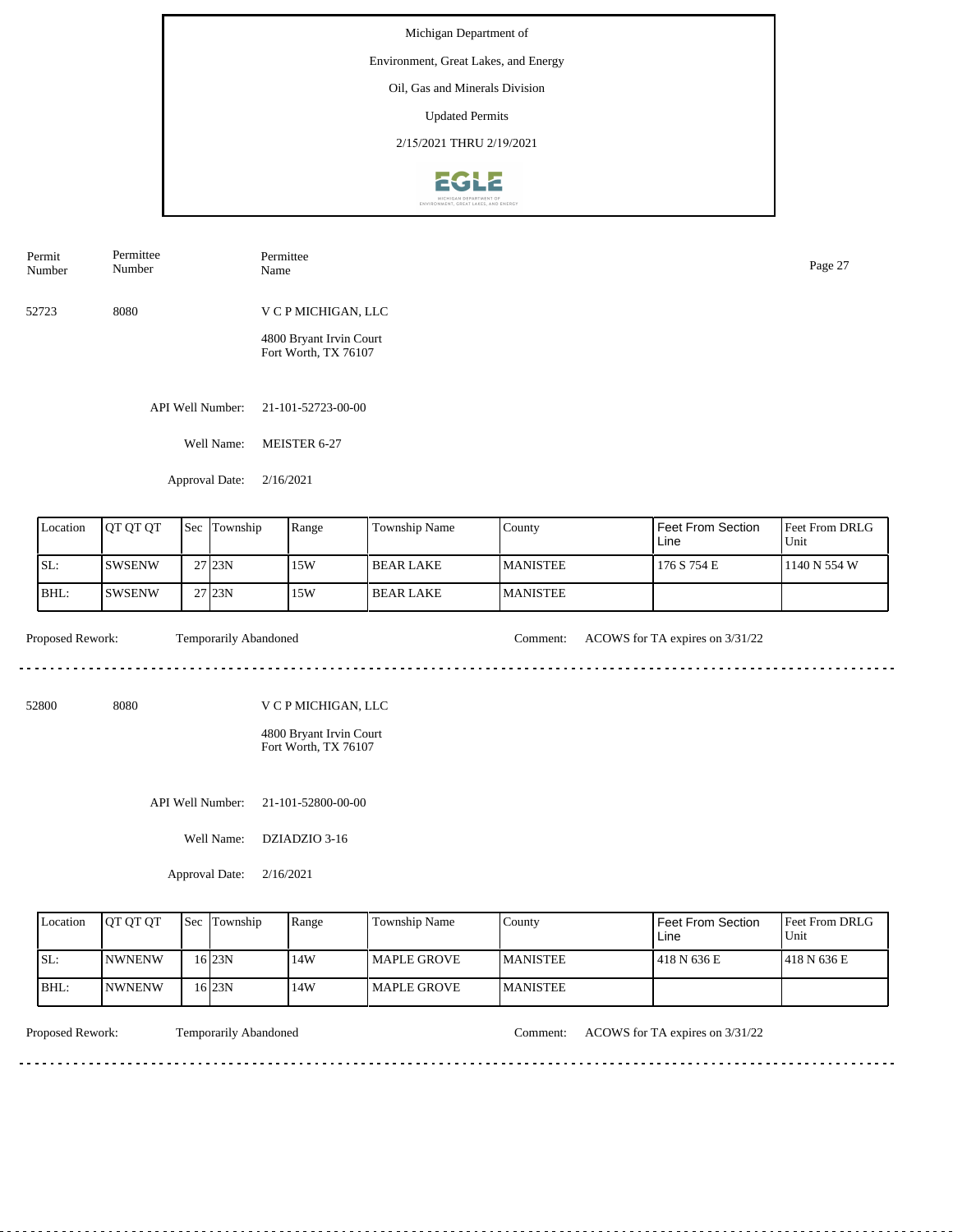### Environment, Great Lakes, and Energy

Oil, Gas and Minerals Division

Updated Permits

2/15/2021 THRU 2/19/2021



Permit Number Permittee Number

Permittee Name Page 28

52835 6371 BREITBURN OPERATING LIMITED PARTNERSHIP 1111 BAGBY STREET, SUITE 1600

HOUSTON, TX 77002

API Well Number: 21-009-52835-00-00

Well Name: LITTLE BIG HORN B1-14

Approval Date: 2/12/2021

| Location | <b>OT OT OT</b> | <b>Sec Township</b> | Range | Township Name | County        | Feet From Section<br>Line | <b>Feet From DRLG</b><br>Unit |
|----------|-----------------|---------------------|-------|---------------|---------------|---------------------------|-------------------------------|
| SL:      | ISWSWNW         | 14 29N              | 7W    | <b>CUSTER</b> | <b>ANTRIM</b> | 110 S 330 W               |                               |
| BHL:     | ISWSWNW         | 14 29N              | 7W    | <b>CUSTER</b> | <b>ANTRIM</b> |                           |                               |

<u>. . . . . . .</u>

Proposed Rework: Temporarily Abandoned Comment: ACOWS for TA expires on  $3/31/22$ 

<u>. . . . . . . . . . .</u>

53098 8080

V C P MICHIGAN, LLC

4800 Bryant Irvin Court Fort Worth, TX 76107

API Well Number: 21-101-53098-00-00

Well Name: STATE SPRINGDALE 11-32

Approval Date: 2/16/2021

| Location    | <b>IOT OT OT</b> | <b>Sec Township</b> | Range | Township Name     | County           | Feet From Section<br>Line | <b>Feet From DRLG</b><br>Unit |
|-------------|------------------|---------------------|-------|-------------------|------------------|---------------------------|-------------------------------|
| ISL:        | <b>INWNESW</b>   | $32$ <sub>24N</sub> | 14W   | <b>SPRINGDALE</b> | <b>IMANISTEE</b> | 1491 N 870 E              | 1491 N 870 E                  |
| <b>BHL:</b> | <b>INWNESW</b>   | $32$ <sub>24N</sub> | 14W   | <b>SPRINGDALE</b> | <b>MANISTEE</b>  |                           |                               |

Proposed Rework: Temporarily Abandoned Comment: ACOWS for TA expires on  $3/31/22$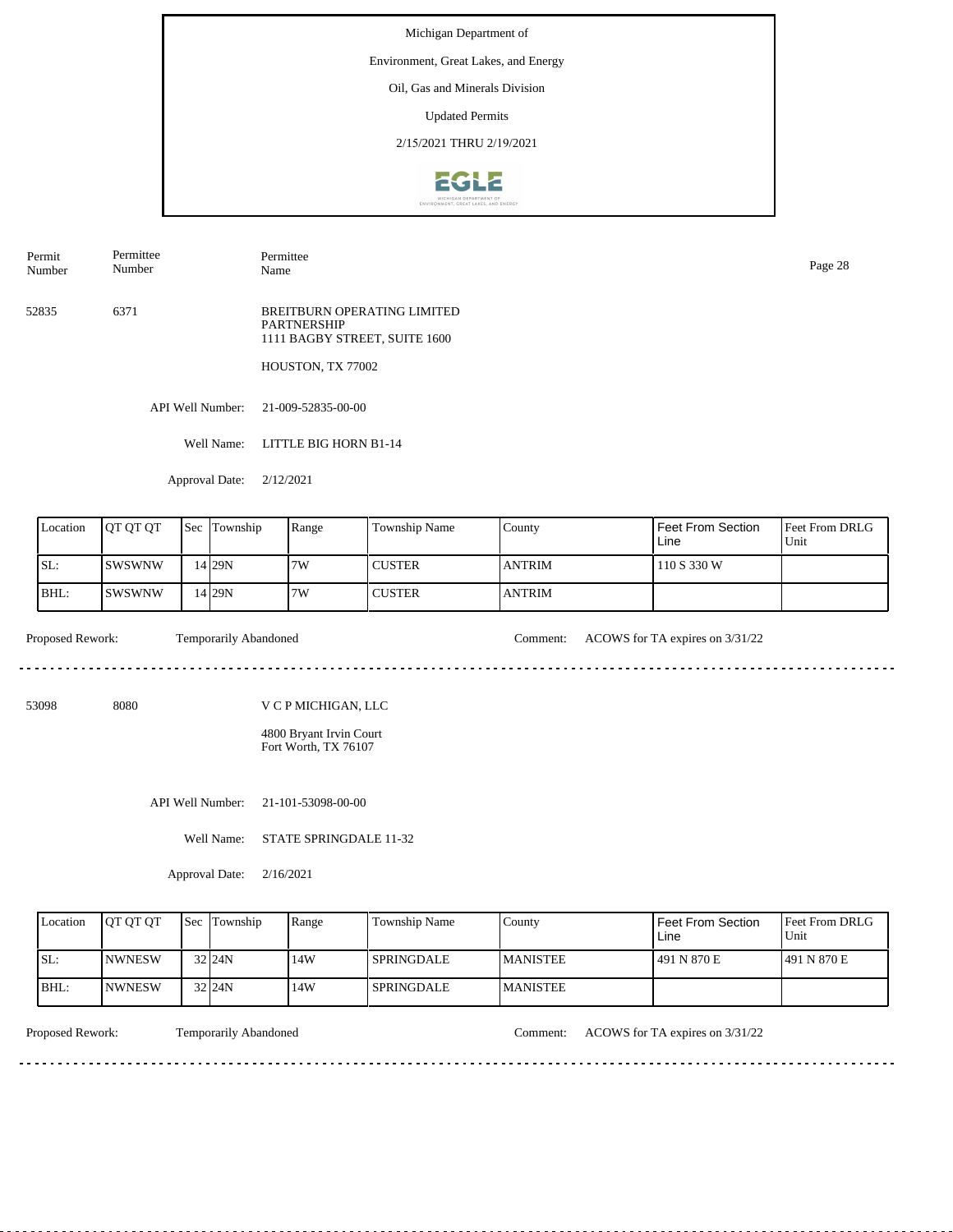Michigan Department of Environment, Great Lakes, and Energy Oil, Gas and Minerals Division Updated Permits 2/15/2021 THRU 2/19/20212612

Permittee Number Name Page 29 Number 53299 8080 V C P MICHIGAN, LLC 4800 Bryant Irvin Court Fort Worth, TX 76107 API Well Number: 21-101-53299-00-00 Well Name: RUDY B4-24 True Vertical Depth: 1567 Approval Date: 2/16/2021 Feet From Section Feet From DRLG Location | QT QT QT | Sec | Township | Range | Township Name Sec Township County Unit Line SL: SESENE 15W BEAR LAKE MANISTEE 2453 N 600 E 24 23N BHL: NESWNE 23N 15W BEAR LAKE MANISTEE 1511 N 1574 E 206 N 1090 W 24 Proposed Rework: Temporarily Abandoned Comment: ACOWS for TA expires on  $3/31/22$ Temporarily Abandoned <u>. . . . . . .</u> 53693 8080 V C P MICHIGAN, LLC 4800 Bryant Irvin Court Fort Worth, TX 76107 API Well Number: 21-101-53693-00-00 Well Name: BOWLING A3-22

Approval Date: 2/16/2021

| Location | IOT OT OT     | Sec | <b>Township</b>     | Range | Township Name | County          | Feet From Section<br>Line | <b>Feet From DRLG</b><br>Unit |
|----------|---------------|-----|---------------------|-------|---------------|-----------------|---------------------------|-------------------------------|
| SL:      | <b>SWNWNE</b> |     | 22 23N              | 15W   | l BEAR LAKE   | <b>MANISTEE</b> | 1818 N 2427 E             | 1501 S 1127 E                 |
| BHL:     | <b>SWNWNE</b> |     | $22$ <sub>23N</sub> | 15W   | l BEAR LAKE   | <b>MANISTEE</b> |                           |                               |

<u>. . . . . . . . . . . . . . .</u>

Permit

Permittee

Proposed Rework: Temporarily Abandoned Comment: ACOWS for TA expires on  $3/31/22$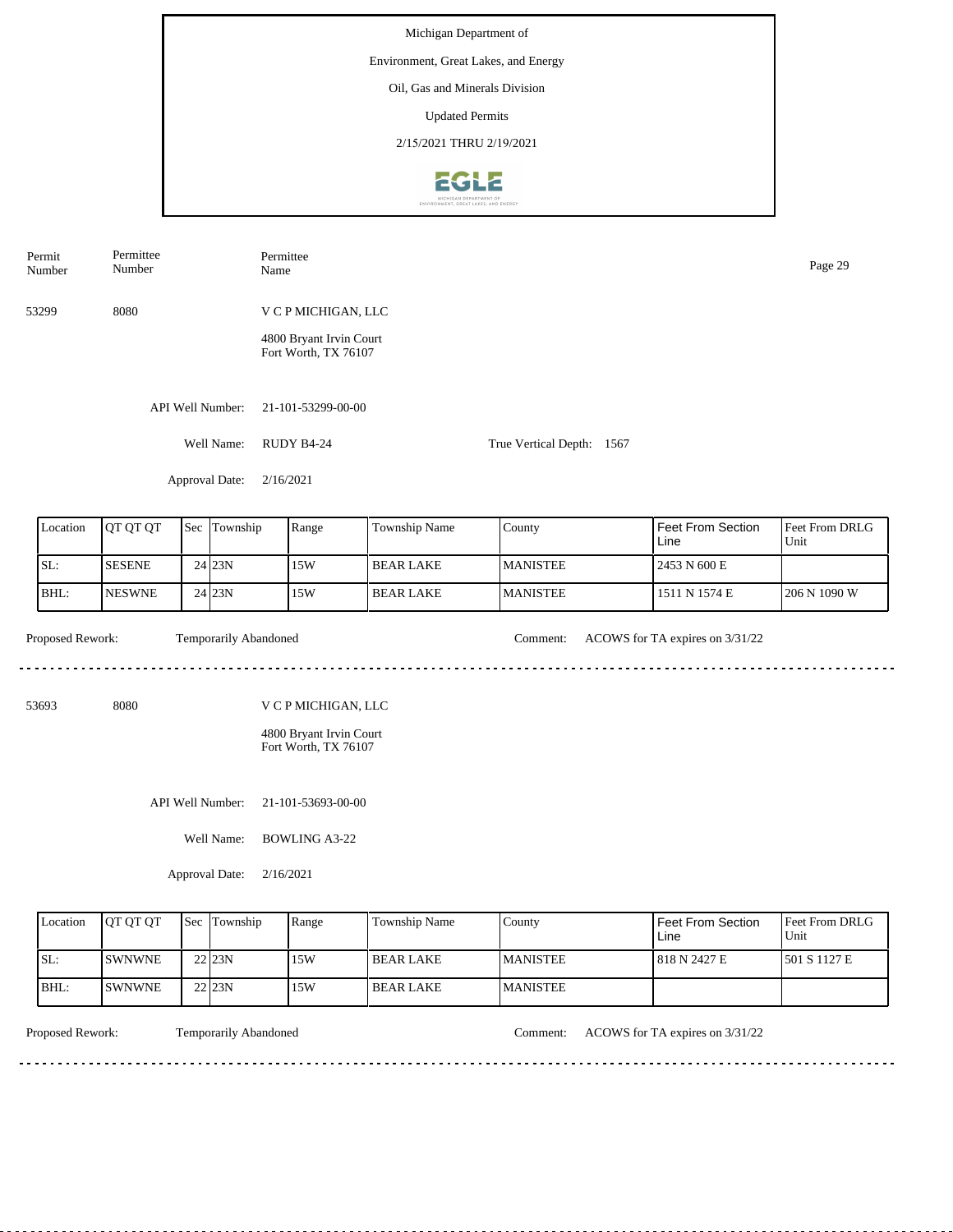### Environment, Great Lakes, and Energy

Oil, Gas and Minerals Division

Updated Permits

2/15/2021 THRU 2/19/2021



| Permit | Permittee | Permittee           | Page 30 |
|--------|-----------|---------------------|---------|
| Number | Number    | Name                |         |
| 53723  | 8080      | V C P MICHIGAN, LLC |         |

4800 Bryant Irvin Court Fort Worth, TX 76107

API Well Number: 21-101-38921-02-00

Well Name: PCA & BOWLING B4-22

Approval Date: 2/16/2021

| Location | <b>IOT OT OT</b> | <b>Sec Township</b> | Range | Township Name | <b>County</b>    | l Feet From Section<br>Line | Feet From DRLG<br>Unit |
|----------|------------------|---------------------|-------|---------------|------------------|-----------------------------|------------------------|
| SL:      | <b>NESENE</b>    | 22 23 N             | 15W   | l BEAR LAKE   | <b>IMANISTEE</b> | 1772 N 460 E                | 1449 N 460 E           |
| BHL:     | <b>NESENE</b>    | 22 23N              | 15W   | l BEAR LAKE   | <b>MANISTEE</b>  |                             |                        |

.............................

<u>. . . . . . . . .</u>

Proposed Rework: Temporarily Abandoned Comment: ACOWS for TA expires on  $3/31/22$ 

<u>. . . . . . . . . . . . . . . . .</u>

53738 8080

V C P MICHIGAN, LLC

4800 Bryant Irvin Court Fort Worth, TX 76107

API Well Number: 21-101-53738-00-00

Well Name: HOFFMAN C3-22

Approval Date: 2/16/2021

| Location | <b>OT OT OT</b> | <b>Sec Township</b> | Range | Township Name    | County           | Feet From Section<br>∟ine | <b>Feet From DRLG</b><br>Unit |
|----------|-----------------|---------------------|-------|------------------|------------------|---------------------------|-------------------------------|
| ISL:     | <b>ISWNWSE</b>  | 22 23N              | 15W   | I BEAR LAKE      | <b>IMANISTEE</b> | 1816 S 2256 E             | 1491 S 335 W                  |
| BHL:     | <b>ISWNWSE</b>  | 22 23N              | 15W   | <b>BEAR LAKE</b> | <b>IMANISTEE</b> |                           |                               |

<u>. . . . . . . .</u>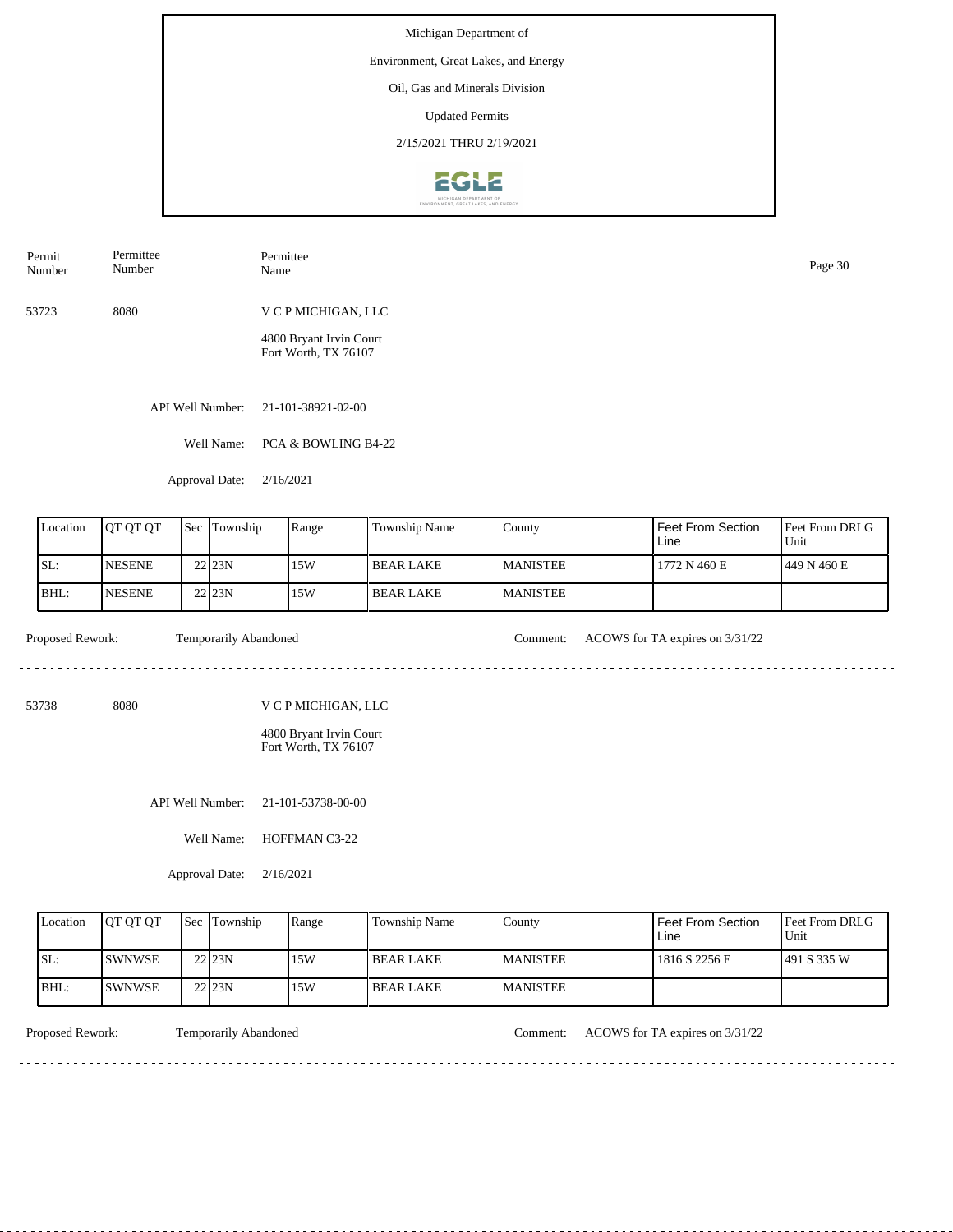### Environment, Great Lakes, and Energy

Oil, Gas and Minerals Division

Updated Permits

2/15/2021 THRU 2/19/2021



| Permit<br>Number | Permittee<br>Number | Permittee<br>Name       | Page 31 |
|------------------|---------------------|-------------------------|---------|
| 54052            | 8080                | V C P MICHIGAN, LLC     |         |
|                  |                     | 4800 Bryant Irvin Court |         |

API Well Number: 21-101-54052-00-00

Well Name: STATE MAPLE GROVE & KNAPP A4-19

Fort Worth, TX 76107

Approval Date: 2/16/2021

| Location | <b>JOT OT OT</b> | <b>Sec</b> | Township | Range | Township Name      | County           | Feet From Section<br>Line | <b>Feet From DRLG</b><br>Unit |
|----------|------------------|------------|----------|-------|--------------------|------------------|---------------------------|-------------------------------|
| ISL:     | <b>SENENE</b>    |            | 19 23N   | 14W   | MAPLE GROVE        | <b>IMANISTEE</b> | 850 N 350 E               | 1850 N 350 E                  |
| BHL:     | <b>SENENE</b>    |            | 19 23N   | 14W   | <b>MAPLE GROVE</b> | <b>IMANISTEE</b> |                           |                               |

Proposed Rework: Temporarily Abandoned Comment: ACOWS for TA expires on  $3/31/22$ 

54324 8080

V C P MICHIGAN, LLC

4800 Bryant Irvin Court Fort Worth, TX 76107

API Well Number: 21-101-54324-00-00

Well Name: WEST BAY 9-5

Approval Date: 2/16/2021

| Location | <b>OT OT OT</b> | <b>Sec</b> Township | Range | Township Name      | County           | <b>Feet From Section</b><br>Line | <b>Feet From DRLG</b><br>Unit |
|----------|-----------------|---------------------|-------|--------------------|------------------|----------------------------------|-------------------------------|
| SL:      | ISWNESE         | 5 <sub>123N</sub>   | 14W   | MAPLE GROVE        | <b>IMANISTEE</b> | 1634 S 874 E                     | 1945 N 364 W                  |
| BHL:     | ISWNESE         | 5 I23N              | 14W   | <b>MAPLE GROVE</b> | <b>MANISTEE</b>  |                                  |                               |

 $1.1.1.1.1.1.1.$ 

Proposed Rework: Temporarily Abandoned Comment: ACOWS for TA expires on 3/31/22

<u>. . . . . . . . . . . .</u>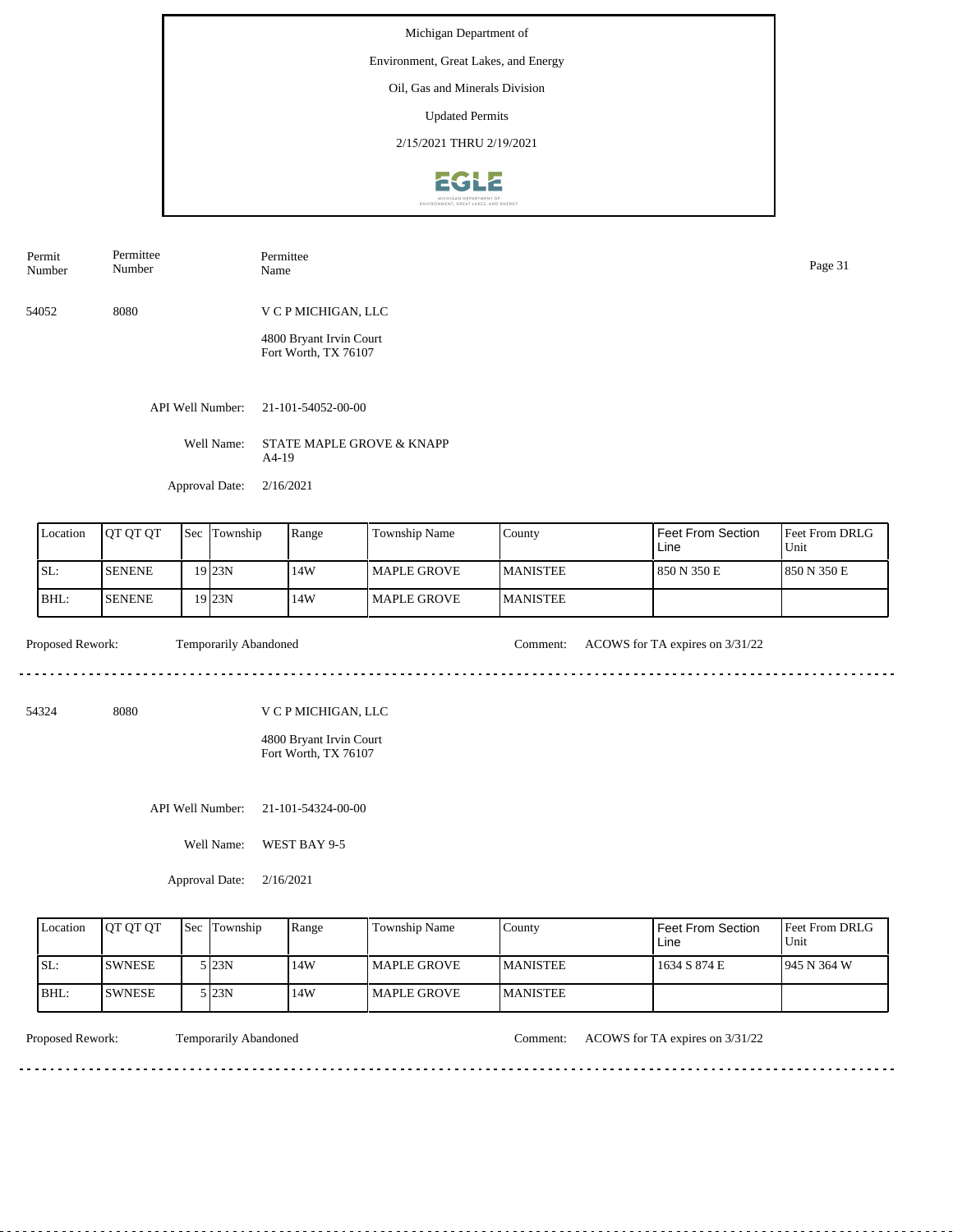Michigan Department of Environment, Great Lakes, and Energy Oil, Gas and Minerals Division Updated Permits 2/15/2021 THRU 2/19/2021**EGLE** 

| Permit<br>Number | Permittee<br>Number |     |                       |           | Permittee<br>Name                                                      |                    |                           |                                 |                        |  |  |
|------------------|---------------------|-----|-----------------------|-----------|------------------------------------------------------------------------|--------------------|---------------------------|---------------------------------|------------------------|--|--|
| 54325            | 8080                |     |                       |           | V C P MICHIGAN, LLC                                                    |                    |                           |                                 |                        |  |  |
|                  |                     |     |                       |           | 4800 Bryant Irvin Court<br>Fort Worth, TX 76107                        |                    |                           |                                 |                        |  |  |
|                  |                     |     | API Well Number:      |           | 21-101-54325-00-00                                                     |                    |                           |                                 |                        |  |  |
|                  |                     |     | Well Name:            |           | <b>HAYES 14-5</b>                                                      |                    | True Vertical Depth: 1680 |                                 |                        |  |  |
|                  |                     |     | Approval Date:        | 2/16/2021 |                                                                        |                    |                           |                                 |                        |  |  |
| Location         | QT QT QT            | Sec | Township              |           | Range                                                                  | Township Name      | County                    | Feet From Section<br>Line       | Feet From DRLG<br>Unit |  |  |
| SL:              | <b>SESESW</b>       |     | 5 23N                 |           | 14W                                                                    | <b>MAPLE GROVE</b> | <b>MANISTEE</b>           | 187 S 1914 W                    |                        |  |  |
| BHL:             | <b>SWSESW</b>       |     | 5 23N                 |           | 14W                                                                    | <b>MAPLE GROVE</b> | <b>MANISTEE</b>           | 582 S 1243 W                    | 582 S 1235 w           |  |  |
| Proposed Rework: |                     |     | Temporarily Abandoned |           |                                                                        |                    | Comment:                  | ACOWS for TA expires on 3/31/22 |                        |  |  |
| 54409            | 8080                |     |                       |           | V C P MICHIGAN, LLC<br>4800 Bryant Irvin Court<br>Fort Worth, TX 76107 |                    |                           |                                 |                        |  |  |
|                  |                     |     | API Well Number:      |           | 21-101-54409-00-00                                                     |                    |                           |                                 |                        |  |  |
|                  |                     |     | Well Name:            |           | KAMPPINEN 14-16                                                        |                    |                           |                                 |                        |  |  |

Approval Date: 2/16/2021

| Location | <b>IOT OT OT</b> | <b>Sec Township</b> | Range | Township Name        | County           | Feet From Section<br>Line | <b>Feet From DRLG</b><br>Unit |
|----------|------------------|---------------------|-------|----------------------|------------------|---------------------------|-------------------------------|
| SL:      | <b>SESESW</b>    | 6 23N               | 14W   | <b>I MAPLE GROVE</b> | <b>IMANISTEE</b> | 371 S 2102 W              | 1371 S 439 E                  |
| BHL:     | <b>ISESESW</b>   | 6 23N               | 14W   | I MAPLE GROVE        | <b>IMANISTEE</b> |                           |                               |

<u>. . . . . . . .</u>

Proposed Rework: Temporarily Abandoned Comment: ACOWS for TA expires on  $3/31/22$ 

<u>. . . . . . . . . . . . . . . . .</u>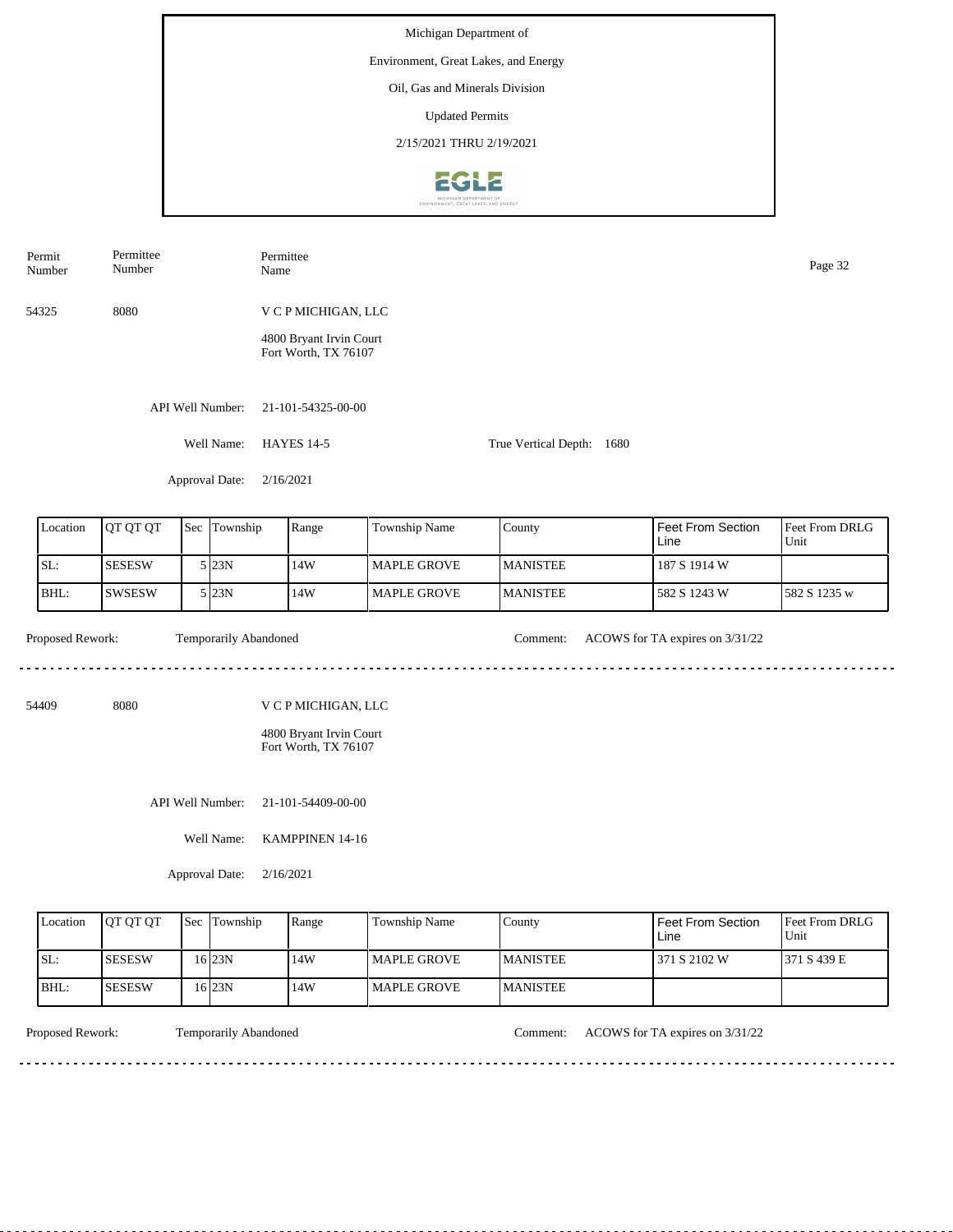# Environment, Great Lakes, and Energy

Oil, Gas and Minerals Division

Updated Permits

2/15/2021 THRU 2/19/2021



| Permit<br>Number | Permittee<br>Number | Permittee<br>Name                               | Page 33 |
|------------------|---------------------|-------------------------------------------------|---------|
| 54838            | 8080                | V C P MICHIGAN, LLC                             |         |
|                  |                     | 4800 Bryant Irvin Court<br>Fort Worth, TX 76107 |         |
|                  | API Well Number:    | 21-101-54838-00-00                              |         |

Well Name: JOHNSON D1-27

Approval Date: 2/16/2021

| Location | <b>IOT OT OT</b> | 'Sec | Township            | Range | <b>Township Name</b> | County           | l Feet From Section<br>Line | Feet From DRLG<br>Unit |
|----------|------------------|------|---------------------|-------|----------------------|------------------|-----------------------------|------------------------|
| SL:      | <b>INWSWSW</b>   |      | $27$ <sub>23N</sub> | 15W   | I BEAR LAKE          | <b>IMANISTEE</b> | 1911 S 382 W                | 1911 S 382 W           |
| IBHL:    | <b>INWSWSW</b>   |      | $27$ <sub>23N</sub> | 15W   | I BEAR LAKE          | <b>MANISTEE</b>  |                             |                        |

dia a a a a

Proposed Rework: Temporarily Abandoned Comment: ACOWS for TA expires on  $3/31/22$ 

. . . . . . . . . . . . . . . . . . .

<u>. . . . . . . . . . . . . . . . .</u>

54845 8080

V C P MICHIGAN, LLC

4800 Bryant Irvin Court Fort Worth, TX 76107

API Well Number: 21-101-54845-00-00

Well Name: DARBEE C1-11

Approval Date: 2/16/2021

| Location | <b>OT OT OT</b> | <b>Sec Township</b> | Range | <b>Township Name</b> | County           | Feet From Section<br>∟ine | <b>Feet From DRLG</b><br>Unit |
|----------|-----------------|---------------------|-------|----------------------|------------------|---------------------------|-------------------------------|
| ISL:     | <b>INWNWSW</b>  | 1 23N               | 15W   | I BEAR LAKE          | <b>IMANISTEE</b> | 2214 S 384 W              | 1420 N 384 W                  |
| BHL:     | <b>INWNWSW</b>  | 1 23N               | 15W   | I BEAR LAKE          | <b>MANISTEE</b>  |                           |                               |

<u>. . . . . . . .</u>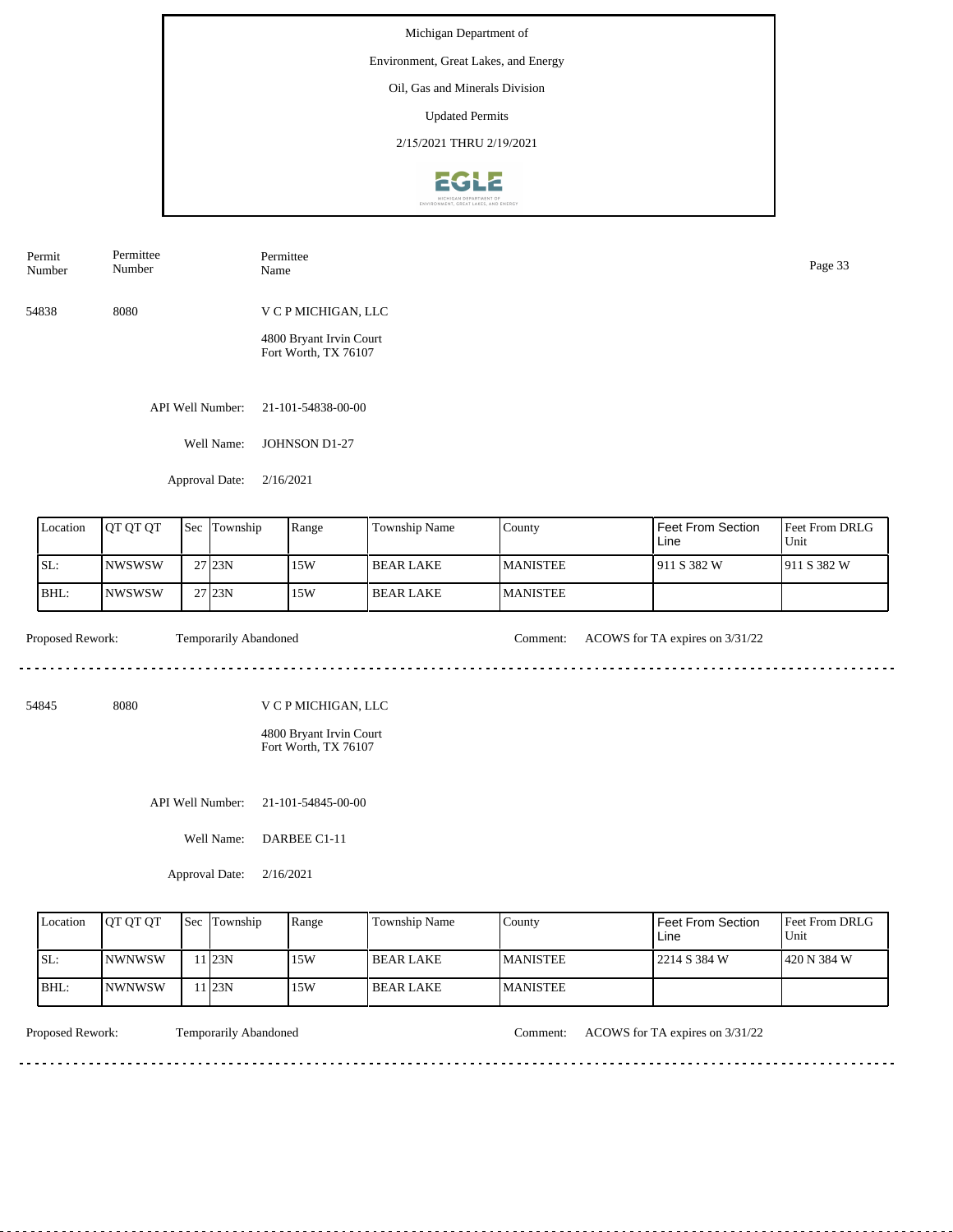Environment, Great Lakes, and Energy

Oil, Gas and Minerals Division

Updated Permits

2/15/2021 THRU 2/19/2021



| Permit<br>Number | Permittee<br>Number | Permittee<br>Name                               | Page 34 |
|------------------|---------------------|-------------------------------------------------|---------|
| 54846            | 8080                | V C P MICHIGAN, LLC                             |         |
|                  |                     | 4800 Bryant Irvin Court<br>Fort Worth, TX 76107 |         |

API Well Number: 21-101-54846-00-00

Well Name: HILLIARD A2-33

Approval Date: 2/16/2021

| Location | <b>QT QT QT</b> | Sec | Township             | Range | <b>Township Name</b> | County           | l Feet From Section<br>Line | <b>IFeet From DRLG</b><br>Unit |
|----------|-----------------|-----|----------------------|-------|----------------------|------------------|-----------------------------|--------------------------------|
| SL:      | <b>SWNENW</b>   |     | 33 23N               | 15W   | I BEAR LAKE          | <b>IMANISTEE</b> | 1201 N 1661 W               | 1201 N 344 E                   |
| BHL:     | <b>SWNENW</b>   |     | $33$ <sub>23</sub> N | 15W   | I BEAR LAKE          | <b>IMANISTEE</b> |                             |                                |

 $- - - - - -$ 

Proposed Rework: Temporarily Abandoned Comment: ACOWS for TA expires on  $3/31/22$ 

. . . . . . . . . . . . . . . . . . . .

<u>. . . . . . . . . . . . . . . . .</u>

54848 8080

V C P MICHIGAN, LLC

4800 Bryant Irvin Court Fort Worth, TX 76107

API Well Number: 21-101-54848-00-00

Well Name: GROENWALD ET AL B3-12

Approval Date: 2/16/2021

| Location | <b>IOT OT OT</b> | <b>Sec Township</b> | Range | Township Name | County           | Feet From Section<br>∟ine | <b>Feet From DRLG</b><br>Unit |
|----------|------------------|---------------------|-------|---------------|------------------|---------------------------|-------------------------------|
| ISL:     | <b>INWSWNE</b>   | $12$ 23N            | 15W   | I BEAR LAKE   | <b>IMANISTEE</b> | 1398 N 2052 E             | 1236 S 538 W                  |
| BHL:     | <b>INWSWNE</b>   | '2 $23N$            | 15W   | I BEAR LAKE   | <b>IMANISTEE</b> |                           |                               |

<u>. . . . . . . . .</u>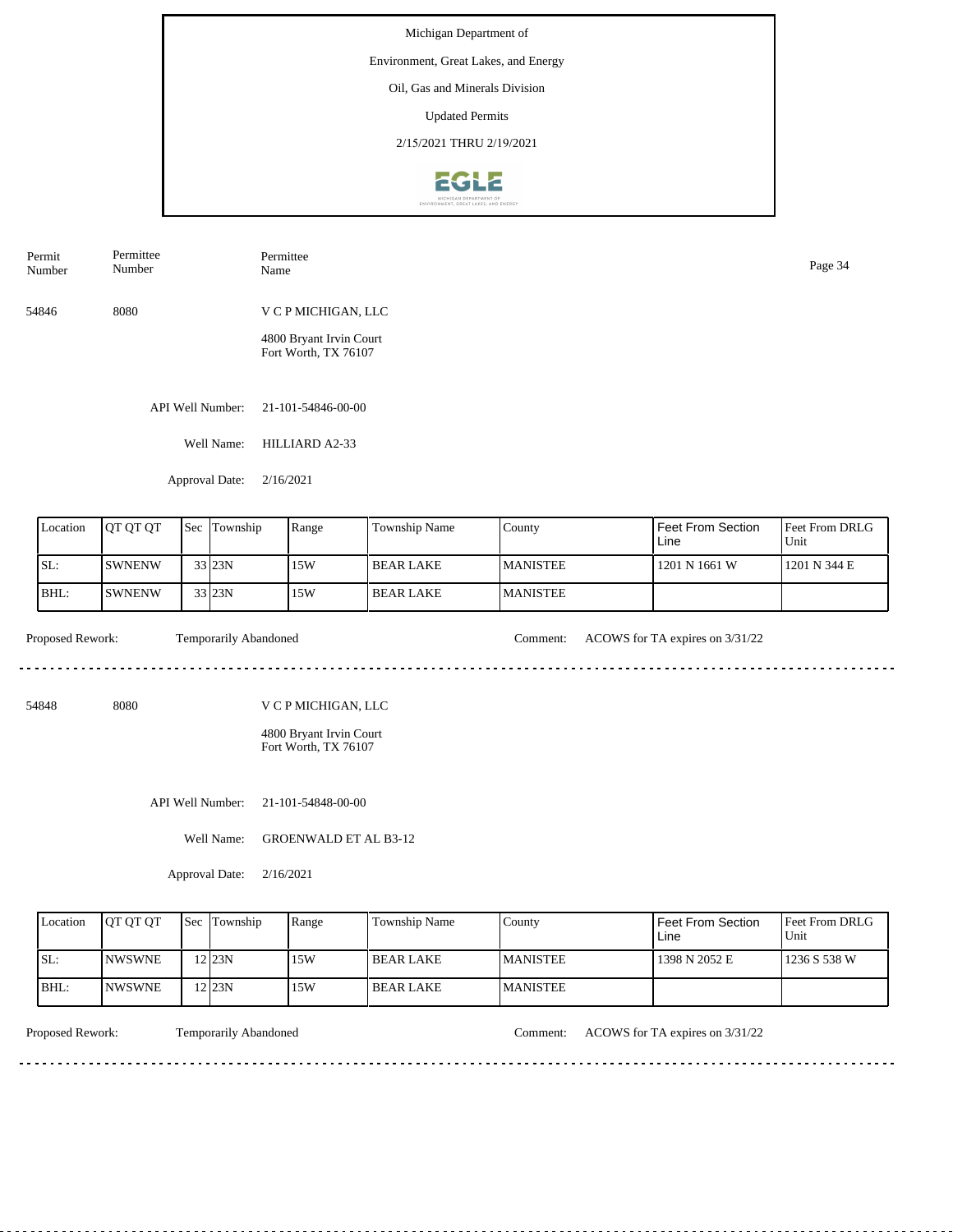# Environment, Great Lakes, and Energy

Oil, Gas and Minerals Division

Updated Permits

2/15/2021 THRU 2/19/2021



| Permit<br>Number | Permittee<br>Number | Permittee<br>Name                               | Page 35 |
|------------------|---------------------|-------------------------------------------------|---------|
| 54884            | 8080                | V C P MICHIGAN, LLC                             |         |
|                  |                     | 4800 Bryant Irvin Court<br>Fort Worth, TX 76107 |         |
|                  | API Well Number:    | 21-101-54884-00-00                              |         |

Well Name: HAYES B4-1

Approval Date: 2/16/2021

| Location | <b>IOT OT OT</b> | l Sec | Township | Range | Township Name | County           | <b>I</b> Feet From Section<br>l Line | <b>IFeet From DRLG</b><br>Unit |
|----------|------------------|-------|----------|-------|---------------|------------------|--------------------------------------|--------------------------------|
| ISL:     | <b>NESENE</b>    |       | 123N     | 15W   | l BEAR LAKE   | <b>MANISTEE</b>  | 1812 N 357 E                         | 351 N 357 E                    |
| IBHL:    | <b>INESENE</b>   |       | 123N     | 15W   | I BEAR LAKE   | <b>IMANISTEE</b> |                                      |                                |

54888 8080

Proposed Rework: Temporarily Abandoned Comment: ACOWS for TA expires on  $3/31/22$ 

. . . . . . . . . . . . . . . . . .

. . . . . . . . .

V C P MICHIGAN, LLC

4800 Bryant Irvin Court Fort Worth, TX 76107

API Well Number: 21-101-54888-00-00

Well Name: GRAY OIL & GAS 12-5

Approval Date: 2/16/2021

| <b>L</b> ocation | <b>IOT OT OT</b> | <b>Sec Township</b> | Range | Township Name       | County           | l Feet From Section<br>Line | <b>IFeet From DRLG</b><br>'Unit |
|------------------|------------------|---------------------|-------|---------------------|------------------|-----------------------------|---------------------------------|
| SL:              | <b>INWNESW</b>   | 5 I23N              | 14W   | <b>IMAPLE GROVE</b> | <b>IMANISTEE</b> | 12625 S 1428 W              |                                 |
| BHL              | ISWNWSW          | 5 I23N              | 14W   | <b>IMAPLE GROVE</b> | <b>IMANISTEE</b> | 1860 S 484 W                | 1530 S 484 W                    |

Temporarily Abandoned

Proposed Rework: Temporarily Abandoned Comment: ACOWS for TA expires on  $3/31/22$ 

True Vertical Depth: 1393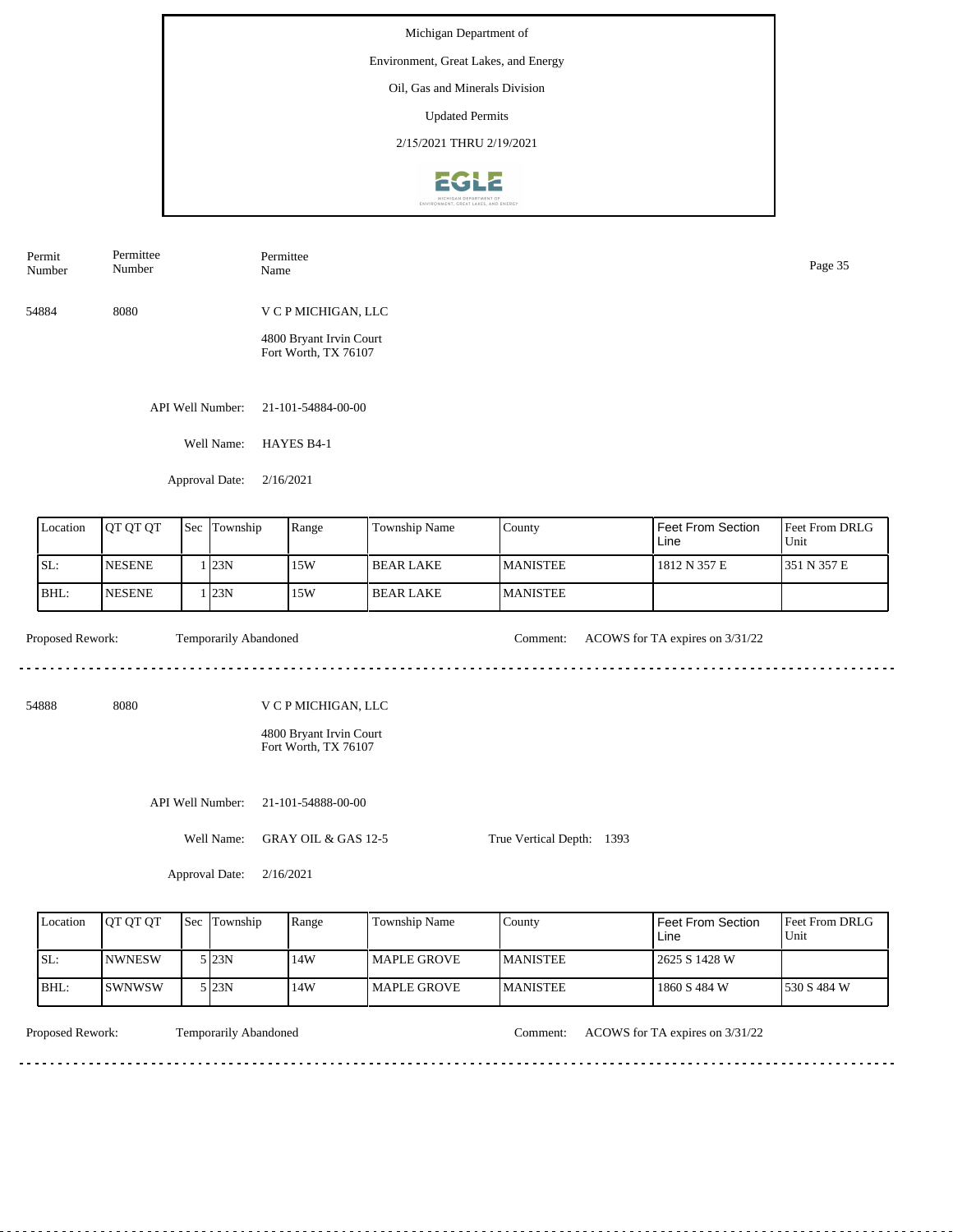Environment, Great Lakes, and Energy

Oil, Gas and Minerals Division

Updated Permits

2/15/2021 THRU 2/19/2021



| Permit<br>Number | Permittee<br>Number | Permittee<br>Name                               | Page 36 |
|------------------|---------------------|-------------------------------------------------|---------|
| 54889            | 8080                | V C P MICHIGAN, LLC                             |         |
|                  |                     | 4800 Bryant Irvin Court<br>Fort Worth, TX 76107 |         |
|                  | API Well Number:    | 21-101-54889-00-00                              |         |

Well Name: REFKE B3-28

Approval Date: 2/16/2021

| Location | <b>OT QT QT</b> | Sec | Township           | Range | <b>Township Name</b> | County          | I Feet From Section<br>Line | <b>IFeet From DRLG</b><br>Unit |
|----------|-----------------|-----|--------------------|-------|----------------------|-----------------|-----------------------------|--------------------------------|
| SL:      | <b>SWSWNE</b>   |     | 28 <sub>123N</sub> | 15W   | l BEAR LAKE          | <b>MANISTEE</b> | 2170 N 2194 E               | 1852 N 440 W                   |
| BHL:     | <b>SWSWNE</b>   |     | 28 <sub>23N</sub>  | 15W   | l BEAR LAKE          | <b>MANISTEE</b> |                             |                                |

. . . . . . . . .

Proposed Rework: Temporarily Abandoned Comment: ACOWS for TA expires on  $3/31/22$ 

<u>. . . . . . . . . . . . . . . . .</u>

54890 8080

V C P MICHIGAN, LLC

4800 Bryant Irvin Court Fort Worth, TX 76107

API Well Number: 21-101-54890-00-00

Well Name: OSBORN C3-11

Approval Date: 2/16/2021

| Location | <b>IOT OT OT</b> | <b>Sec Township</b> | Range | Township Name | County           | Feet From Section<br>∟ine | <b>Feet From DRLG</b><br>Unit |
|----------|------------------|---------------------|-------|---------------|------------------|---------------------------|-------------------------------|
| ISL:     | <b>ISWNWSE</b>   | 1123N               | 15W   | I BEAR LAKE   | <b>IMANISTEE</b> | 1954 S 2230 E             | 1637 S 447 W                  |
| BHL:     | <b>ISWNWSE</b>   | 1 23N               | 15W   | I BEAR LAKE   | <b>IMANISTEE</b> |                           |                               |

<u>. . . . . . . .</u>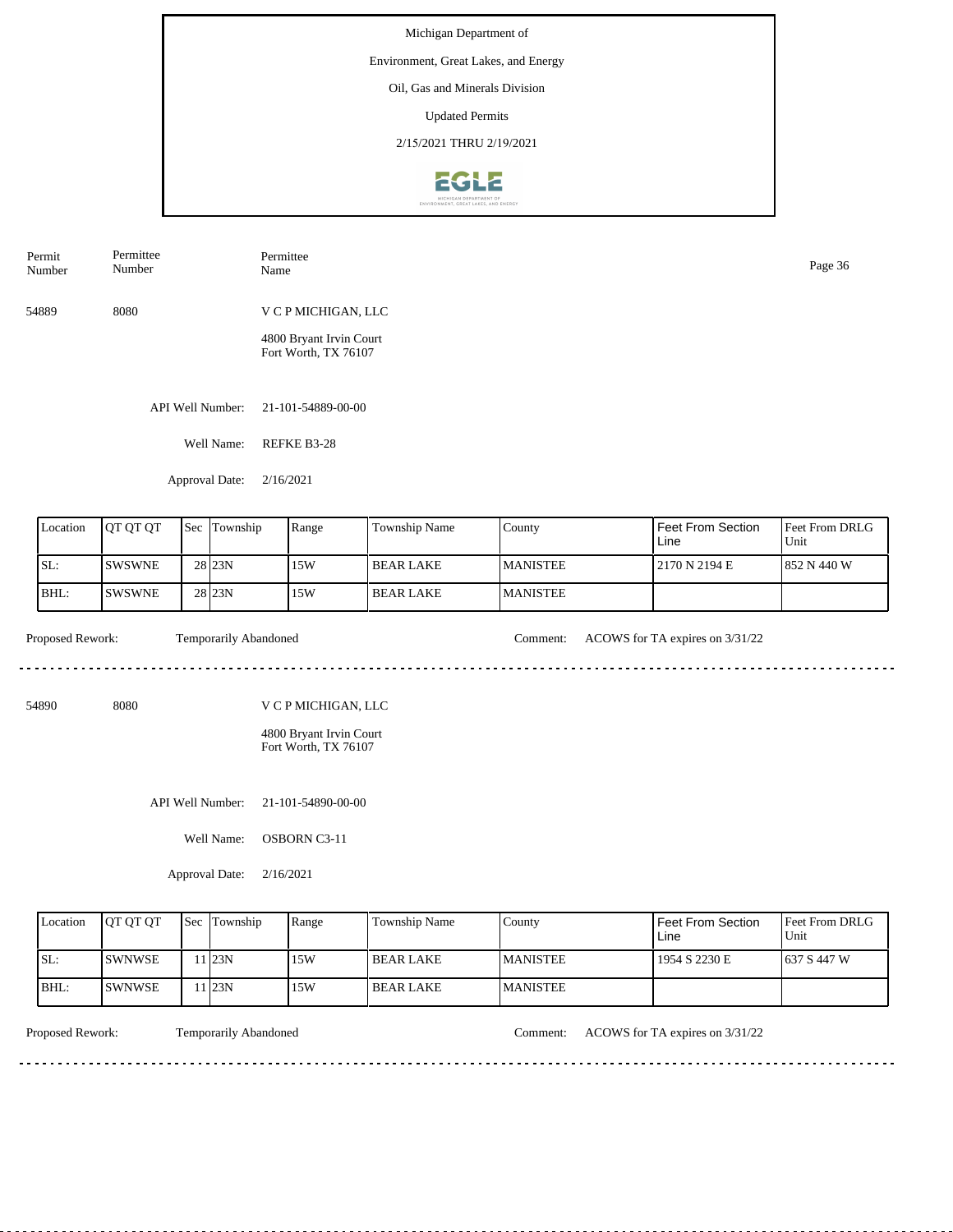### Environment, Great Lakes, and Energy

Oil, Gas and Minerals Division

Updated Permits

2/15/2021 THRU 2/19/2021



Permit Number Permittee Number

Permittee Name Page 37

57870 6371 BREITBURN OPERATING LIMITED PARTNERSHIP 1111 BAGBY STREET, SUITE 1600

HOUSTON, TX 77002

API Well Number: 21-009-57870-00-00

Well Name: STATE MANCELONA A2-8

Approval Date: 2/12/2021

| Location | <b>OT OT OT</b> | <b>Sec</b> | Township         | Range | Township Name    | County         | Feet From Section<br>Line | <b>Feet From DRLG</b><br>Unit |
|----------|-----------------|------------|------------------|-------|------------------|----------------|---------------------------|-------------------------------|
| SL:      | <b>INWNENW</b>  |            | 8 <sub>29N</sub> | 16W   | <b>MANCELONA</b> | <b>LANTRIM</b> | 1650 N 1428 W             | 650 N 1208 E                  |
| BHL:     | <b>NWNENW</b>   |            | 8 <sub>29N</sub> | 6W    | <b>MANCELONA</b> | <b>ANTRIM</b>  |                           |                               |

Proposed Rework: Temporarily Abandoned Comment: ACOWS for TA expires on  $3/31/22$ 

 $\mathcal{L}^{\mathcal{L}}\left( \mathcal{L}^{\mathcal{L}}\left( \mathcal{L}^{\mathcal{L}}\right) \right) =\mathcal{L}^{\mathcal{L}}\left( \mathcal{L}^{\mathcal{L}}\right)$ 

<u>. . . . . . . . . . .</u>

58162 6371

BREITBURN OPERATING LIMITED PARTNERSHIP 1111 BAGBY STREET, SUITE 1600

HOUSTON, TX 77002

API Well Number: 21-009-58162-00-00

Well Name: STATE CUSTER D2-4

Approval Date: 2/12/2021

| Location | <b>IOT OT OT</b> | <b>Sec Township</b> | Range | Township Name | County         | Feet From Section<br>Line | <b>Feet From DRLG</b><br>Unit |
|----------|------------------|---------------------|-------|---------------|----------------|---------------------------|-------------------------------|
| ISL:     | <b>ISESESW</b>   | 4 29N               | 7W    | <b>CUSTER</b> | <b>LANTRIM</b> | 330 S 2316 W              | 1330 S 993 w                  |
| IBHL:    | ISESESW          | 4 I 29 N            | 7W    | <b>CUSTER</b> | <b>ANTRIM</b>  |                           |                               |

Proposed Rework: Temporarily Abandoned Comment: ACOWS for TA expires on  $3/31/22$ 

<u>. . . . . . . .</u>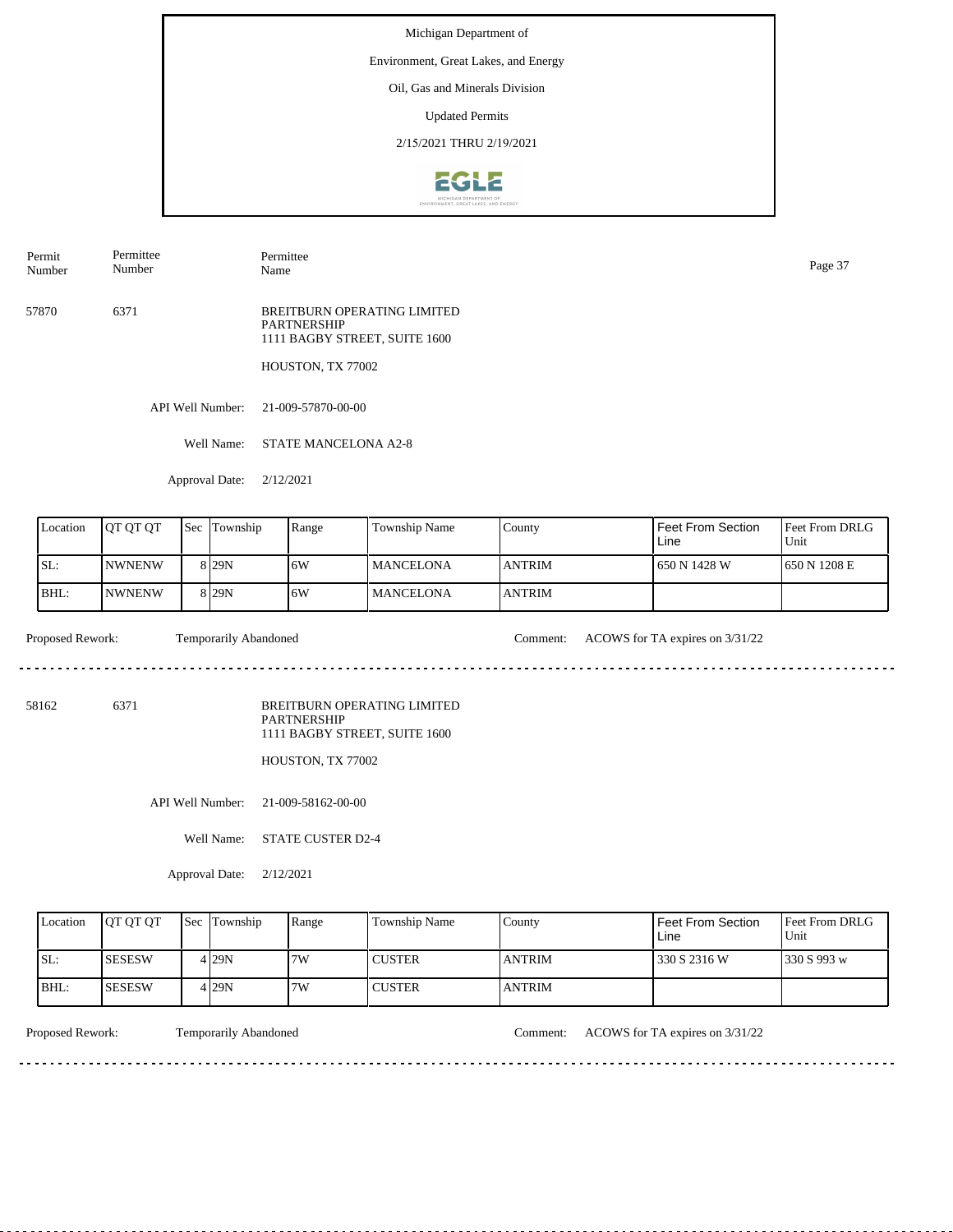### Environment, Great Lakes, and Energy

Oil, Gas and Minerals Division

Updated Permits

2/15/2021 THRU 2/19/2021



Permit Number Permittee Number

Permittee Name Page 38

60341 6371 BREITBURN OPERATING LIMITED PARTNERSHIP 1111 BAGBY STREET, SUITE 1600

HOUSTON, TX 77002

API Well Number: 21-009-60341-00-00

Well Name: LITTLE BIG HORN C1-23

Approval Date: 2/12/2021

| Location | <b>IOT OT OT</b> | $\text{Sec}$ . | Township | Range | <b>Township Name</b> | County        | Feet From Section<br>Line | <b>Feet From DRLG</b><br>Unit |
|----------|------------------|----------------|----------|-------|----------------------|---------------|---------------------------|-------------------------------|
| ISL:     | ISWNWSW          |                | 23 29N   | 7W    | <b>CUSTER</b>        | <b>ANTRIM</b> | 1664 S 610 W              | 1330 S 610 W                  |
| BHL:     | ISWNWSW          |                | 23 29N   | 7W    | <b>CUSTER</b>        | <b>ANTRIM</b> |                           |                               |

. . . . . . . .

Proposed Rework: Temporarily Abandoned Comment: ACOWS for TA expires on  $3/31/22$ 

60397 5320

SAVOY ENERGY LP 920 HASTINGS STREET, SUITE A PO BOX 1560 TRAVERSE CITY, MI 49685-1560

. . . . . . . . . . . . . . . .

API Well Number: 21-091-60397-02-00

Well Name: RUESINK 7-8 HD2

True Vertical Depth: 3678

Approval Date: 2/10/2021

| Location | <b>OT OT OT</b> | <b>Sec Township</b> | Range | <b>Township Name</b> | Countv          | Feet From Section<br>Line | <b>Feet From DRLG</b><br>Unit |
|----------|-----------------|---------------------|-------|----------------------|-----------------|---------------------------|-------------------------------|
| ISL:     | <b>INESWSE</b>  | 8 I 6 S             | 3E    | <b>ADRIAN</b>        | <b>ILENAWEE</b> | 1274 S 1551 E             |                               |
| IBHL:    | ISWNWSE.        | 8 I 6 S             | 3Ε    | <b>ADRIAN</b>        | <b>LENAWEE</b>  | 1640 S 2004 E             | 366 N 631 W                   |

ACOWS to Plugback

Proposed Rework: ACOWS to Plugback Comment: ACOWS to set CIBP at 3545' and perf and test further up in Comment: the Tenton expires on 8/10/21 <u>. . . . . . . . .</u>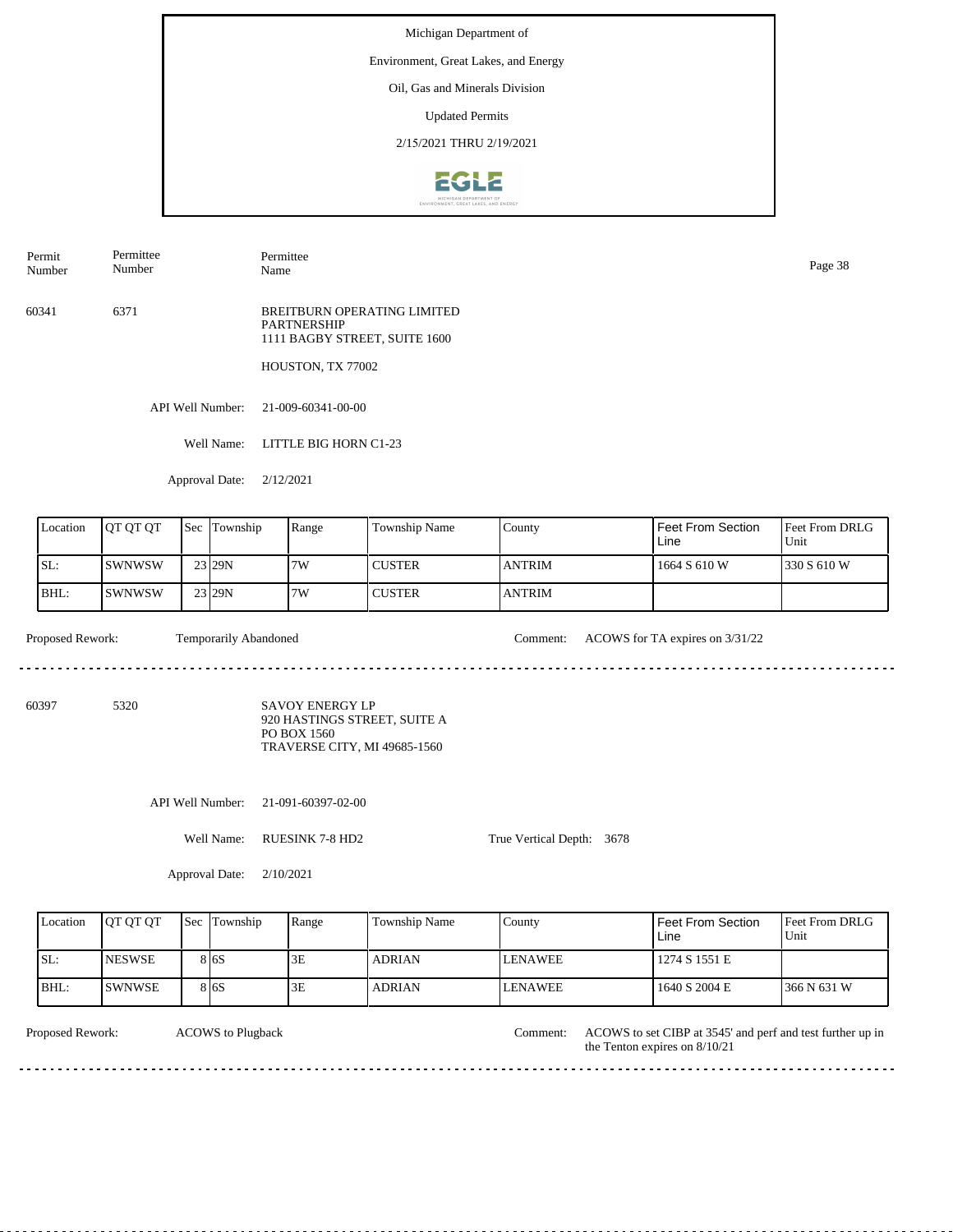## Environment, Great Lakes, and Energy

Oil, Gas and Minerals Division

Updated Permits

2/15/2021 THRU 2/19/2021



61346 5320 SAVOY ENERGY LP 920 HASTINGS STREET, SUITE A PO BOX 1560 TRAVERSE CITY, MI 49685-1560 Permit Number Permittee Number Permittee<br>Name Name Page 39

API Well Number: 21-025-62004-00-00

Well Name: SEYMOUR 1-34

Approval Date: 1/29/2021

| Location | <b>IOT OT OT</b> | <b>Sec Township</b> | Range | <b>Township Name</b> | County         | Feet From Section<br>Line | Feet From DRLG<br>Unit |
|----------|------------------|---------------------|-------|----------------------|----------------|---------------------------|------------------------|
| ISL:     | <b>ISESWNE</b>   | $34$ 3S             | 8W    | <b>LEROY</b>         | ICALHOUN       | 2080 N 1493 E             |                        |
| $BHL$ :  | <b>ISESWNE</b>   | 34 3 S              | 8W    | LEROY                | <b>CALHOUN</b> | 2080 N 1493 E             | 575 S 500 W            |

| <b>Proposed Rework:</b> | <b>ACOWS</b> to Plugback | Comment: ACOWS to set CIBP at 3660', perf, and test further up in the<br>Trenton expires $1/29/22$ |
|-------------------------|--------------------------|----------------------------------------------------------------------------------------------------|
|                         |                          |                                                                                                    |